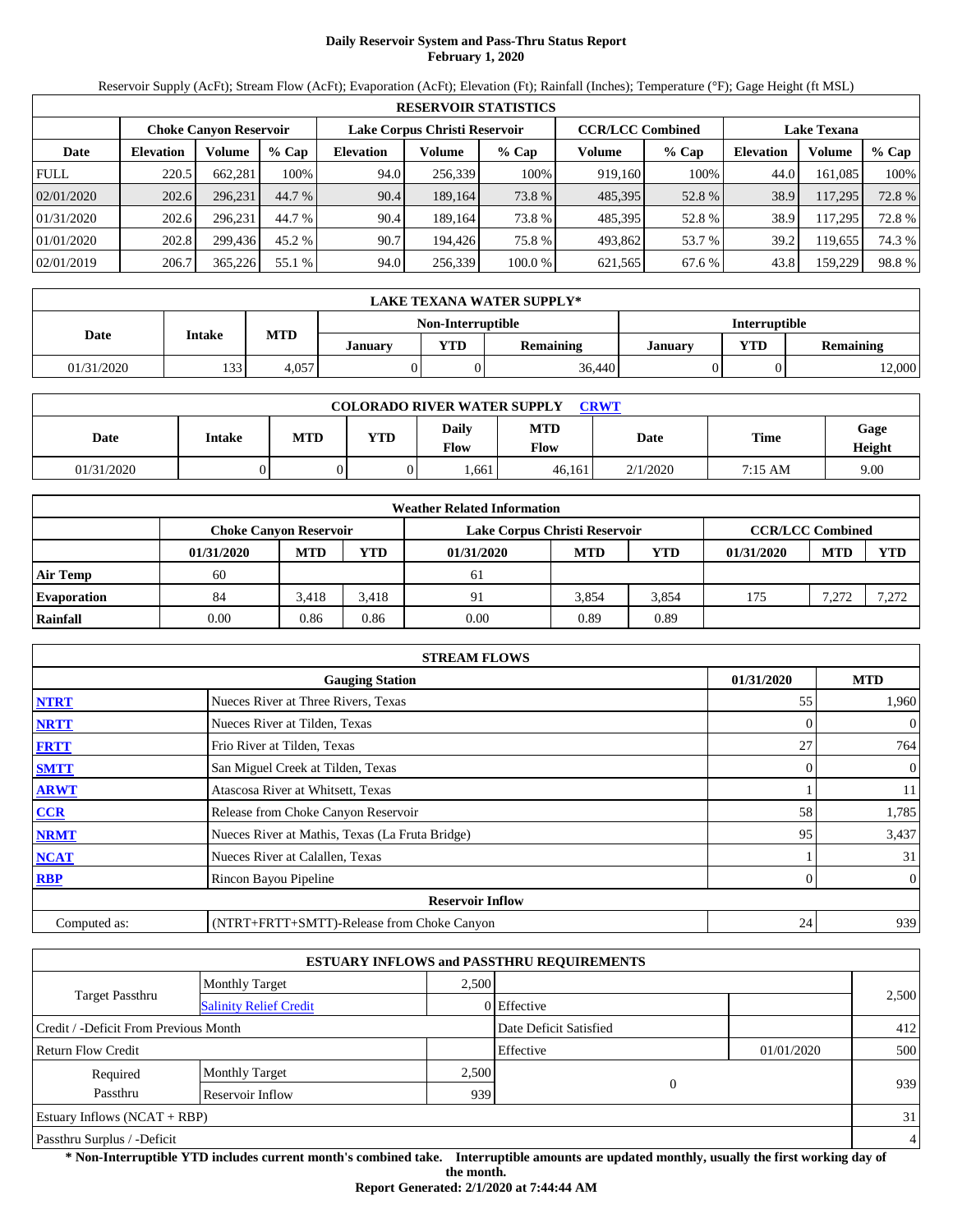# **Daily Reservoir System and Pass-Thru Status Report February 2, 2020**

Reservoir Supply (AcFt); Stream Flow (AcFt); Evaporation (AcFt); Elevation (Ft); Rainfall (Inches); Temperature (°F); Gage Height (ft MSL)

|             | <b>RESERVOIR STATISTICS</b> |                               |         |                  |                               |         |                         |         |                    |         |        |  |
|-------------|-----------------------------|-------------------------------|---------|------------------|-------------------------------|---------|-------------------------|---------|--------------------|---------|--------|--|
|             |                             | <b>Choke Canvon Reservoir</b> |         |                  | Lake Corpus Christi Reservoir |         | <b>CCR/LCC Combined</b> |         | <b>Lake Texana</b> |         |        |  |
| Date        | <b>Elevation</b>            | Volume                        | $%$ Cap | <b>Elevation</b> | Volume                        | % Cap   | Volume                  | $%$ Cap | <b>Elevation</b>   | Volume  | % Cap  |  |
| <b>FULL</b> | 220.5                       | 662.281                       | 100%    | 94.0             | 256,339                       | 100%    | 919.160                 | 100%    | 44.0               | 161.085 | 100%   |  |
| 02/02/2020  | 202.6                       | 296.231                       | 44.7 %  | 90.3             | 189.164                       | 73.8 %  | 485,395                 | 52.8%   | 38.9               | 117,295 | 72.8 % |  |
| 02/01/2020  | 202.6                       | 296.231                       | 44.7 %  | 90.4             | 189.164                       | 73.8 %  | 485,395                 | 52.8%   | 38.9               | 117.295 | 72.8%  |  |
| 01/02/2020  | 202.8                       | 299.436                       | 45.2 %  | 90.6             | 192.663                       | 75.2 %  | 492.099                 | 53.5 %  | 39.1               | 118.865 | 73.8 % |  |
| 02/02/2019  | 206.7                       | 365,226                       | 55.1 %  | 94.0             | 256,339                       | 100.0 % | 621,565                 | 67.6 %  | 43.8               | 159,229 | 98.8%  |  |

|            | LAKE TEXANA WATER SUPPLY* |            |         |                   |                  |                      |            |                  |  |  |  |
|------------|---------------------------|------------|---------|-------------------|------------------|----------------------|------------|------------------|--|--|--|
|            |                           |            |         | Non-Interruptible |                  | <b>Interruptible</b> |            |                  |  |  |  |
| Date       | Intake                    | <b>MTD</b> | Januarv | $'T$ D            | <b>Remaining</b> | <b>January</b>       | <b>VTD</b> | <b>Remaining</b> |  |  |  |
| 02/01/2020 | 133                       | 133'       |         |                   | 36.440           |                      |            | 12,000           |  |  |  |

| <b>COLORADO RIVER WATER SUPPLY</b><br><b>CRWT</b> |        |     |            |               |                           |          |         |                |  |  |
|---------------------------------------------------|--------|-----|------------|---------------|---------------------------|----------|---------|----------------|--|--|
| Date                                              | Intake | MTD | <b>YTD</b> | Daily<br>Flow | <b>MTD</b><br><b>Flow</b> | Date     | Time    | Gage<br>Height |  |  |
| 02/01/2020                                        |        |     |            | .685          | .685                      | 2/2/2020 | 7:15 AM | 9.00           |  |  |

|                    |            |                               |            | <b>Weather Related Information</b> |            |       |                         |            |       |
|--------------------|------------|-------------------------------|------------|------------------------------------|------------|-------|-------------------------|------------|-------|
|                    |            | <b>Choke Canyon Reservoir</b> |            | Lake Corpus Christi Reservoir      |            |       | <b>CCR/LCC Combined</b> |            |       |
|                    | 02/01/2020 | <b>MTD</b>                    | <b>YTD</b> | 02/01/2020                         | <b>MTD</b> | YTD   | 02/01/2020              | <b>MTD</b> | YTD   |
| <b>Air Temp</b>    | 69         |                               |            | 70                                 |            |       |                         |            |       |
| <b>Evaporation</b> | 121        | 121                           | 3,539      | 152                                | 152        | 4.006 | 273                     | 273        | 7,545 |
| Rainfall           | 0.00       | 0.00                          | 0.86       | 0.00                               | 0.00       | 0.89  |                         |            |       |

|              | <b>STREAM FLOWS</b>                             |            |                |
|--------------|-------------------------------------------------|------------|----------------|
|              | <b>Gauging Station</b>                          | 02/01/2020 | <b>MTD</b>     |
| <b>NTRT</b>  | Nueces River at Three Rivers, Texas             | 55         | 55             |
| <b>NRTT</b>  | Nueces River at Tilden, Texas                   |            | $\overline{0}$ |
| <b>FRTT</b>  | Frio River at Tilden, Texas                     | 29         | 29             |
| <b>SMTT</b>  | San Miguel Creek at Tilden, Texas               | 0          | $\overline{0}$ |
| <b>ARWT</b>  | Atascosa River at Whitsett, Texas               |            |                |
| <b>CCR</b>   | Release from Choke Canyon Reservoir             | 58         | 58             |
| <b>NRMT</b>  | Nueces River at Mathis, Texas (La Fruta Bridge) | 89         | 89             |
| <b>NCAT</b>  | Nueces River at Calallen, Texas                 | 12         | 12             |
| <b>RBP</b>   | Rincon Bayou Pipeline                           | 0          | $\overline{0}$ |
|              | <b>Reservoir Inflow</b>                         |            |                |
| Computed as: | (NTRT+FRTT+SMTT)-Release from Choke Canyon      | 26         | 26             |

|                                       |                               |       | <b>ESTUARY INFLOWS and PASSTHRU REQUIREMENTS</b> |            |                |
|---------------------------------------|-------------------------------|-------|--------------------------------------------------|------------|----------------|
|                                       | <b>Monthly Target</b>         | 2.500 |                                                  |            |                |
| <b>Target Passthru</b>                | <b>Salinity Relief Credit</b> |       | 0 Effective                                      |            | 2,500          |
| Credit / -Deficit From Previous Month |                               |       | Date Deficit Satisfied                           |            | $\overline{4}$ |
| <b>Return Flow Credit</b>             |                               |       | Effective                                        | 02/01/2020 | 500            |
| Required                              | <b>Monthly Target</b>         | 2,500 |                                                  |            |                |
| Passthru                              | Reservoir Inflow              | 26    | $\overline{0}$                                   |            | 26             |
| Estuary Inflows $(NCAT + RBP)$        |                               |       |                                                  |            | 12             |
| Passthru Surplus / -Deficit           |                               |       |                                                  |            | $\theta$       |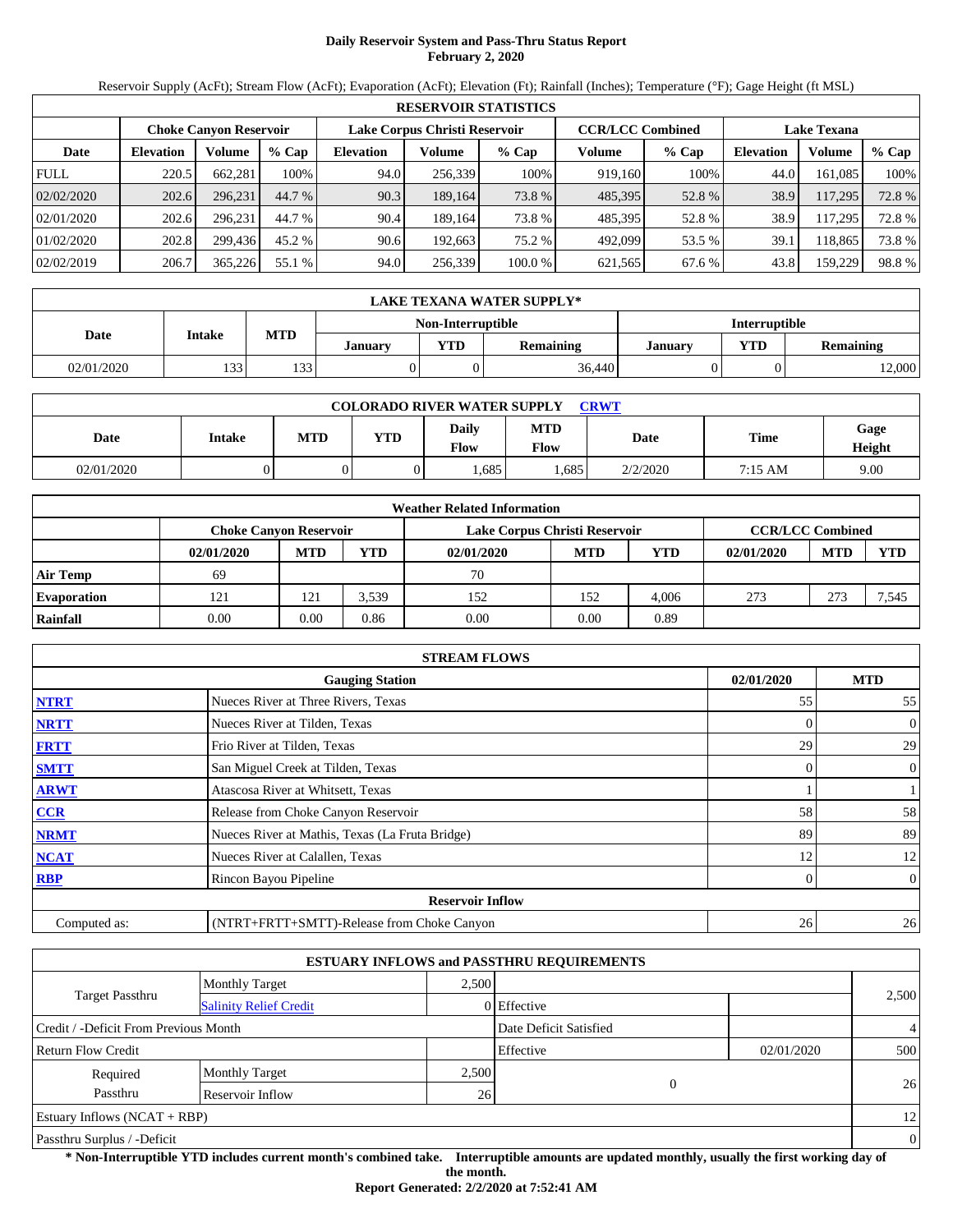# **Daily Reservoir System and Pass-Thru Status Report February 3, 2020**

Reservoir Supply (AcFt); Stream Flow (AcFt); Evaporation (AcFt); Elevation (Ft); Rainfall (Inches); Temperature (°F); Gage Height (ft MSL)

|             | <b>RESERVOIR STATISTICS</b> |                               |         |                  |                               |         |                         |         |                    |         |        |  |
|-------------|-----------------------------|-------------------------------|---------|------------------|-------------------------------|---------|-------------------------|---------|--------------------|---------|--------|--|
|             |                             | <b>Choke Canvon Reservoir</b> |         |                  | Lake Corpus Christi Reservoir |         | <b>CCR/LCC Combined</b> |         | <b>Lake Texana</b> |         |        |  |
| Date        | <b>Elevation</b>            | Volume                        | $%$ Cap | <b>Elevation</b> | Volume                        | % Cap   | Volume                  | $%$ Cap | <b>Elevation</b>   | Volume  | % Cap  |  |
| <b>FULL</b> | 220.5                       | 662.281                       | 100%    | 94.0             | 256,339                       | 100%    | 919.160                 | 100%    | 44.0               | 161.085 | 100%   |  |
| 02/03/2020  | 202.5                       | 294.634                       | 44.5 %  | 90.3             | 187,427                       | 73.1 %  | 482,061                 | 52.4 %  | 38.8               | 116,515 | 72.3 % |  |
| 02/02/2020  | 202.6                       | 296.231                       | 44.7 %  | 90.3             | 189.164                       | 73.8 %  | 485,395                 | 52.8%   | 38.9               | 117.295 | 72.8%  |  |
| 01/03/2020  | 202.8                       | 299.436                       | 45.2 %  | 90.7             | 194.426                       | 75.8%   | 493.862                 | 53.7 %  | 39.1               | 118.865 | 73.8 % |  |
| 02/03/2019  | 206.7                       | 365,226                       | 55.1 %  | 94.0             | 256,339                       | 100.0 % | 621,565                 | 67.6 %  | 43.8               | 159,229 | 98.8%  |  |

|            | <b>LAKE TEXANA WATER SUPPLY*</b> |            |         |                   |                  |                      |            |                  |  |  |  |
|------------|----------------------------------|------------|---------|-------------------|------------------|----------------------|------------|------------------|--|--|--|
|            |                                  |            |         | Non-Interruptible |                  | <b>Interruptible</b> |            |                  |  |  |  |
| Date       | Intake                           | <b>MTD</b> | Januarv | $'T$ D            | <b>Remaining</b> | January              | <b>VTD</b> | <b>Remaining</b> |  |  |  |
| 02/02/2020 | 133                              | 266        |         |                   | 36.440           |                      |            | 12,000           |  |  |  |

| <b>COLORADO RIVER WATER SUPPLY</b><br><b>CRWT</b> |        |     |            |               |                           |          |         |                |  |  |
|---------------------------------------------------|--------|-----|------------|---------------|---------------------------|----------|---------|----------------|--|--|
| Date                                              | Intake | MTD | <b>YTD</b> | Daily<br>Flow | <b>MTD</b><br><b>Flow</b> | Date     | Time    | Gage<br>Height |  |  |
| 02/02/2020                                        |        |     |            | .665          | $-251$<br>J.JJ 1          | 2/3/2020 | 7:15 AM | 8.93           |  |  |

|                    |            |                        |            | <b>Weather Related Information</b> |            |       |                         |            |       |
|--------------------|------------|------------------------|------------|------------------------------------|------------|-------|-------------------------|------------|-------|
|                    |            | Choke Canvon Reservoir |            | Lake Corpus Christi Reservoir      |            |       | <b>CCR/LCC Combined</b> |            |       |
|                    | 02/02/2020 | <b>MTD</b>             | <b>YTD</b> | 02/02/2020                         | <b>MTD</b> | YTD   | 02/02/2020              | <b>MTD</b> | YTD   |
| <b>Air Temp</b>    | 78         |                        |            | 76                                 |            |       |                         |            |       |
| <b>Evaporation</b> | 204        | 325                    | 3.743      | 212                                | 364        | 4.218 | 416                     | 689        | 7,961 |
| Rainfall           | 0.00       | 0.00                   | 0.86       | 0.00                               | 0.00       | 0.89  |                         |            |       |

|              | <b>STREAM FLOWS</b>                             |            |                |
|--------------|-------------------------------------------------|------------|----------------|
|              | <b>Gauging Station</b>                          | 02/02/2020 | <b>MTD</b>     |
| <b>NTRT</b>  | Nueces River at Three Rivers, Texas             | 55         | 109            |
| <b>NRTT</b>  | Nueces River at Tilden, Texas                   |            | $\overline{0}$ |
| <b>FRTT</b>  | Frio River at Tilden, Texas                     | 29         | 58             |
| <b>SMTT</b>  | San Miguel Creek at Tilden, Texas               | $\Omega$   | $\overline{0}$ |
| <b>ARWT</b>  | Atascosa River at Whitsett, Texas               |            | $\overline{2}$ |
| <b>CCR</b>   | Release from Choke Canyon Reservoir             | 58         | 115            |
| <b>NRMT</b>  | Nueces River at Mathis, Texas (La Fruta Bridge) | 80         | 169            |
| <b>NCAT</b>  | Nueces River at Calallen, Texas                 |            | 19             |
| <b>RBP</b>   | Rincon Bayou Pipeline                           | 0          | $\overline{0}$ |
|              | <b>Reservoir Inflow</b>                         |            |                |
| Computed as: | (NTRT+FRTT+SMTT)-Release from Choke Canyon      | 26         | 52             |

|                                       |                               |       | <b>ESTUARY INFLOWS and PASSTHRU REQUIREMENTS</b> |            |                |
|---------------------------------------|-------------------------------|-------|--------------------------------------------------|------------|----------------|
|                                       | Monthly Target                | 2.500 |                                                  |            |                |
| <b>Target Passthru</b>                | <b>Salinity Relief Credit</b> |       | 0 Effective                                      |            | 2,500          |
| Credit / -Deficit From Previous Month |                               |       | Date Deficit Satisfied                           |            | $\overline{4}$ |
| <b>Return Flow Credit</b>             |                               |       | Effective                                        | 02/01/2020 | 500            |
| Required                              | <b>Monthly Target</b>         | 2,500 |                                                  |            |                |
| Passthru                              | Reservoir Inflow              | 52    | $\Omega$                                         |            | 52             |
| Estuary Inflows $(NCAT + RBP)$        |                               |       |                                                  |            | 19             |
| Passthru Surplus / -Deficit           |                               |       |                                                  |            | $\theta$       |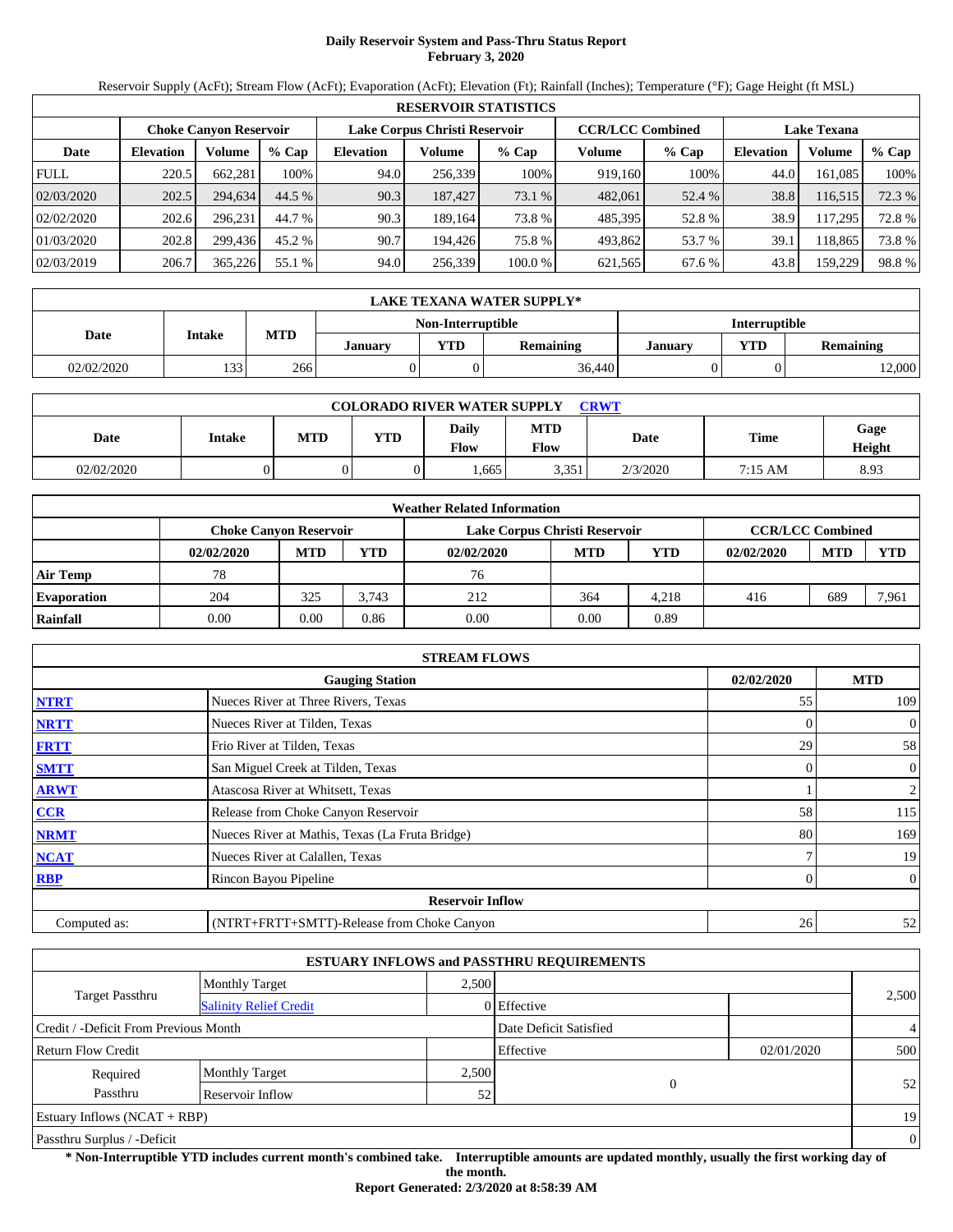# **Daily Reservoir System and Pass-Thru Status Report February 4, 2020**

Reservoir Supply (AcFt); Stream Flow (AcFt); Evaporation (AcFt); Elevation (Ft); Rainfall (Inches); Temperature (°F); Gage Height (ft MSL)

|             | <b>RESERVOIR STATISTICS</b> |                               |         |                  |                               |         |                         |         |                    |         |        |  |
|-------------|-----------------------------|-------------------------------|---------|------------------|-------------------------------|---------|-------------------------|---------|--------------------|---------|--------|--|
|             |                             | <b>Choke Canvon Reservoir</b> |         |                  | Lake Corpus Christi Reservoir |         | <b>CCR/LCC Combined</b> |         | <b>Lake Texana</b> |         |        |  |
| Date        | <b>Elevation</b>            | Volume                        | $%$ Cap | <b>Elevation</b> | Volume                        | % Cap   | Volume                  | $%$ Cap | <b>Elevation</b>   | Volume  | % Cap  |  |
| <b>FULL</b> | 220.5                       | 662.281                       | 100%    | 94.0             | 256.339                       | 100%    | 919.160                 | 100%    | 44.0               | 161.085 | 100%   |  |
| 02/04/2020  | 202.6                       | 296.231                       | 44.7 %  | 90.4             | 189.164                       | 73.8 %  | 485,395                 | 52.8 %  | 38.8               | 116,515 | 72.3 % |  |
| 02/03/2020  | 202.5                       | 294.634                       | 44.5 %  | 90.3             | 187.427                       | 73.1 %  | 482.061                 | 52.4 %  | 38.8               | 116,515 | 72.3 % |  |
| 01/04/2020  | 202.8                       | 299.436                       | 45.2 %  | 90.6             | 192.663                       | 75.2 %  | 492.099                 | 53.5 %  | 39.1               | 118.865 | 73.8 % |  |
| 02/04/2019  | 206.7                       | 365,226                       | 55.1 %  | 94.0             | 256,339                       | 100.0 % | 621,565                 | 67.6 %  | 43.8               | 159,229 | 98.8%  |  |

|            | LAKE TEXANA WATER SUPPLY* |            |         |                          |                  |         |                      |                  |  |  |  |
|------------|---------------------------|------------|---------|--------------------------|------------------|---------|----------------------|------------------|--|--|--|
|            |                           |            |         | <b>Non-Interruptible</b> |                  |         | <b>Interruptible</b> |                  |  |  |  |
| Date       | <b>Intake</b>             | <b>MTD</b> | January | $T\mathbf{D}$            | <b>Remaining</b> | Januarv | <b>VTD</b>           | <b>Remaining</b> |  |  |  |
| 02/03/2020 | 133.<br>1 J J             | 398        | 4,057   | 4.057                    | 32,383           |         |                      | 12,000           |  |  |  |

| <b>COLORADO RIVER WATER SUPPLY</b><br><b>CRWT</b> |        |     |     |                      |                           |          |         |                |  |  |
|---------------------------------------------------|--------|-----|-----|----------------------|---------------------------|----------|---------|----------------|--|--|
| Date                                              | Intake | MTD | YTD | <b>Daily</b><br>Flow | <b>MTD</b><br><b>Flow</b> | Date     | Time    | Gage<br>Height |  |  |
| 02/03/2020                                        |        |     |     | .564                 | 4.915                     | 2/4/2020 | 7:15 AM | 8.81           |  |  |

|                    |            |                        |            | <b>Weather Related Information</b> |            |       |                         |            |       |
|--------------------|------------|------------------------|------------|------------------------------------|------------|-------|-------------------------|------------|-------|
|                    |            | Choke Canvon Reservoir |            | Lake Corpus Christi Reservoir      |            |       | <b>CCR/LCC Combined</b> |            |       |
|                    | 02/03/2020 | <b>MTD</b>             | <b>YTD</b> | 02/03/2020                         | <b>MTD</b> | YTD   | 02/03/2020              | <b>MTD</b> | YTD   |
| <b>Air Temp</b>    | 76         |                        |            | 76                                 |            |       |                         |            |       |
| <b>Evaporation</b> | 102        | 427                    | 3.845      | 132                                | 496        | 4.350 | 234                     | 923        | 8,195 |
| Rainfall           | 0.00       | 0.00                   | 0.86       | 0.00                               | 0.00       | 0.89  |                         |            |       |

|              | <b>STREAM FLOWS</b>                             |            |                |
|--------------|-------------------------------------------------|------------|----------------|
|              | <b>Gauging Station</b>                          | 02/03/2020 | <b>MTD</b>     |
| <b>NTRT</b>  | Nueces River at Three Rivers, Texas             | 55         | 164            |
| <b>NRTT</b>  | Nueces River at Tilden, Texas                   |            | $\overline{0}$ |
| <b>FRTT</b>  | Frio River at Tilden, Texas                     | 29         | 87             |
| <b>SMTT</b>  | San Miguel Creek at Tilden, Texas               | 0          | $\overline{0}$ |
| <b>ARWT</b>  | Atascosa River at Whitsett, Texas               |            | $\overline{2}$ |
| <b>CCR</b>   | Release from Choke Canyon Reservoir             | 58         | 173            |
| <b>NRMT</b>  | Nueces River at Mathis, Texas (La Fruta Bridge) | 77         | 246            |
| <b>NCAT</b>  | Nueces River at Calallen, Texas                 |            | 19             |
| <b>RBP</b>   | Rincon Bayou Pipeline                           | 0          | $\overline{0}$ |
|              | <b>Reservoir Inflow</b>                         |            |                |
| Computed as: | (NTRT+FRTT+SMTT)-Release from Choke Canyon      | 26         | 78             |

|                                       |                               |       | <b>ESTUARY INFLOWS and PASSTHRU REQUIREMENTS</b> |            |                |
|---------------------------------------|-------------------------------|-------|--------------------------------------------------|------------|----------------|
|                                       | <b>Monthly Target</b>         | 2.500 |                                                  |            |                |
| <b>Target Passthru</b>                | <b>Salinity Relief Credit</b> |       | 0 Effective                                      |            | 2,500          |
| Credit / -Deficit From Previous Month |                               |       | Date Deficit Satisfied                           |            | $\overline{4}$ |
| <b>Return Flow Credit</b>             |                               |       | Effective                                        | 02/01/2020 | 500            |
| Required                              | <b>Monthly Target</b>         | 2,500 |                                                  |            |                |
| Passthru                              | Reservoir Inflow              | 78    | $\overline{0}$                                   |            | 78             |
| Estuary Inflows $(NCAT + RBP)$        |                               |       |                                                  |            | 19             |
| Passthru Surplus / -Deficit           |                               |       |                                                  |            | $\theta$       |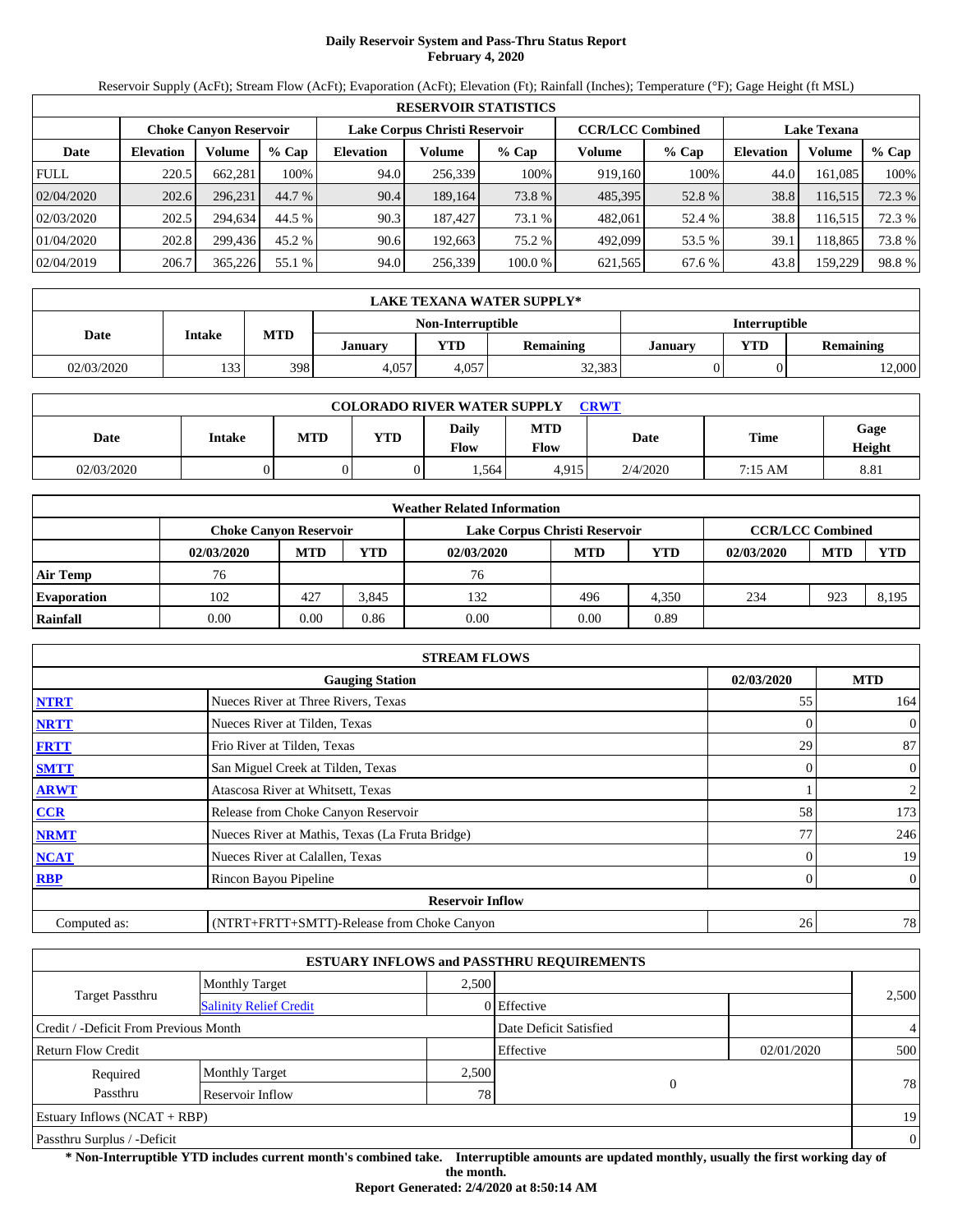# **Daily Reservoir System and Pass-Thru Status Report February 5, 2020**

Reservoir Supply (AcFt); Stream Flow (AcFt); Evaporation (AcFt); Elevation (Ft); Rainfall (Inches); Temperature (°F); Gage Height (ft MSL)

|             | <b>RESERVOIR STATISTICS</b> |                               |         |                  |                               |         |         |                         |                    |         |        |  |  |
|-------------|-----------------------------|-------------------------------|---------|------------------|-------------------------------|---------|---------|-------------------------|--------------------|---------|--------|--|--|
|             |                             | <b>Choke Canyon Reservoir</b> |         |                  | Lake Corpus Christi Reservoir |         |         | <b>CCR/LCC Combined</b> | <b>Lake Texana</b> |         |        |  |  |
| Date        | <b>Elevation</b>            | Volume                        | $%$ Cap | <b>Elevation</b> | Volume                        | $%$ Cap | Volume  | $%$ Cap                 | <b>Elevation</b>   | Volume  | % Cap  |  |  |
| <b>FULL</b> | 220.5                       | 662.281                       | 100%    | 94.0             | 256,339                       | 100%    | 919,160 | 100%                    | 44.0               | 161.085 | 100%   |  |  |
| 02/05/2020  | 202.5                       | 294.634                       | 44.5 %  | 90.5             | 190.909                       | 74.5 %  | 485,543 | 52.8%                   | 38.9               | 117,295 | 72.8 % |  |  |
| 02/04/2020  | 202.6                       | 296.231                       | 44.7 %  | 90.4             | 189.164                       | 73.8 %  | 485,395 | 52.8%                   | 38.8               | 116,515 | 72.3 % |  |  |
| 01/05/2020  | 202.8                       | 299.436                       | 45.2 %  | 90.6             | 192.663                       | 75.2 %  | 492,099 | 53.5 %                  | 39.0               | 118.078 | 73.3 % |  |  |
| 02/05/2019  | 206.6                       | 363,453                       | 54.8 %  | 94.0             | 256,339                       | 100.0 % | 619,792 | 67.4 %                  | 43.8               | 159,229 | 98.8%  |  |  |

|            | LAKE TEXANA WATER SUPPLY*                                       |     |       |                          |        |                      |            |                  |  |  |  |  |
|------------|-----------------------------------------------------------------|-----|-------|--------------------------|--------|----------------------|------------|------------------|--|--|--|--|
|            |                                                                 |     |       | <b>Non-Interruptible</b> |        | <b>Interruptible</b> |            |                  |  |  |  |  |
|            | <b>MTD</b><br><b>Intake</b><br>Date<br>$T\mathbf{D}$<br>Januarv |     |       |                          |        | Januarv              | <b>VTD</b> | <b>Remaining</b> |  |  |  |  |
| 02/04/2020 | 133                                                             | 531 | 4,057 | 4.057                    | 32,383 |                      |            | 12,000           |  |  |  |  |

| <b>COLORADO RIVER WATER SUPPLY</b><br><b>CRWT</b> |               |            |            |               |                           |          |         |                |  |  |
|---------------------------------------------------|---------------|------------|------------|---------------|---------------------------|----------|---------|----------------|--|--|
| Date                                              | <b>Intake</b> | <b>MTD</b> | <b>YTD</b> | Daily<br>Flow | <b>MTD</b><br><b>Flow</b> | Date     | Time    | Gage<br>Height |  |  |
| 02/04/2020                                        |               |            |            | .463          | 6,378                     | 2/5/2020 | 7:15 AM | 8.75           |  |  |

|                    | <b>Weather Related Information</b> |                                                                                    |            |            |            |       |            |            |       |  |  |  |
|--------------------|------------------------------------|------------------------------------------------------------------------------------|------------|------------|------------|-------|------------|------------|-------|--|--|--|
|                    |                                    | <b>CCR/LCC Combined</b><br>Lake Corpus Christi Reservoir<br>Choke Canvon Reservoir |            |            |            |       |            |            |       |  |  |  |
|                    | 02/04/2020                         | <b>MTD</b>                                                                         | <b>YTD</b> | 02/04/2020 | <b>MTD</b> | YTD   | 02/04/2020 | <b>MTD</b> | YTD   |  |  |  |
| <b>Air Temp</b>    | 80                                 |                                                                                    |            | 80         |            |       |            |            |       |  |  |  |
| <b>Evaporation</b> | 158                                | 585                                                                                | 4.003      | 92         | 588        | 4.442 | 250        | 1,173      | 8,445 |  |  |  |
| Rainfall           | 0.01                               | 0.01                                                                               | 0.87       | 0.00       | 0.00       | 0.89  |            |            |       |  |  |  |

|              | <b>STREAM FLOWS</b>                             |            |                |
|--------------|-------------------------------------------------|------------|----------------|
|              | <b>Gauging Station</b>                          | 02/04/2020 | <b>MTD</b>     |
| <b>NTRT</b>  | Nueces River at Three Rivers, Texas             | 55         | 219            |
| <b>NRTT</b>  | Nueces River at Tilden, Texas                   |            | $\overline{0}$ |
| <b>FRTT</b>  | Frio River at Tilden, Texas                     | 30         | 117            |
| <b>SMTT</b>  | San Miguel Creek at Tilden, Texas               | 0          | $\overline{0}$ |
| <b>ARWT</b>  | Atascosa River at Whitsett, Texas               |            | $\mathfrak{Z}$ |
| <b>CCR</b>   | Release from Choke Canyon Reservoir             | 58         | 230            |
| <b>NRMT</b>  | Nueces River at Mathis, Texas (La Fruta Bridge) | 104        | 349            |
| <b>NCAT</b>  | Nueces River at Calallen, Texas                 |            | 19             |
| <b>RBP</b>   | Rincon Bayou Pipeline                           | 0          | $\overline{0}$ |
|              | <b>Reservoir Inflow</b>                         |            |                |
| Computed as: | (NTRT+FRTT+SMTT)-Release from Choke Canyon      | 28         | 106            |

|                                       |                               |       | <b>ESTUARY INFLOWS and PASSTHRU REQUIREMENTS</b> |            |                |
|---------------------------------------|-------------------------------|-------|--------------------------------------------------|------------|----------------|
|                                       | Monthly Target                | 2.500 |                                                  |            |                |
| <b>Target Passthru</b>                | <b>Salinity Relief Credit</b> |       | 0 Effective                                      |            | 2,500          |
| Credit / -Deficit From Previous Month |                               |       | Date Deficit Satisfied                           |            | $\overline{4}$ |
| <b>Return Flow Credit</b>             |                               |       | Effective                                        | 02/01/2020 | 500            |
| Required                              | <b>Monthly Target</b>         | 2,500 |                                                  |            |                |
| Passthru                              | Reservoir Inflow              | 106   | $\Omega$                                         |            | 106            |
| Estuary Inflows $(NCAT + RBP)$        |                               |       |                                                  |            | 19             |
| Passthru Surplus / -Deficit           |                               |       |                                                  |            | $\overline{0}$ |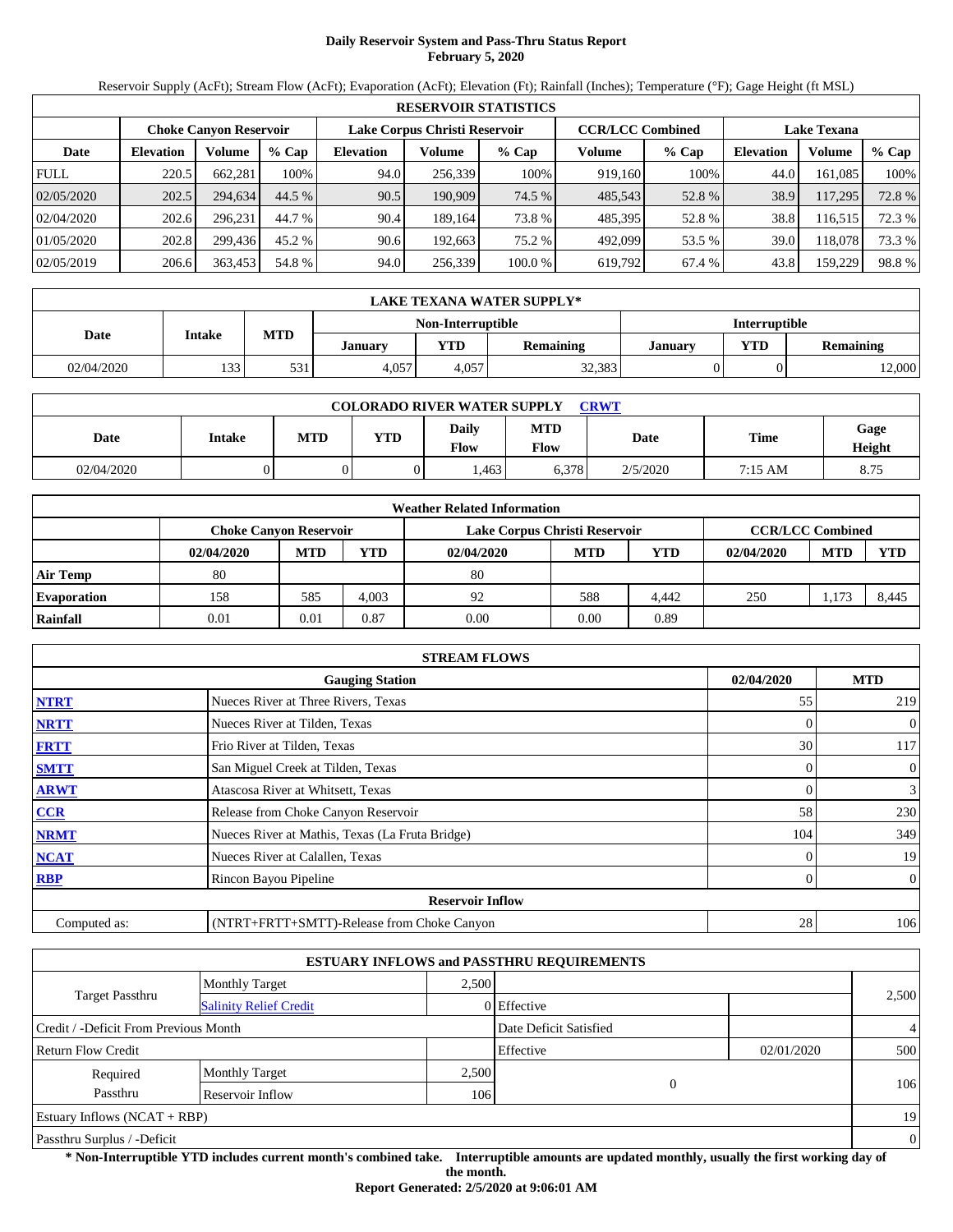# **Daily Reservoir System and Pass-Thru Status Report February 6, 2020**

Reservoir Supply (AcFt); Stream Flow (AcFt); Evaporation (AcFt); Elevation (Ft); Rainfall (Inches); Temperature (°F); Gage Height (ft MSL)

|             | <b>RESERVOIR STATISTICS</b> |                               |         |                               |         |         |                         |         |                    |         |        |  |  |
|-------------|-----------------------------|-------------------------------|---------|-------------------------------|---------|---------|-------------------------|---------|--------------------|---------|--------|--|--|
|             |                             | <b>Choke Canyon Reservoir</b> |         | Lake Corpus Christi Reservoir |         |         | <b>CCR/LCC Combined</b> |         | <b>Lake Texana</b> |         |        |  |  |
| Date        | <b>Elevation</b>            | Volume                        | $%$ Cap | <b>Elevation</b>              | Volume  | $%$ Cap | Volume                  | $%$ Cap | <b>Elevation</b>   | Volume  | % Cap  |  |  |
| <b>FULL</b> | 220.5                       | 662.281                       | 100%    | 94.0                          | 256.339 | 100%    | 919.160                 | 100%    | 44.0               | 161.085 | 100%   |  |  |
| 02/06/2020  | 202.5                       | 294.634                       | 44.5 %  | 90.3                          | 189,164 | 73.8 %  | 483,798                 | 52.6 %  | 38.8               | 116,515 | 72.3 % |  |  |
| 02/05/2020  | 202.5                       | 294.634                       | 44.5 %  | 90.5                          | 190.909 | 74.5 %  | 485.543                 | 52.8%   | 38.9               | 117.295 | 72.8%  |  |  |
| 01/06/2020  | 202.8                       | 299.436                       | 45.2 %  | 90.6                          | 192.663 | 75.2 %  | 492,099                 | 53.5 %  | 39.0               | 118.078 | 73.3 % |  |  |
| 02/06/2019  | 206.6                       | 363,453                       | 54.8 %  | 94.0                          | 256,339 | 100.0 % | 619,792                 | 67.4 %  | 43.8               | 159,229 | 98.8%  |  |  |

|            | LAKE TEXANA WATER SUPPLY*                             |     |       |                   |        |                      |            |                  |  |  |  |
|------------|-------------------------------------------------------|-----|-------|-------------------|--------|----------------------|------------|------------------|--|--|--|
|            |                                                       |     |       | Non-Interruptible |        | <b>Interruptible</b> |            |                  |  |  |  |
|            | <b>MTD</b><br><b>Intake</b><br>Date<br>VTD<br>Januarv |     |       |                   |        | <b>January</b>       | <b>VTD</b> | <b>Remaining</b> |  |  |  |
| 02/05/2020 | 133                                                   | 664 | 4.057 | 4.057             | 32,383 |                      |            | 2,000            |  |  |  |

| <b>COLORADO RIVER WATER SUPPLY</b><br><b>CRWT</b> |               |     |            |               |                           |          |         |                |  |  |
|---------------------------------------------------|---------------|-----|------------|---------------|---------------------------|----------|---------|----------------|--|--|
| Date                                              | <b>Intake</b> | MTD | <b>YTD</b> | Daily<br>Flow | <b>MTD</b><br><b>Flow</b> | Date     | Time    | Gage<br>Height |  |  |
| 02/05/2020                                        |               |     |            | .427          | 7,805                     | 2/6/2020 | 7:15 AM | 8.76           |  |  |

|                    | <b>Weather Related Information</b> |                                                                                    |            |            |            |       |            |            |       |  |  |  |
|--------------------|------------------------------------|------------------------------------------------------------------------------------|------------|------------|------------|-------|------------|------------|-------|--|--|--|
|                    |                                    | <b>CCR/LCC Combined</b><br>Lake Corpus Christi Reservoir<br>Choke Canvon Reservoir |            |            |            |       |            |            |       |  |  |  |
|                    | 02/05/2020                         | <b>MTD</b>                                                                         | <b>YTD</b> | 02/05/2020 | <b>MTD</b> | YTD   | 02/05/2020 | <b>MTD</b> | YTD   |  |  |  |
| <b>Air Temp</b>    | 50                                 |                                                                                    |            | 51         |            |       |            |            |       |  |  |  |
| <b>Evaporation</b> | 93                                 | 678                                                                                | 4.096      | 71         | 659        | 4.513 | 164        | .337       | 8,609 |  |  |  |
| Rainfall           | 0.00                               | 0.01                                                                               | 0.87       | 0.00       | 0.00       | 0.89  |            |            |       |  |  |  |

|              | <b>STREAM FLOWS</b>                             |            |                |
|--------------|-------------------------------------------------|------------|----------------|
|              | <b>Gauging Station</b>                          | 02/05/2020 | <b>MTD</b>     |
| <b>NTRT</b>  | Nueces River at Three Rivers, Texas             | 54         | 273            |
| <b>NRTT</b>  | Nueces River at Tilden, Texas                   |            | $\overline{0}$ |
| <b>FRTT</b>  | Frio River at Tilden, Texas                     | 29         | 146            |
| <b>SMTT</b>  | San Miguel Creek at Tilden, Texas               | 0          | $\overline{0}$ |
| <b>ARWT</b>  | Atascosa River at Whitsett, Texas               |            | $\mathfrak{Z}$ |
| <b>CCR</b>   | Release from Choke Canyon Reservoir             | 58         | 288            |
| <b>NRMT</b>  | Nueces River at Mathis, Texas (La Fruta Bridge) | 141        | 490            |
| <b>NCAT</b>  | Nueces River at Calallen, Texas                 |            | 19             |
| <b>RBP</b>   | Rincon Bayou Pipeline                           | 0          | $\overline{0}$ |
|              | <b>Reservoir Inflow</b>                         |            |                |
| Computed as: | (NTRT+FRTT+SMTT)-Release from Choke Canyon      | 26         | 131            |

|                                       |                               |       | <b>ESTUARY INFLOWS and PASSTHRU REQUIREMENTS</b> |            |                |
|---------------------------------------|-------------------------------|-------|--------------------------------------------------|------------|----------------|
|                                       | Monthly Target                | 2.500 |                                                  |            |                |
| <b>Target Passthru</b>                | <b>Salinity Relief Credit</b> |       | 0 Effective                                      |            | 2,500          |
| Credit / -Deficit From Previous Month |                               |       | Date Deficit Satisfied                           |            | $\overline{4}$ |
| <b>Return Flow Credit</b>             |                               |       | Effective                                        | 02/01/2020 | 500            |
| Required                              | <b>Monthly Target</b>         | 2,500 |                                                  |            |                |
| Passthru                              | Reservoir Inflow              | 131   | $\Omega$                                         |            | 131            |
| Estuary Inflows $(NCAT + RBP)$        |                               |       |                                                  |            | 19             |
| Passthru Surplus / -Deficit           |                               |       |                                                  |            | $\theta$       |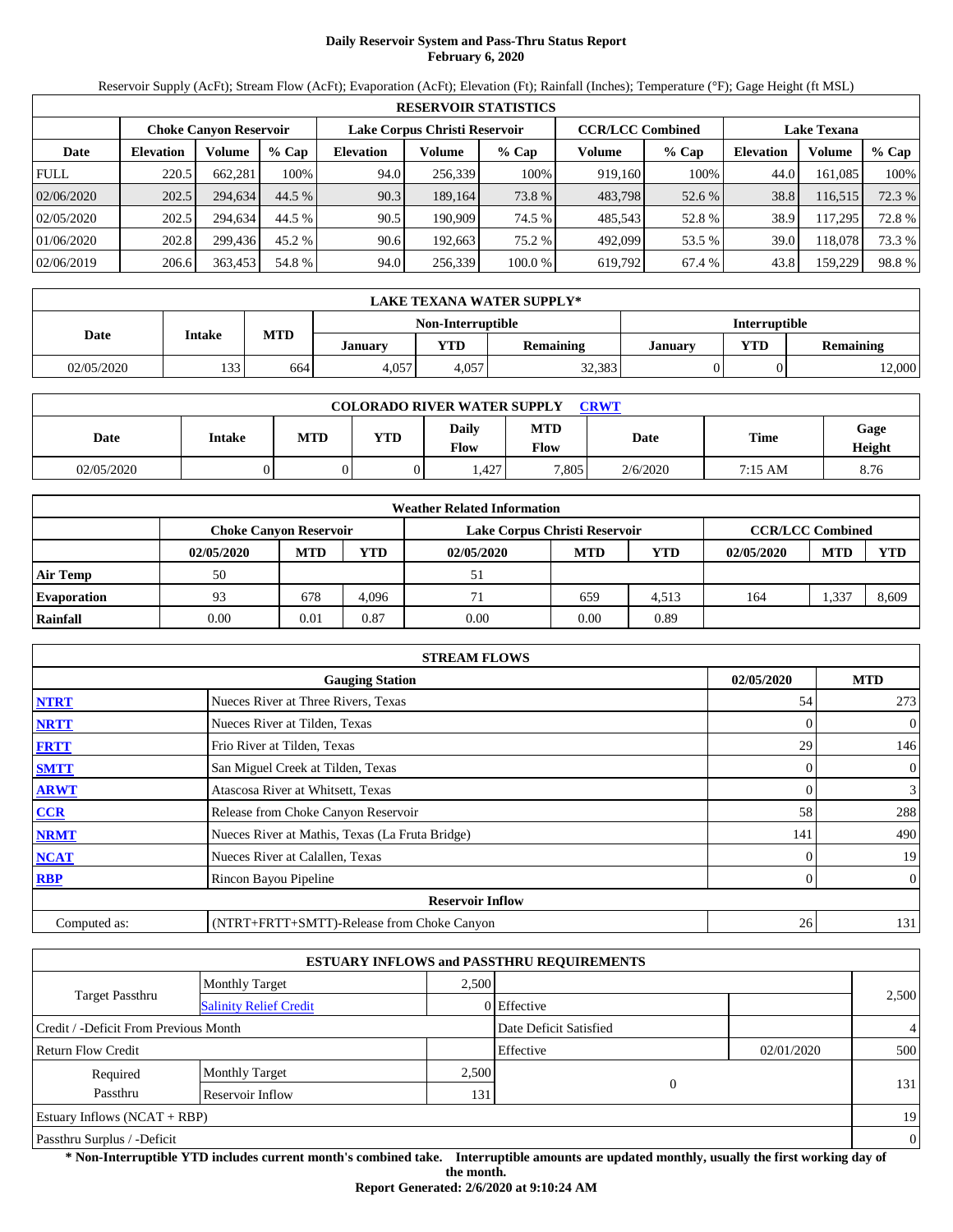# **Daily Reservoir System and Pass-Thru Status Report February 7, 2020**

Reservoir Supply (AcFt); Stream Flow (AcFt); Evaporation (AcFt); Elevation (Ft); Rainfall (Inches); Temperature (°F); Gage Height (ft MSL)

|             | <b>RESERVOIR STATISTICS</b> |                               |         |                  |                               |         |                         |         |                    |         |        |  |
|-------------|-----------------------------|-------------------------------|---------|------------------|-------------------------------|---------|-------------------------|---------|--------------------|---------|--------|--|
|             |                             | <b>Choke Canyon Reservoir</b> |         |                  | Lake Corpus Christi Reservoir |         | <b>CCR/LCC Combined</b> |         | <b>Lake Texana</b> |         |        |  |
| Date        | <b>Elevation</b>            | Volume                        | $%$ Cap | <b>Elevation</b> | Volume                        | $%$ Cap | Volume                  | $%$ Cap | <b>Elevation</b>   | Volume  | % Cap  |  |
| <b>FULL</b> | 220.5                       | 662.281                       | 100%    | 94.0             | 256.339                       | 100%    | 919.160                 | 100%    | 44.0               | 161.085 | 100%   |  |
| 02/07/2020  | 202.6                       | 296.231                       | 44.7 %  | 90.3             | 187,427                       | 73.1 %  | 483,658                 | 52.6 %  | 38.7               | 115,739 | 71.8%  |  |
| 02/06/2020  | 202.5                       | 294.634                       | 44.5 %  | 90.3             | 189.164                       | 73.8 %  | 483.798                 | 52.6 %  | 38.8               | 116,515 | 72.3 % |  |
| 01/07/2020  | 202.7                       | 297.831                       | 44.9 %  | 90.6             | 192.663                       | 75.2 %  | 490.494                 | 53.4 %  | 39.0               | 118.078 | 73.3 % |  |
| 02/07/2019  | 206.6                       | 363,453                       | 54.8 %  | 94.0             | 256,339                       | 100.0 % | 619,792                 | 67.4 %  | 43.8               | 159,229 | 98.8%  |  |

|            | LAKE TEXANA WATER SUPPLY* |            |         |                         |                  |                |                      |                  |  |  |  |
|------------|---------------------------|------------|---------|-------------------------|------------------|----------------|----------------------|------------------|--|--|--|
|            |                           |            |         | Non-Interruptible       |                  |                | <b>Interruptible</b> |                  |  |  |  |
| Date       | <b>Intake</b>             | <b>MTD</b> | Januarv | $\mathbf{T} \mathbf{D}$ | <b>Remaining</b> | <b>January</b> | <b>VTD</b>           | <b>Remaining</b> |  |  |  |
| 02/06/2020 | 133                       | 798        | 4,057   | 4.057                   | 32,383           |                |                      | 2,000            |  |  |  |

| <b>COLORADO RIVER WATER SUPPLY</b><br><b>CRWT</b> |        |     |            |               |                           |             |         |                |  |  |
|---------------------------------------------------|--------|-----|------------|---------------|---------------------------|-------------|---------|----------------|--|--|
| Date                                              | Intake | MTD | <b>YTD</b> | Daily<br>Flow | <b>MTD</b><br><b>Flow</b> | <b>Date</b> | Time    | Gage<br>Height |  |  |
| 02/06/2020                                        |        |     |            | 1,419         | 9,224                     | 2/7/2020    | 7:15 AM | 8.68           |  |  |

|                    |            |                        |            | <b>Weather Related Information</b> |            |       |                         |            |       |
|--------------------|------------|------------------------|------------|------------------------------------|------------|-------|-------------------------|------------|-------|
|                    |            | Choke Canvon Reservoir |            | Lake Corpus Christi Reservoir      |            |       | <b>CCR/LCC Combined</b> |            |       |
|                    | 02/06/2020 | <b>MTD</b>             | <b>YTD</b> | 02/06/2020                         | <b>MTD</b> | YTD   | 02/06/2020              | <b>MTD</b> | YTD   |
| <b>Air Temp</b>    | 59         |                        |            | 59                                 |            |       |                         |            |       |
| <b>Evaporation</b> | 130        | 808                    | 4.226      | 242                                | 901        | 4.755 | 372                     | .709       | 8,981 |
| Rainfall           | 0.00       | 0.01                   | 0.87       | 0.00                               | 0.00       | 0.89  |                         |            |       |

|              | <b>STREAM FLOWS</b>                             |            |                |
|--------------|-------------------------------------------------|------------|----------------|
|              | <b>Gauging Station</b>                          | 02/06/2020 | <b>MTD</b>     |
| <b>NTRT</b>  | Nueces River at Three Rivers, Texas             | 54         | 326            |
| <b>NRTT</b>  | Nueces River at Tilden, Texas                   |            | $\overline{0}$ |
| <b>FRTT</b>  | Frio River at Tilden, Texas                     | 28         | 175            |
| <b>SMTT</b>  | San Miguel Creek at Tilden, Texas               | 0          | $\overline{0}$ |
| <b>ARWT</b>  | Atascosa River at Whitsett, Texas               | 0          | $\overline{4}$ |
| <b>CCR</b>   | Release from Choke Canyon Reservoir             | 58         | 345            |
| <b>NRMT</b>  | Nueces River at Mathis, Texas (La Fruta Bridge) | 128        | 618            |
| <b>NCAT</b>  | Nueces River at Calallen, Texas                 |            | 19             |
| <b>RBP</b>   | Rincon Bayou Pipeline                           | 0          | $\overline{0}$ |
|              | <b>Reservoir Inflow</b>                         |            |                |
| Computed as: | (NTRT+FRTT+SMTT)-Release from Choke Canyon      | 24         | 156            |

|                                       |                               |       | <b>ESTUARY INFLOWS and PASSTHRU REQUIREMENTS</b> |            |                |
|---------------------------------------|-------------------------------|-------|--------------------------------------------------|------------|----------------|
|                                       | <b>Monthly Target</b>         | 2.500 |                                                  |            |                |
| <b>Target Passthru</b>                | <b>Salinity Relief Credit</b> |       | 0 Effective                                      |            | 2,500          |
| Credit / -Deficit From Previous Month |                               |       | Date Deficit Satisfied                           |            | $\overline{4}$ |
| <b>Return Flow Credit</b>             |                               |       | Effective                                        | 02/01/2020 | 500            |
| Required                              | <b>Monthly Target</b>         | 2,500 |                                                  |            |                |
| Passthru                              | Reservoir Inflow              | 156   | $\theta$                                         |            | 156            |
| Estuary Inflows $(NCAT + RBP)$        |                               |       |                                                  |            | 19             |
| Passthru Surplus / -Deficit           |                               |       |                                                  |            | $\overline{0}$ |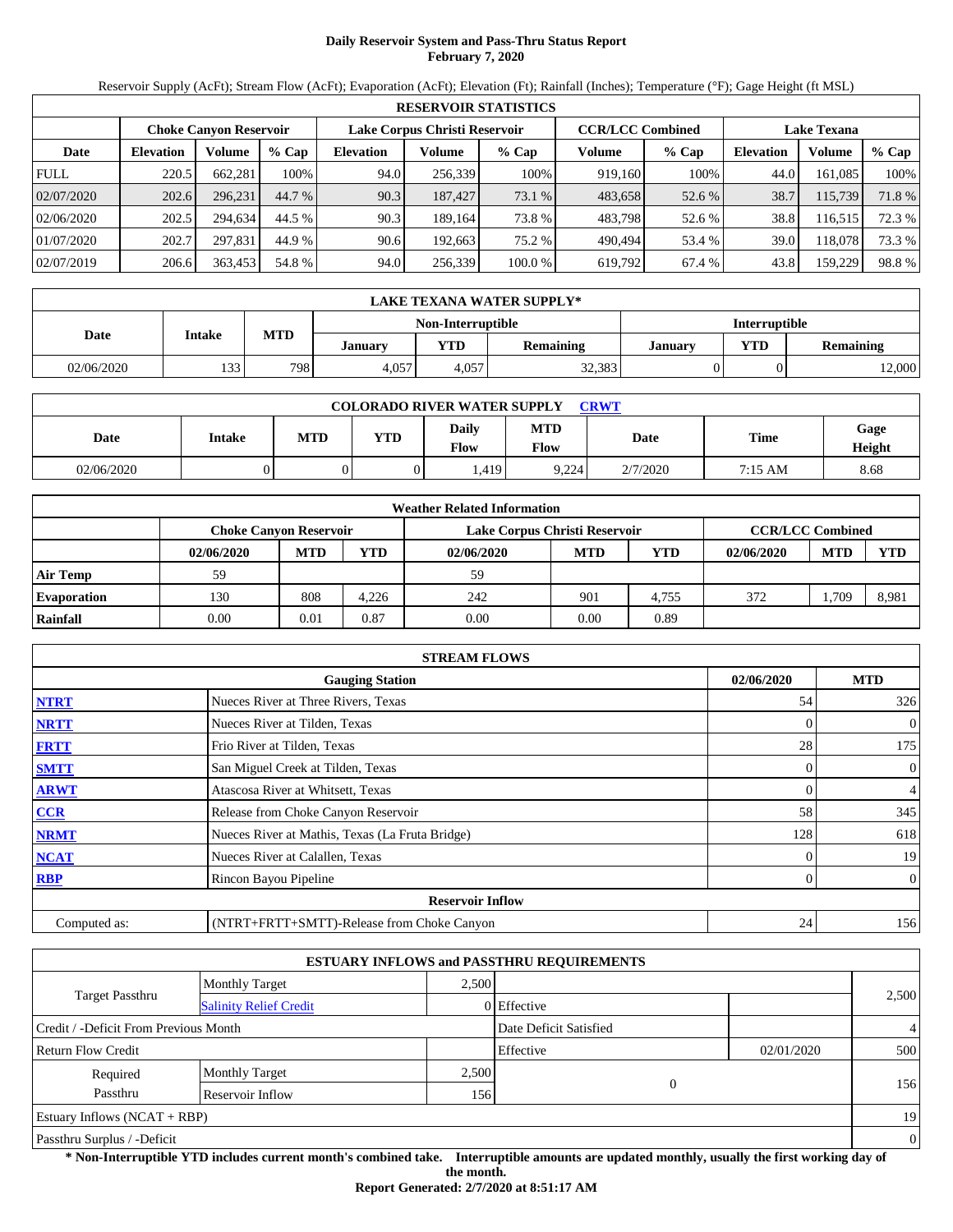# **Daily Reservoir System and Pass-Thru Status Report February 8, 2020**

Reservoir Supply (AcFt); Stream Flow (AcFt); Evaporation (AcFt); Elevation (Ft); Rainfall (Inches); Temperature (°F); Gage Height (ft MSL)

|             | <b>RESERVOIR STATISTICS</b> |                               |         |                  |                               |         |         |                         |                    |         |         |  |
|-------------|-----------------------------|-------------------------------|---------|------------------|-------------------------------|---------|---------|-------------------------|--------------------|---------|---------|--|
|             |                             | <b>Choke Canvon Reservoir</b> |         |                  | Lake Corpus Christi Reservoir |         |         | <b>CCR/LCC Combined</b> | <b>Lake Texana</b> |         |         |  |
| Date        | <b>Elevation</b>            | Volume                        | $%$ Cap | <b>Elevation</b> | Volume                        | $%$ Cap | Volume  | $%$ Cap                 | <b>Elevation</b>   | Volume  | % Cap   |  |
| <b>FULL</b> | 220.5                       | 662.281                       | 100%    | 94.0             | 256,339                       | 100%    | 919.160 | 100%                    | 44.0               | 161.085 | 100%    |  |
| 02/08/2020  | 202.6                       | 296.231                       | 44.7 %  | 90.3             | 187,427                       | 73.1 %  | 483,658 | 52.6 %                  | 38.7               | 115,739 | 71.8 %  |  |
| 02/07/2020  | 202.6                       | 296.231                       | 44.7 %  | 90.3             | 187,427                       | 73.1 %  | 483,658 | 52.6 %                  | 38.7               | 115.739 | 71.8 %  |  |
| 01/08/2020  | 202.8                       | 299.436                       | 45.2 %  | 90.6             | 192.663                       | 75.2 %  | 492,099 | 53.5 %                  | 39.0               | 118.078 | 73.3 %  |  |
| 02/08/2019  | 206.6                       | 363,453                       | 54.8 %  | 94.0             | 256,339                       | 100.0%  | 619,792 | 67.4 %                  | 44.0               | 161,085 | 100.0 % |  |

|            | LAKE TEXANA WATER SUPPLY* |            |         |                   |                  |                |                      |                  |  |  |  |
|------------|---------------------------|------------|---------|-------------------|------------------|----------------|----------------------|------------------|--|--|--|
|            |                           |            |         | Non-Interruptible |                  |                | <b>Interruptible</b> |                  |  |  |  |
| Date       | <b>Intake</b>             | <b>MTD</b> | Januarv | VTD               | <b>Remaining</b> | <b>January</b> | <b>VTD</b>           | <b>Remaining</b> |  |  |  |
| 02/07/2020 | 133 !                     | 931        | 4.057   | 4.057             | 32,383           |                |                      | 2,000            |  |  |  |

| <b>COLORADO RIVER WATER SUPPLY</b><br><b>CRWT</b> |        |            |     |                      |                           |          |             |                |  |  |
|---------------------------------------------------|--------|------------|-----|----------------------|---------------------------|----------|-------------|----------------|--|--|
| Date                                              | Intake | <b>MTD</b> | YTD | <b>Daily</b><br>Flow | <b>MTD</b><br><b>Flow</b> | Date     | <b>Time</b> | Gage<br>Height |  |  |
| 02/07/2020                                        |        |            |     | 1,330                | 10.554                    | 2/8/2020 | 7:15 AM     | 8.61           |  |  |

|                    | <b>Weather Related Information</b> |            |            |                               |            |       |                         |            |            |  |  |
|--------------------|------------------------------------|------------|------------|-------------------------------|------------|-------|-------------------------|------------|------------|--|--|
|                    | <b>Choke Canyon Reservoir</b>      |            |            | Lake Corpus Christi Reservoir |            |       | <b>CCR/LCC Combined</b> |            |            |  |  |
|                    | 02/07/2020                         | <b>MTD</b> | <b>YTD</b> | 02/07/2020                    | <b>MTD</b> | YTD   | 02/07/2020              | <b>MTD</b> | <b>YTD</b> |  |  |
| <b>Air Temp</b>    |                                    |            |            | 78                            |            |       |                         |            |            |  |  |
| <b>Evaporation</b> | 121                                | 929        | 4.347      | 192                           | 1.093      | 4.947 | 313                     | 2.022      | 9,294      |  |  |
| Rainfall           | 0.00                               | 0.01       | 0.87       | 0.00                          | 0.00       | 0.89  |                         |            |            |  |  |

|              | <b>STREAM FLOWS</b>                             |            |                |
|--------------|-------------------------------------------------|------------|----------------|
|              | <b>Gauging Station</b>                          | 02/07/2020 | <b>MTD</b>     |
| <b>NTRT</b>  | Nueces River at Three Rivers, Texas             | 54         | 381            |
| <b>NRTT</b>  | Nueces River at Tilden, Texas                   |            | $\overline{0}$ |
| <b>FRTT</b>  | Frio River at Tilden, Texas                     | 28         | 203            |
| <b>SMTT</b>  | San Miguel Creek at Tilden, Texas               | 0          | $\overline{0}$ |
| <b>ARWT</b>  | Atascosa River at Whitsett, Texas               | 0          | $\overline{4}$ |
| <b>CCR</b>   | Release from Choke Canyon Reservoir             | 58         | 403            |
| <b>NRMT</b>  | Nueces River at Mathis, Texas (La Fruta Bridge) | 129        | 748            |
| <b>NCAT</b>  | Nueces River at Calallen, Texas                 |            | 19             |
| <b>RBP</b>   | Rincon Bayou Pipeline                           | 0          | $\overline{0}$ |
|              | <b>Reservoir Inflow</b>                         |            |                |
| Computed as: | (NTRT+FRTT+SMTT)-Release from Choke Canyon      | 25         | 180            |

|                                       |                               |       | <b>ESTUARY INFLOWS and PASSTHRU REQUIREMENTS</b> |            |                |
|---------------------------------------|-------------------------------|-------|--------------------------------------------------|------------|----------------|
|                                       | <b>Monthly Target</b>         | 2.500 |                                                  |            |                |
| <b>Target Passthru</b>                | <b>Salinity Relief Credit</b> |       | 0 Effective                                      |            | 2,500          |
| Credit / -Deficit From Previous Month |                               |       | Date Deficit Satisfied                           |            | $\overline{4}$ |
| <b>Return Flow Credit</b>             |                               |       | Effective                                        | 02/01/2020 | 500            |
| Required                              | <b>Monthly Target</b>         | 2,500 |                                                  |            |                |
| Passthru                              | Reservoir Inflow              | 180   | $\overline{0}$                                   |            | 180            |
| Estuary Inflows $(NCAT + RBP)$        |                               |       |                                                  |            | 19             |
| Passthru Surplus / -Deficit           |                               |       |                                                  |            | $\theta$       |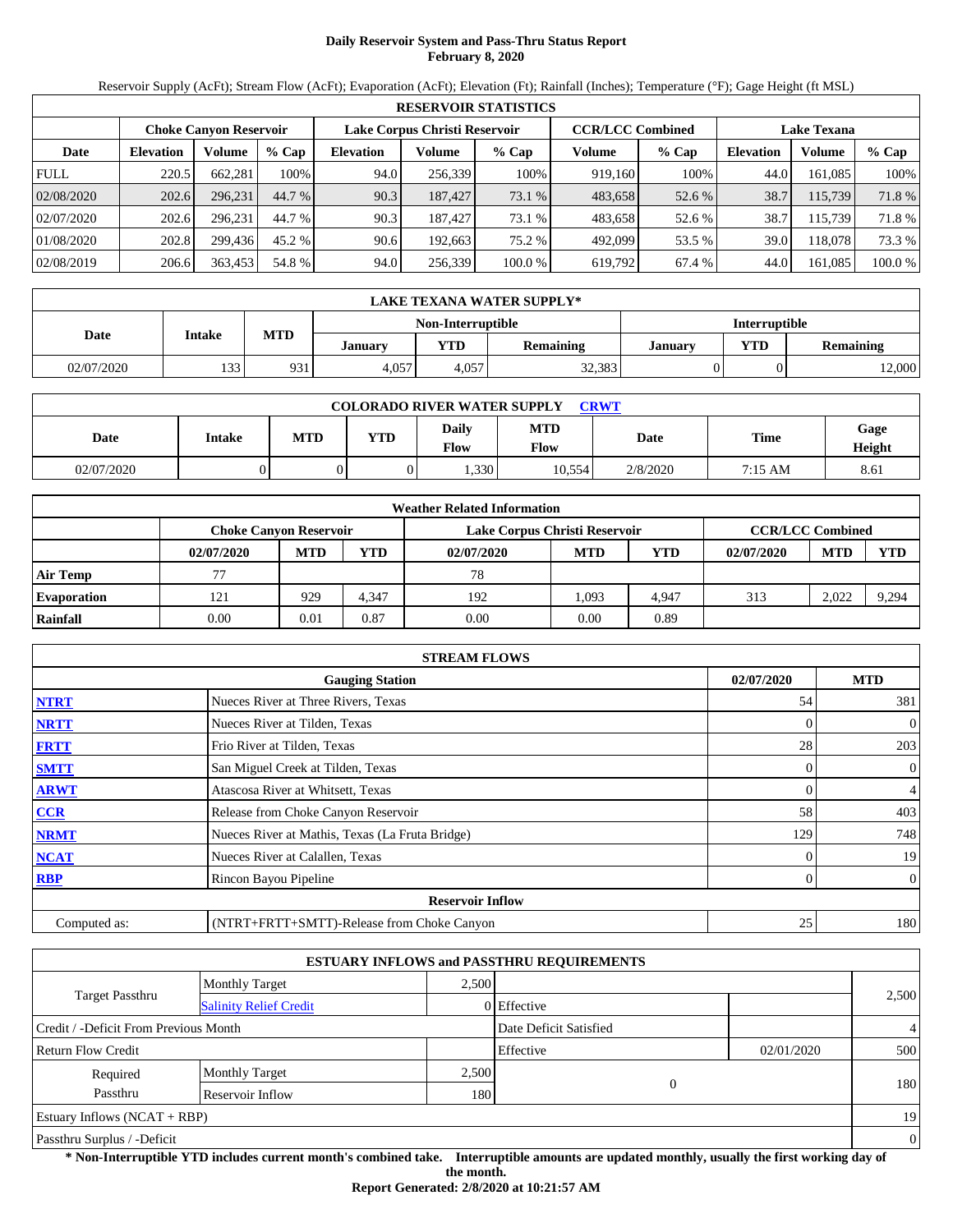# **Daily Reservoir System and Pass-Thru Status Report February 9, 2020**

Reservoir Supply (AcFt); Stream Flow (AcFt); Evaporation (AcFt); Elevation (Ft); Rainfall (Inches); Temperature (°F); Gage Height (ft MSL)

|             | <b>RESERVOIR STATISTICS</b> |                               |         |                  |                               |         |                         |         |                    |         |        |  |  |
|-------------|-----------------------------|-------------------------------|---------|------------------|-------------------------------|---------|-------------------------|---------|--------------------|---------|--------|--|--|
|             |                             | <b>Choke Canvon Reservoir</b> |         |                  | Lake Corpus Christi Reservoir |         | <b>CCR/LCC Combined</b> |         | <b>Lake Texana</b> |         |        |  |  |
| Date        | <b>Elevation</b>            | Volume                        | $%$ Cap | <b>Elevation</b> | Volume                        | $%$ Cap | Volume                  | $%$ Cap | <b>Elevation</b>   | Volume  | % Cap  |  |  |
| <b>FULL</b> | 220.5                       | 662.281                       | 100%    | 94.0             | 256.339                       | 100%    | 919.160                 | 100%    | 44.0               | 161.085 | 100%   |  |  |
| 02/09/2020  | 202.5                       | 294,634                       | 44.5 %  | 90.2             | 185,698                       | 72.4 %  | 480,332                 | 52.3 %  | 38.6               | 115,739 | 71.8 % |  |  |
| 02/08/2020  | 202.6                       | 296.231                       | 44.7 %  | 90.3             | 187,427                       | 73.1 %  | 483,658                 | 52.6 %  | 38.7               | 115.739 | 71.8 % |  |  |
| 01/09/2020  | 202.7                       | 297.831                       | 44.9 %  | 90.5             | 190.909                       | 74.5 %  | 488.740                 | 53.2 %  | 38.9               | 117,295 | 72.8 % |  |  |
| 02/09/2019  | 206.6                       | 363,453                       | 54.8 %  | 94.0             | 256,339                       | 100.0%  | 619,792                 | 67.4 %  | 44.0               | 161,085 | 100.0% |  |  |

|            | LAKE TEXANA WATER SUPPLY* |      |         |                   |                  |                |                      |                  |  |  |  |
|------------|---------------------------|------|---------|-------------------|------------------|----------------|----------------------|------------------|--|--|--|
|            |                           |      |         | Non-Interruptible |                  |                | <b>Interruptible</b> |                  |  |  |  |
| Date       | <b>Intake</b>             | MTD  | Januarv | VTD               | <b>Remaining</b> | <b>January</b> | <b>VTD</b>           | <b>Remaining</b> |  |  |  |
| 02/08/2020 | 134                       | .065 | 4.057   | 4.057             | 32,383           |                |                      | 12,000           |  |  |  |

| <b>COLORADO RIVER WATER SUPPLY</b><br><b>CRWT</b> |        |            |            |                      |                           |          |             |                |  |  |
|---------------------------------------------------|--------|------------|------------|----------------------|---------------------------|----------|-------------|----------------|--|--|
| Date                                              | Intake | <b>MTD</b> | <b>YTD</b> | <b>Daily</b><br>Flow | <b>MTD</b><br><b>Flow</b> | Date     | <b>Time</b> | Gage<br>Height |  |  |
| 02/08/2020                                        |        |            | 0          | 1,294                | 1.848                     | 2/9/2020 | 7:15 AM     | 8.64           |  |  |

|                    | <b>Weather Related Information</b> |                                                                                           |            |            |            |       |            |            |            |  |  |
|--------------------|------------------------------------|-------------------------------------------------------------------------------------------|------------|------------|------------|-------|------------|------------|------------|--|--|
|                    |                                    | <b>CCR/LCC Combined</b><br><b>Choke Canyon Reservoir</b><br>Lake Corpus Christi Reservoir |            |            |            |       |            |            |            |  |  |
|                    | 02/08/2020                         | <b>MTD</b>                                                                                | <b>YTD</b> | 02/08/2020 | <b>MTD</b> | YTD   | 02/08/2020 | <b>MTD</b> | <b>YTD</b> |  |  |
| <b>Air Temp</b>    |                                    |                                                                                           |            | 78         |            |       |            |            |            |  |  |
| <b>Evaporation</b> | 102                                | .031                                                                                      | 4.449      | 131        | 1.224      | 5.078 | 233        | 2,255      | 9,527      |  |  |
| Rainfall           | 0.00                               | 0.01                                                                                      | 0.87       | 0.00       | 0.00       | 0.89  |            |            |            |  |  |

|              | <b>STREAM FLOWS</b>                             |            |                |
|--------------|-------------------------------------------------|------------|----------------|
|              | <b>Gauging Station</b>                          | 02/08/2020 | <b>MTD</b>     |
| <b>NTRT</b>  | Nueces River at Three Rivers, Texas             | 55         | 436            |
| <b>NRTT</b>  | Nueces River at Tilden, Texas                   |            | $\overline{0}$ |
| <b>FRTT</b>  | Frio River at Tilden, Texas                     | 28         | 231            |
| <b>SMTT</b>  | San Miguel Creek at Tilden, Texas               | $\Omega$   | $\overline{0}$ |
| <b>ARWT</b>  | Atascosa River at Whitsett, Texas               |            | 5 <sup>5</sup> |
| <b>CCR</b>   | Release from Choke Canyon Reservoir             | 58         | 461            |
| <b>NRMT</b>  | Nueces River at Mathis, Texas (La Fruta Bridge) | 139        | 887            |
| <b>NCAT</b>  | Nueces River at Calallen, Texas                 |            | 19             |
| <b>RBP</b>   | Rincon Bayou Pipeline                           | 0          | $\overline{0}$ |
|              | <b>Reservoir Inflow</b>                         |            |                |
| Computed as: | (NTRT+FRTT+SMTT)-Release from Choke Canyon      | 25         | 206            |

|                                       |                               |       | <b>ESTUARY INFLOWS and PASSTHRU REQUIREMENTS</b> |            |                |
|---------------------------------------|-------------------------------|-------|--------------------------------------------------|------------|----------------|
|                                       | <b>Monthly Target</b>         | 2.500 |                                                  |            |                |
| <b>Target Passthru</b>                | <b>Salinity Relief Credit</b> |       | 0 Effective                                      |            | 2,500          |
| Credit / -Deficit From Previous Month |                               |       | Date Deficit Satisfied                           |            | $\overline{4}$ |
| <b>Return Flow Credit</b>             |                               |       | Effective                                        | 02/01/2020 | 500            |
| Required                              | <b>Monthly Target</b>         | 2,500 |                                                  |            |                |
| Passthru                              | Reservoir Inflow              | 206   | $\theta$                                         |            | 206            |
| Estuary Inflows $(NCAT + RBP)$        |                               |       |                                                  |            | 19             |
| Passthru Surplus / -Deficit           |                               |       |                                                  |            | $\mathbf{0}$   |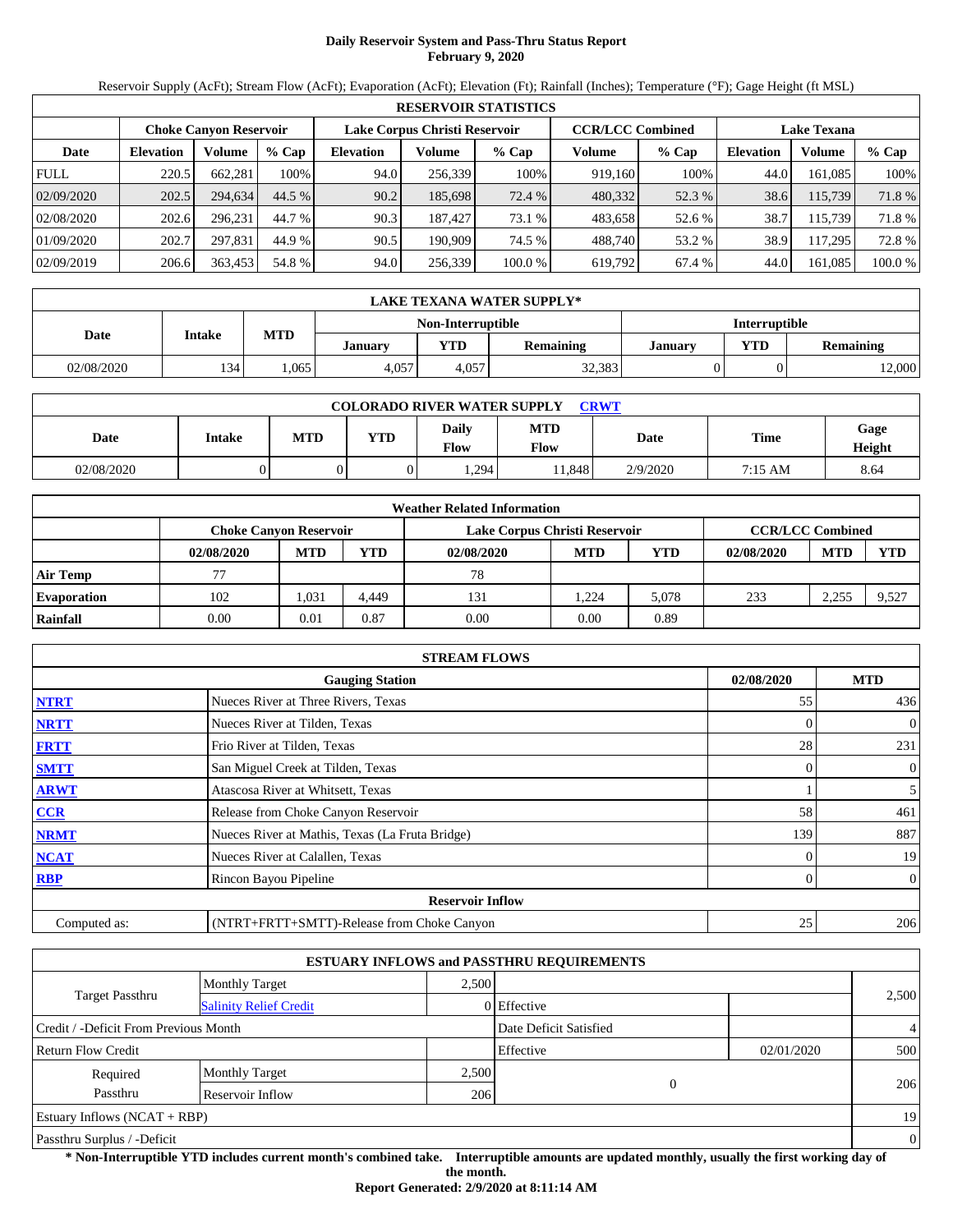# **Daily Reservoir System and Pass-Thru Status Report February 10, 2020**

Reservoir Supply (AcFt); Stream Flow (AcFt); Evaporation (AcFt); Elevation (Ft); Rainfall (Inches); Temperature (°F); Gage Height (ft MSL)

|             | <b>RESERVOIR STATISTICS</b> |                               |         |                               |         |                                               |         |         |                  |         |         |  |  |
|-------------|-----------------------------|-------------------------------|---------|-------------------------------|---------|-----------------------------------------------|---------|---------|------------------|---------|---------|--|--|
|             |                             | <b>Choke Canvon Reservoir</b> |         | Lake Corpus Christi Reservoir |         | <b>CCR/LCC Combined</b><br><b>Lake Texana</b> |         |         |                  |         |         |  |  |
| Date        | <b>Elevation</b>            | Volume                        | $%$ Cap | <b>Elevation</b>              | Volume  | $%$ Cap                                       | Volume  | $%$ Cap | <b>Elevation</b> | Volume  | $%$ Cap |  |  |
| <b>FULL</b> | 220.5                       | 662.281                       | 100%    | 94.0                          | 256,339 | 100%                                          | 919,160 | 100%    | 44.0             | 161.085 | 100%    |  |  |
| 02/10/2020  | 202.4                       | 293,042                       | 44.2 %  | 90.2                          | 185,698 | 72.4 %                                        | 478,740 | 52.1 %  | 38.6             | 114.966 | 71.4 %  |  |  |
| 02/09/2020  | 202.5                       | 294.634                       | 44.5 %  | 90.2                          | 185,698 | 72.4 %                                        | 480,332 | 52.3 %  | 38.7             | 115.739 | 71.8 %  |  |  |
| 01/10/2020  | 202.7                       | 297.831                       | 44.9 %  | 90.4                          | 189.164 | 73.8 %                                        | 486.995 | 53.0 %  | 38.9             | 117,295 | 72.8 %  |  |  |
| 02/10/2019  | 206.6                       | 363,453                       | 54.8 %  | 94.0                          | 256,339 | 100.0%                                        | 619,792 | 67.4 %  | 44.0             | 161,085 | 100.0 % |  |  |

|                                           | LAKE TEXANA WATER SUPPLY* |            |         |       |                  |         |            |                  |  |  |  |
|-------------------------------------------|---------------------------|------------|---------|-------|------------------|---------|------------|------------------|--|--|--|
| <b>Interruptible</b><br>Non-Interruptible |                           |            |         |       |                  |         |            |                  |  |  |  |
| Date                                      | <b>Intake</b>             | <b>MTD</b> | Januarv | VTD   | <b>Remaining</b> | January | <b>YTD</b> | <b>Remaining</b> |  |  |  |
| 02/09/2020                                | 134                       | 1,199      | 4.057   | 4.057 | 32,383           |         |            | 12,000           |  |  |  |

| <b>COLORADO RIVER WATER SUPPLY</b><br><b>CRWT</b> |        |     |            |                               |                    |           |         |                |  |  |
|---------------------------------------------------|--------|-----|------------|-------------------------------|--------------------|-----------|---------|----------------|--|--|
| Date                                              | Intake | MTD | <b>YTD</b> | <b>Daily</b><br>$F_{\rm low}$ | <b>MTD</b><br>Flow | Date      | Time    | Gage<br>Height |  |  |
| 02/09/2020                                        |        |     |            | .328                          | 13.176             | 2/10/2020 | 7:15 AM | 8.80           |  |  |

|                    | <b>Weather Related Information</b> |            |            |                               |                |       |            |                         |            |  |  |  |
|--------------------|------------------------------------|------------|------------|-------------------------------|----------------|-------|------------|-------------------------|------------|--|--|--|
|                    | <b>Choke Canyon Reservoir</b>      |            |            | Lake Corpus Christi Reservoir |                |       |            | <b>CCR/LCC Combined</b> |            |  |  |  |
|                    | 02/09/2020                         | <b>MTD</b> | <b>YTD</b> | 02/09/2020                    | <b>MTD</b>     | YTD   | 02/09/2020 | <b>MTD</b>              | <b>YTD</b> |  |  |  |
| <b>Air Temp</b>    | 80                                 |            |            | 81                            |                |       |            |                         |            |  |  |  |
| <b>Evaporation</b> | 74                                 | .105       | 4,523      | 90                            | 1.314          | 5.168 | 164        | 2.419                   | 9,691      |  |  |  |
| Rainfall           | 0.01                               | 0.02       | 0.88       | 0.00                          | $0.00^{\circ}$ | 0.89  |            |                         |            |  |  |  |

|              | <b>STREAM FLOWS</b>                             |            |                |  |  |  |  |  |
|--------------|-------------------------------------------------|------------|----------------|--|--|--|--|--|
|              | <b>Gauging Station</b>                          | 02/09/2020 | <b>MTD</b>     |  |  |  |  |  |
| <b>NTRT</b>  | Nueces River at Three Rivers, Texas             | 55         | 491            |  |  |  |  |  |
| <b>NRTT</b>  | Nueces River at Tilden, Texas                   |            | $\overline{0}$ |  |  |  |  |  |
| <b>FRTT</b>  | Frio River at Tilden, Texas                     | 28         | 259            |  |  |  |  |  |
| <b>SMTT</b>  | San Miguel Creek at Tilden, Texas               | $\Omega$   | $\overline{0}$ |  |  |  |  |  |
| <b>ARWT</b>  | Atascosa River at Whitsett, Texas               |            | 5 <sup>5</sup> |  |  |  |  |  |
| <b>CCR</b>   | Release from Choke Canyon Reservoir             | 58         | 518            |  |  |  |  |  |
| <b>NRMT</b>  | Nueces River at Mathis, Texas (La Fruta Bridge) | 107        | 994            |  |  |  |  |  |
| <b>NCAT</b>  | Nueces River at Calallen, Texas                 |            | 19             |  |  |  |  |  |
| <b>RBP</b>   | Rincon Bayou Pipeline                           | 0          | $\overline{0}$ |  |  |  |  |  |
|              | <b>Reservoir Inflow</b>                         |            |                |  |  |  |  |  |
| Computed as: | (NTRT+FRTT+SMTT)-Release from Choke Canyon      | 26         | 232            |  |  |  |  |  |

|                                       |                               |       | <b>ESTUARY INFLOWS and PASSTHRU REQUIREMENTS</b> |            |                |
|---------------------------------------|-------------------------------|-------|--------------------------------------------------|------------|----------------|
|                                       | Monthly Target                | 2.500 |                                                  |            |                |
| <b>Target Passthru</b>                | <b>Salinity Relief Credit</b> |       | 0 Effective                                      |            | 2,500          |
| Credit / -Deficit From Previous Month |                               |       | Date Deficit Satisfied                           |            | $\overline{4}$ |
| <b>Return Flow Credit</b>             |                               |       | Effective                                        | 02/01/2020 | 500            |
| Required                              | <b>Monthly Target</b>         | 2,500 |                                                  |            |                |
| Passthru                              | Reservoir Inflow              | 232   | $\Omega$                                         |            | 232            |
| Estuary Inflows $(NCAT + RBP)$        |                               |       |                                                  |            | 19             |
| Passthru Surplus / -Deficit           |                               |       |                                                  |            | $\overline{0}$ |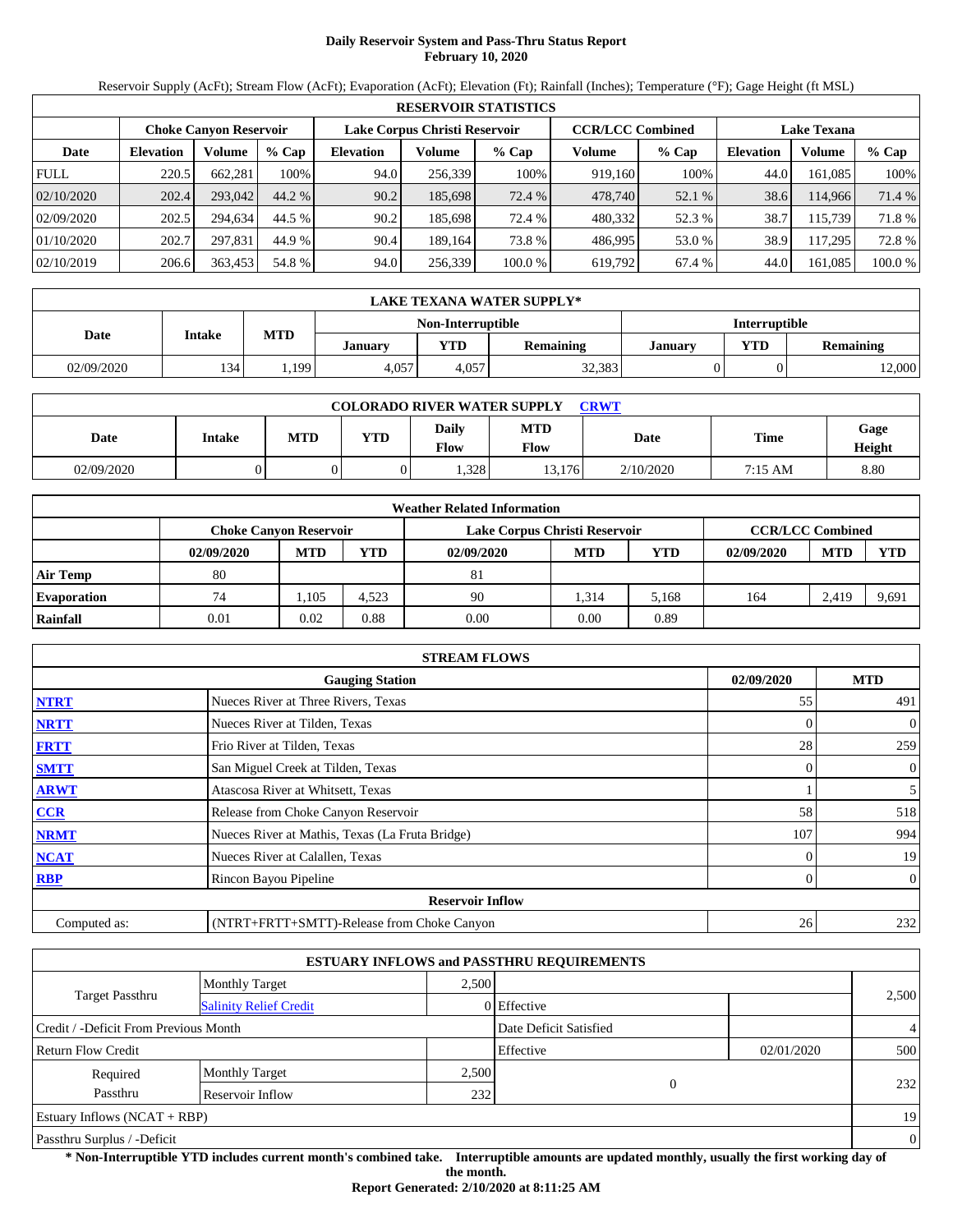# **Daily Reservoir System and Pass-Thru Status Report February 11, 2020**

Reservoir Supply (AcFt); Stream Flow (AcFt); Evaporation (AcFt); Elevation (Ft); Rainfall (Inches); Temperature (°F); Gage Height (ft MSL)

|             | <b>RESERVOIR STATISTICS</b> |                               |         |                  |                               |         |                         |         |                    |         |        |  |  |
|-------------|-----------------------------|-------------------------------|---------|------------------|-------------------------------|---------|-------------------------|---------|--------------------|---------|--------|--|--|
|             |                             | <b>Choke Canvon Reservoir</b> |         |                  | Lake Corpus Christi Reservoir |         | <b>CCR/LCC Combined</b> |         | <b>Lake Texana</b> |         |        |  |  |
| Date        | <b>Elevation</b>            | Volume                        | $%$ Cap | <b>Elevation</b> | Volume                        | $%$ Cap | Volume                  | $%$ Cap | <b>Elevation</b>   | Volume  | % Cap  |  |  |
| <b>FULL</b> | 220.5                       | 662.281                       | 100%    | 94.0             | 256,339                       | 100%    | 919.160                 | 100%    | 44.0               | 161.085 | 100%   |  |  |
| 02/11/2020  | 202.4                       | 294,634                       | 44.5 %  | 90.3             | 187,427                       | 73.1 %  | 482,061                 | 52.4 %  | 38.7               | 115,739 | 71.8 % |  |  |
| 02/10/2020  | 202.4                       | 293,042                       | 44.2 %  | 90.2             | 185,698                       | 72.4 %  | 478,740                 | 52.1 %  | 38.6               | 114.966 | 71.4 % |  |  |
| 01/11/2020  | 202.8                       | 299.436                       | 45.2 %  | 90.6             | 192.663                       | 75.2 %  | 492,099                 | 53.5 %  | 38.9               | 117.295 | 72.8 % |  |  |
| 02/11/2019  | 206.7                       | 365,226                       | 55.1 %  | 94.0             | 256,339                       | 100.0%  | 621,565                 | 67.6 %  | 44.0               | 161,085 | 100.0% |  |  |

|            | LAKE TEXANA WATER SUPPLY* |       |         |                   |                  |                |                      |           |  |  |  |
|------------|---------------------------|-------|---------|-------------------|------------------|----------------|----------------------|-----------|--|--|--|
|            |                           |       |         | Non-Interruptible |                  |                | <b>Interruptible</b> |           |  |  |  |
| Date       | <b>Intake</b>             | MTD   | Januarv | VTD               | <b>Remaining</b> | <b>January</b> | <b>VTD</b>           | Remaining |  |  |  |
| 02/10/2020 | Q <sub>3</sub><br>,,,,    | 1,291 | 4.057   | 4.057             | 32,383           |                |                      | 12,000    |  |  |  |

| <b>COLORADO RIVER WATER SUPPLY</b><br><b>CRWT</b> |        |     |            |                             |                    |           |         |                |  |  |  |
|---------------------------------------------------|--------|-----|------------|-----------------------------|--------------------|-----------|---------|----------------|--|--|--|
| Date                                              | Intake | MTD | <b>YTD</b> | <b>Daily</b><br><b>Flow</b> | <b>MTD</b><br>Flow | Date      | Time    | Gage<br>Height |  |  |  |
| 02/10/2020                                        | 4,     | 41  | 41         | 517<br>1.J 1                | 14.693             | 2/11/2020 | 7:15 AM | 8.94           |  |  |  |

|                    | <b>Weather Related Information</b>                                                        |            |       |            |            |       |            |            |            |  |  |  |
|--------------------|-------------------------------------------------------------------------------------------|------------|-------|------------|------------|-------|------------|------------|------------|--|--|--|
|                    | <b>CCR/LCC Combined</b><br>Lake Corpus Christi Reservoir<br><b>Choke Canvon Reservoir</b> |            |       |            |            |       |            |            |            |  |  |  |
|                    | 02/10/2020                                                                                | <b>MTD</b> | YTD   | 02/10/2020 | <b>MTD</b> | YTD   | 02/10/2020 | <b>MTD</b> | <b>YTD</b> |  |  |  |
| <b>Air Temp</b>    | 84                                                                                        |            |       | 88         |            |       |            |            |            |  |  |  |
| <b>Evaporation</b> | 176                                                                                       | .281       | 4.699 | 262        | . 576      | 5.430 | 438        | 2,857      | 10,129     |  |  |  |
| Rainfall           | 0.00                                                                                      | 0.02       | 0.88  | 0.00       | 0.00       | 0.89  |            |            |            |  |  |  |

|              | <b>STREAM FLOWS</b>                             |            |                |
|--------------|-------------------------------------------------|------------|----------------|
|              | <b>Gauging Station</b>                          | 02/10/2020 | <b>MTD</b>     |
| <b>NTRT</b>  | Nueces River at Three Rivers, Texas             | 55         | 546            |
| <b>NRTT</b>  | Nueces River at Tilden, Texas                   |            | $\overline{0}$ |
| <b>FRTT</b>  | Frio River at Tilden, Texas                     | 29         | 288            |
| <b>SMTT</b>  | San Miguel Creek at Tilden, Texas               | $\Omega$   | $\overline{0}$ |
| <b>ARWT</b>  | Atascosa River at Whitsett, Texas               |            | 6              |
| <b>CCR</b>   | Release from Choke Canyon Reservoir             | 58         | 576            |
| <b>NRMT</b>  | Nueces River at Mathis, Texas (La Fruta Bridge) | 102        | 1,095          |
| <b>NCAT</b>  | Nueces River at Calallen, Texas                 |            | 19             |
| <b>RBP</b>   | Rincon Bayou Pipeline                           | 0          | $\overline{0}$ |
|              | <b>Reservoir Inflow</b>                         |            |                |
| Computed as: | (NTRT+FRTT+SMTT)-Release from Choke Canyon      | 26         | 258            |

|                                       |                               |       | <b>ESTUARY INFLOWS and PASSTHRU REQUIREMENTS</b> |            |                |
|---------------------------------------|-------------------------------|-------|--------------------------------------------------|------------|----------------|
|                                       | <b>Monthly Target</b>         | 2.500 |                                                  |            |                |
| <b>Target Passthru</b>                | <b>Salinity Relief Credit</b> |       | 0 Effective                                      |            | 2,500          |
| Credit / -Deficit From Previous Month |                               |       | Date Deficit Satisfied                           |            | $\overline{4}$ |
| <b>Return Flow Credit</b>             |                               |       | Effective                                        | 02/01/2020 | 500            |
| Required                              | <b>Monthly Target</b>         | 2,500 |                                                  |            |                |
| Passthru                              | Reservoir Inflow              | 258   | $\theta$                                         |            | 258            |
| Estuary Inflows $(NCAT + RBP)$        |                               |       |                                                  |            | 19             |
| Passthru Surplus / -Deficit           |                               |       |                                                  |            | $\overline{0}$ |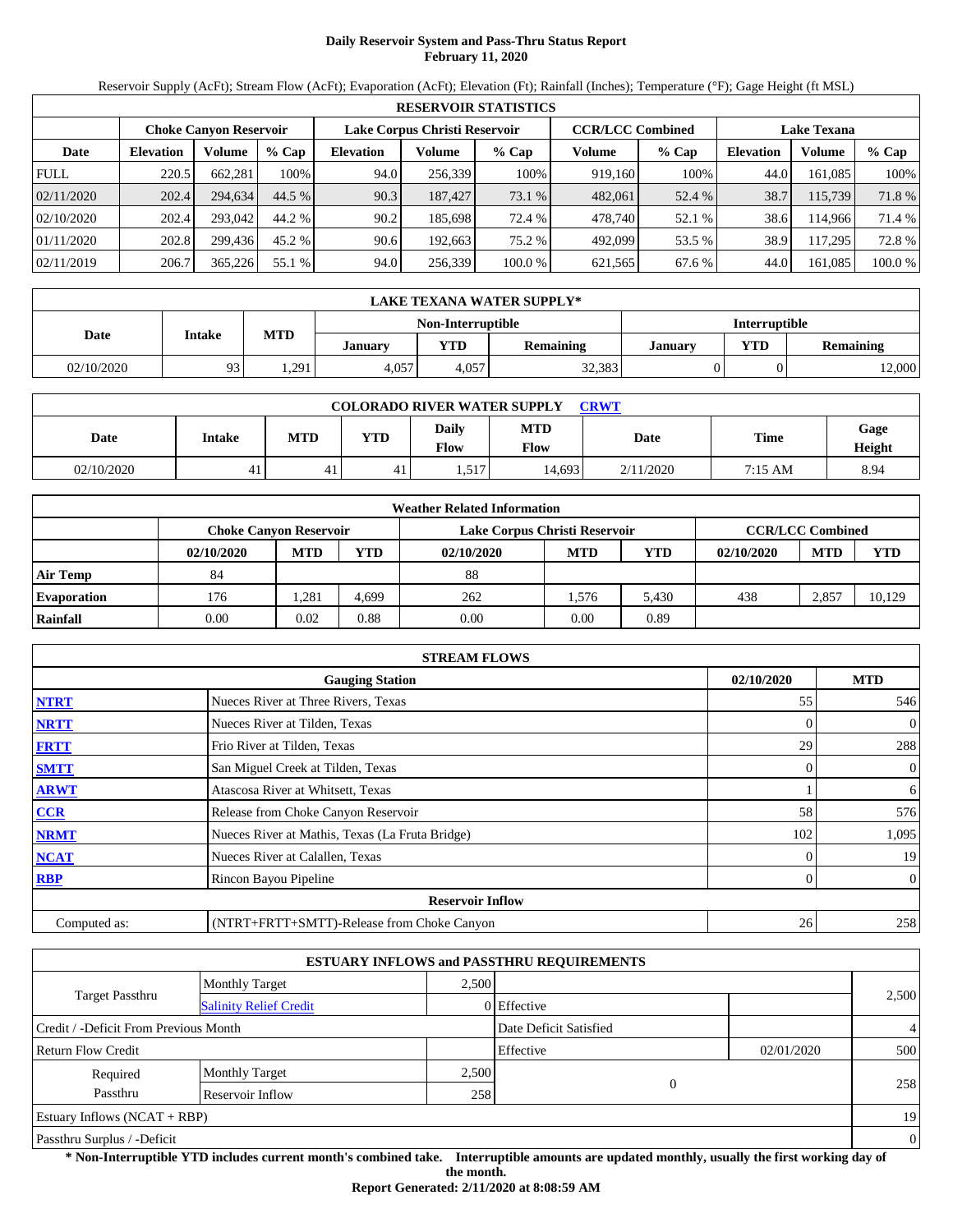# **Daily Reservoir System and Pass-Thru Status Report February 12, 2020**

Reservoir Supply (AcFt); Stream Flow (AcFt); Evaporation (AcFt); Elevation (Ft); Rainfall (Inches); Temperature (°F); Gage Height (ft MSL)

|             | <b>RESERVOIR STATISTICS</b> |                               |         |                  |                               |         |         |                         |                    |         |         |  |  |
|-------------|-----------------------------|-------------------------------|---------|------------------|-------------------------------|---------|---------|-------------------------|--------------------|---------|---------|--|--|
|             |                             | <b>Choke Canvon Reservoir</b> |         |                  | Lake Corpus Christi Reservoir |         |         | <b>CCR/LCC Combined</b> | <b>Lake Texana</b> |         |         |  |  |
| Date        | <b>Elevation</b>            | Volume                        | $%$ Cap | <b>Elevation</b> | Volume                        | $%$ Cap | Volume  | $%$ Cap                 | <b>Elevation</b>   | Volume  | % Cap   |  |  |
| <b>FULL</b> | 220.5                       | 662.281                       | 100%    | 94.0             | 256,339                       | 100%    | 919,160 | 100%                    | 44.0               | 161.085 | 100%    |  |  |
| 02/12/2020  | 202.5                       | 294,634                       | 44.5 %  | 90.2             | 185,698                       | 72.4 %  | 480,332 | 52.3 %                  | 38.6               | 115,739 | 71.8 %  |  |  |
| 02/11/2020  | 202.4                       | 294.634                       | 44.5 %  | 90.3             | 187,427                       | 73.1 %  | 482,061 | 52.4 %                  | 38.7               | 115.739 | 71.8 %  |  |  |
| 01/12/2020  | 202.8                       | 299.436                       | 45.2 %  | 90.5             | 190.909                       | 74.5 %  | 490.345 | 53.3 %                  | 38.9               | 117,295 | 72.8 %  |  |  |
| 02/12/2019  | 206.6                       | 363,453                       | 54.8 %  | 94.0             | 256,339                       | 100.0%  | 619,792 | 67.4 %                  | 44.0               | 161,085 | 100.0 % |  |  |

|                                           | LAKE TEXANA WATER SUPPLY* |            |         |       |           |                |            |                  |  |  |  |
|-------------------------------------------|---------------------------|------------|---------|-------|-----------|----------------|------------|------------------|--|--|--|
| <b>Interruptible</b><br>Non-Interruptible |                           |            |         |       |           |                |            |                  |  |  |  |
| Date                                      | <b>Intake</b>             | <b>MTD</b> | Januarv | YTD   | Remaining | <b>January</b> | <b>YTD</b> | <b>Remaining</b> |  |  |  |
| 02/11/2020                                |                           | .358       | 4.057   | 4.057 | 32,383    |                |            | 12,000           |  |  |  |

| <b>COLORADO RIVER WATER SUPPLY</b><br><b>CRWT</b> |        |            |            |                      |                    |           |             |                |  |  |  |
|---------------------------------------------------|--------|------------|------------|----------------------|--------------------|-----------|-------------|----------------|--|--|--|
| Date                                              | Intake | <b>MTD</b> | <b>YTD</b> | Daily<br><b>Flow</b> | <b>MTD</b><br>Flow | Date      | <b>Time</b> | Gage<br>Height |  |  |  |
| 02/11/2020                                        | 68     | 109        | 109        | .618                 | 16.311             | 2/12/2020 | 7:15 AM     | 8.93           |  |  |  |

|                    | <b>Weather Related Information</b> |                                                                                           |       |            |            |       |            |            |            |  |  |  |
|--------------------|------------------------------------|-------------------------------------------------------------------------------------------|-------|------------|------------|-------|------------|------------|------------|--|--|--|
|                    |                                    | <b>CCR/LCC Combined</b><br>Lake Corpus Christi Reservoir<br><b>Choke Canyon Reservoir</b> |       |            |            |       |            |            |            |  |  |  |
|                    | 02/11/2020                         | <b>MTD</b>                                                                                | YTD   | 02/11/2020 | <b>MTD</b> | YTD   | 02/11/2020 | <b>MTD</b> | <b>YTD</b> |  |  |  |
| <b>Air Temp</b>    | 48                                 |                                                                                           |       | 50         |            |       |            |            |            |  |  |  |
| <b>Evaporation</b> |                                    | .290                                                                                      | 4.708 | 10         | 1.586      | 5,440 | 19         | 2,876      | 10,148     |  |  |  |
| Rainfall           | 0.29                               | 0.31                                                                                      | 1.17  | 0.04       | 0.04       | 0.93  |            |            |            |  |  |  |

|              | <b>STREAM FLOWS</b>                             |            |                |
|--------------|-------------------------------------------------|------------|----------------|
|              | <b>Gauging Station</b>                          | 02/11/2020 | <b>MTD</b>     |
| <b>NTRT</b>  | Nueces River at Three Rivers, Texas             | 54         | 599            |
| <b>NRTT</b>  | Nueces River at Tilden, Texas                   | $\Omega$   | $\overline{0}$ |
| <b>FRTT</b>  | Frio River at Tilden, Texas                     | 29         | 317            |
| <b>SMTT</b>  | San Miguel Creek at Tilden, Texas               | $\Omega$   | $\overline{0}$ |
| <b>ARWT</b>  | Atascosa River at Whitsett, Texas               |            | $\tau$         |
| <b>CCR</b>   | Release from Choke Canyon Reservoir             | 58         | 633            |
| <b>NRMT</b>  | Nueces River at Mathis, Texas (La Fruta Bridge) | 123        | 1,219          |
| <b>NCAT</b>  | Nueces River at Calallen, Texas                 |            | 19             |
| <b>RBP</b>   | Rincon Bayou Pipeline                           | $\Omega$   | $\overline{0}$ |
|              | <b>Reservoir Inflow</b>                         |            |                |
| Computed as: | (NTRT+FRTT+SMTT)-Release from Choke Canyon      | 25         | 283            |

|                                       |                               |       | <b>ESTUARY INFLOWS and PASSTHRU REQUIREMENTS</b> |            |                |
|---------------------------------------|-------------------------------|-------|--------------------------------------------------|------------|----------------|
|                                       | <b>Monthly Target</b>         | 2.500 |                                                  |            |                |
| Target Passthru                       | <b>Salinity Relief Credit</b> |       | 0 Effective                                      |            | 2,500          |
| Credit / -Deficit From Previous Month |                               |       | Date Deficit Satisfied                           |            | $\overline{4}$ |
| <b>Return Flow Credit</b>             |                               |       | Effective                                        | 02/01/2020 | 500            |
| Required                              | <b>Monthly Target</b>         | 2,500 |                                                  |            |                |
| Passthru                              | Reservoir Inflow              | 283   | $\Omega$                                         |            | 283            |
| Estuary Inflows $(NCAT + RBP)$        |                               |       |                                                  |            | 19             |
| Passthru Surplus / -Deficit           |                               |       |                                                  |            | $\theta$       |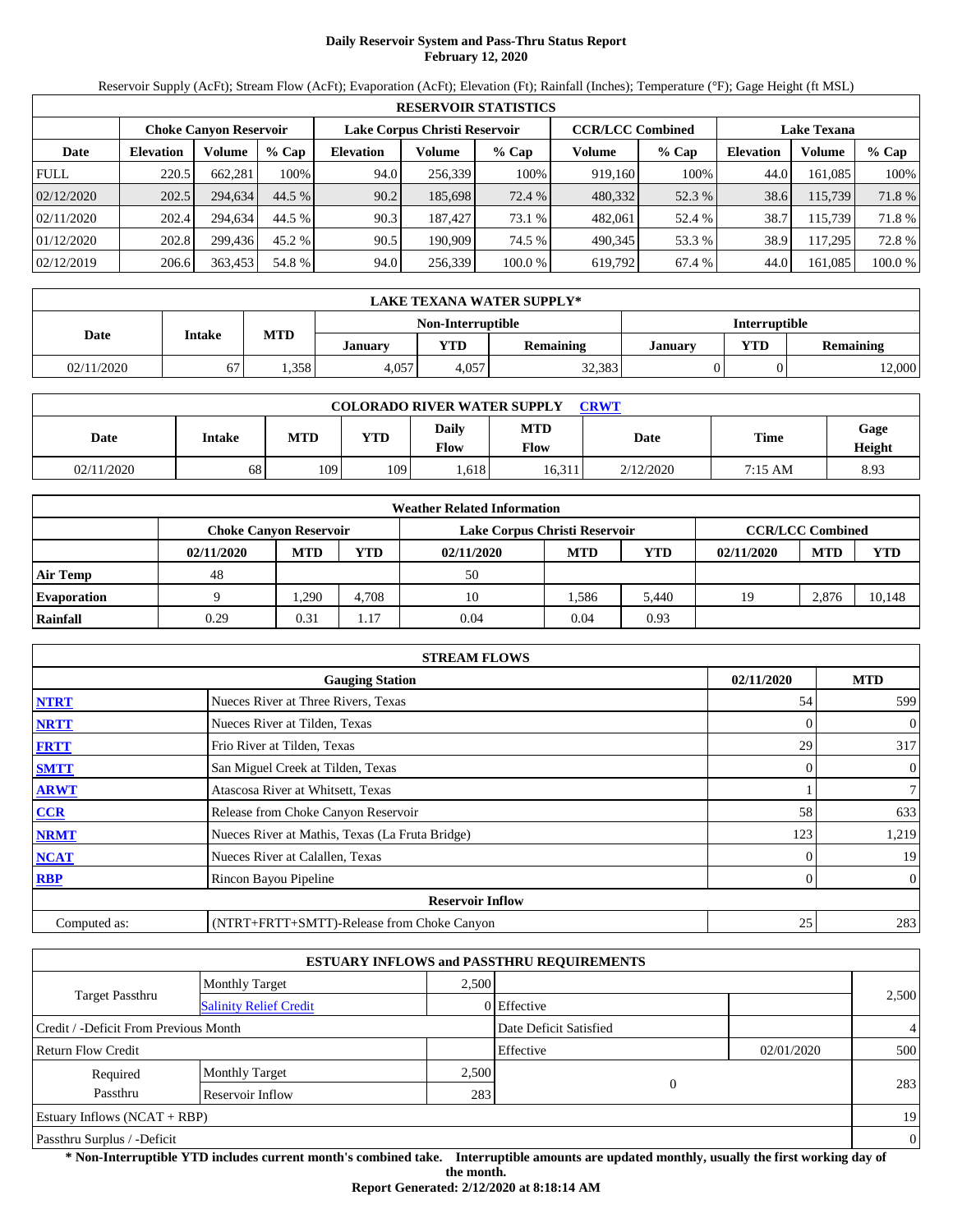# **Daily Reservoir System and Pass-Thru Status Report February 13, 2020**

Reservoir Supply (AcFt); Stream Flow (AcFt); Evaporation (AcFt); Elevation (Ft); Rainfall (Inches); Temperature (°F); Gage Height (ft MSL)

|             | <b>RESERVOIR STATISTICS</b> |                               |         |                               |         |         |                         |         |                    |         |        |  |  |
|-------------|-----------------------------|-------------------------------|---------|-------------------------------|---------|---------|-------------------------|---------|--------------------|---------|--------|--|--|
|             |                             | <b>Choke Canvon Reservoir</b> |         | Lake Corpus Christi Reservoir |         |         | <b>CCR/LCC Combined</b> |         | <b>Lake Texana</b> |         |        |  |  |
| Date        | <b>Elevation</b>            | <b>Volume</b>                 | $%$ Cap | <b>Elevation</b>              | Volume  | $%$ Cap | Volume                  | $%$ Cap | <b>Elevation</b>   | Volume  | % Cap  |  |  |
| <b>FULL</b> | 220.5                       | 662.281                       | 100%    | 94.0                          | 256,339 | 100%    | 919.160                 | 100%    | 44.0               | 161.085 | 100%   |  |  |
| 02/13/2020  | 202.5                       | 294.634                       | 44.5 %  | 90.3                          | 187.427 | 73.1 %  | 482,061                 | 52.4 %  | 38.6               | 114.966 | 71.4 % |  |  |
| 02/12/2020  | 202.5                       | 294.634                       | 44.5 %  | 90.2                          | 185,698 | 72.4 %  | 480,332                 | 52.3 %  | 38.7               | 115.739 | 71.8%  |  |  |
| 01/13/2020  | 202.8                       | 299.436                       | 45.2 %  | 90.5                          | 190.909 | 74.5 %  | 490.345                 | 53.3 %  | 38.9               | 117.295 | 72.8%  |  |  |
| 02/13/2019  | 206.6                       | 363,453                       | 54.8 %  | 94.0                          | 256,339 | 100.0%  | 619,792                 | 67.4 %  | 43.9               | 160,156 | 99.4 % |  |  |

|            | LAKE TEXANA WATER SUPPLY* |            |                                           |       |                  |                |            |                  |  |  |
|------------|---------------------------|------------|-------------------------------------------|-------|------------------|----------------|------------|------------------|--|--|
|            |                           |            | <b>Interruptible</b><br>Non-Interruptible |       |                  |                |            |                  |  |  |
| Date       | <b>Intake</b>             | <b>MTD</b> | Januarv                                   | VTD   | <b>Remaining</b> | <b>January</b> | <b>VTD</b> | <b>Remaining</b> |  |  |
| 02/12/2020 | 66                        | .424       | 4.057                                     | 4.057 | 32,383           |                |            | 12,000           |  |  |

| <b>COLORADO RIVER WATER SUPPLY</b><br><b>CRWT</b> |        |            |            |                        |                    |           |         |                |  |  |  |
|---------------------------------------------------|--------|------------|------------|------------------------|--------------------|-----------|---------|----------------|--|--|--|
| Date                                              | Intake | <b>MTD</b> | <b>YTD</b> | Daily<br>$F_{\rm low}$ | <b>MTD</b><br>Flow | Date      | Time    | Gage<br>Height |  |  |  |
| 02/12/2020                                        | 68     | 77         | $1 - 1$    | .582                   | 17.893             | 2/13/2020 | 7:15 AM | 8.86           |  |  |  |

|                    | <b>Weather Related Information</b> |                                                                                           |       |            |            |            |            |            |            |  |  |  |
|--------------------|------------------------------------|-------------------------------------------------------------------------------------------|-------|------------|------------|------------|------------|------------|------------|--|--|--|
|                    |                                    | <b>CCR/LCC Combined</b><br>Lake Corpus Christi Reservoir<br><b>Choke Canvon Reservoir</b> |       |            |            |            |            |            |            |  |  |  |
|                    | 02/12/2020                         | <b>MTD</b>                                                                                | YTD   | 02/12/2020 | <b>MTD</b> | <b>YTD</b> | 02/12/2020 | <b>MTD</b> | <b>YTD</b> |  |  |  |
| <b>Air Temp</b>    | 58                                 |                                                                                           |       | 56         |            |            |            |            |            |  |  |  |
| <b>Evaporation</b> | 28                                 | 1,318                                                                                     | 4.736 | 81         | 1,667      | 5,521      | 109        | 2,985      | 10,257     |  |  |  |
| Rainfall           | 0.01                               | 0.32                                                                                      | .18   | 0.00       | 0.04       | 0.93       |            |            |            |  |  |  |

|              | <b>STREAM FLOWS</b>                             |                |                |
|--------------|-------------------------------------------------|----------------|----------------|
|              | <b>Gauging Station</b>                          | 02/12/2020     | <b>MTD</b>     |
| <b>NTRT</b>  | Nueces River at Three Rivers, Texas             | 55             | 654            |
| <b>NRTT</b>  | Nueces River at Tilden, Texas                   |                | $\mathbf{0}$   |
| <b>FRTT</b>  | Frio River at Tilden, Texas                     | 30             | 347            |
| <b>SMTT</b>  | San Miguel Creek at Tilden, Texas               | $\overline{0}$ | $\mathbf{0}$   |
| <b>ARWT</b>  | Atascosa River at Whitsett, Texas               |                | 8              |
| <b>CCR</b>   | Release from Choke Canyon Reservoir             | 58             | 691            |
| <b>NRMT</b>  | Nueces River at Mathis, Texas (La Fruta Bridge) | 111            | 1,329          |
| <b>NCAT</b>  | Nueces River at Calallen, Texas                 |                | 21             |
| <b>RBP</b>   | Rincon Bayou Pipeline                           |                | $\overline{0}$ |
|              | <b>Reservoir Inflow</b>                         |                |                |
| Computed as: | (NTRT+FRTT+SMTT)-Release from Choke Canyon      | 28             | 311            |

|                                       |                               |       | <b>ESTUARY INFLOWS and PASSTHRU REQUIREMENTS</b> |            |                |
|---------------------------------------|-------------------------------|-------|--------------------------------------------------|------------|----------------|
|                                       | <b>Monthly Target</b>         | 2,500 |                                                  |            |                |
| <b>Target Passthru</b>                | <b>Salinity Relief Credit</b> |       | 0 Effective                                      |            | 2,500          |
| Credit / -Deficit From Previous Month |                               |       | Date Deficit Satisfied                           |            | $\overline{4}$ |
| <b>Return Flow Credit</b>             |                               |       | Effective                                        | 02/01/2020 | 500            |
| Required                              | <b>Monthly Target</b>         | 2,500 |                                                  |            |                |
| Passthru                              | Reservoir Inflow              | 311   | $\overline{0}$                                   |            | 311            |
| Estuary Inflows $(NCAT + RBP)$        |                               |       |                                                  |            | 21             |
| Passthru Surplus / -Deficit           |                               |       |                                                  |            | $\theta$       |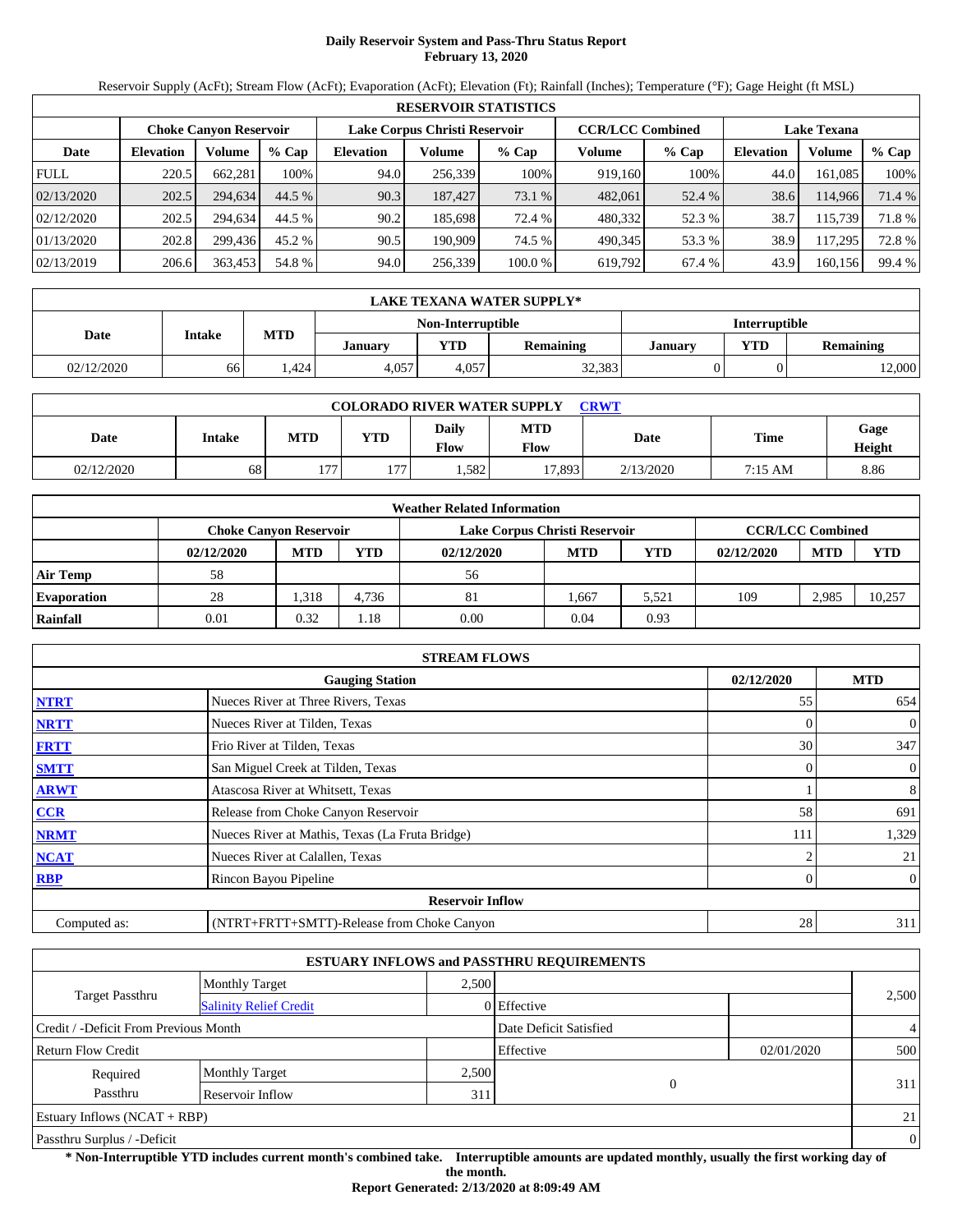# **Daily Reservoir System and Pass-Thru Status Report February 14, 2020**

Reservoir Supply (AcFt); Stream Flow (AcFt); Evaporation (AcFt); Elevation (Ft); Rainfall (Inches); Temperature (°F); Gage Height (ft MSL)

|             | <b>RESERVOIR STATISTICS</b> |                               |         |                               |         |         |                         |         |                    |         |        |  |  |
|-------------|-----------------------------|-------------------------------|---------|-------------------------------|---------|---------|-------------------------|---------|--------------------|---------|--------|--|--|
|             |                             | <b>Choke Canvon Reservoir</b> |         | Lake Corpus Christi Reservoir |         |         | <b>CCR/LCC Combined</b> |         | <b>Lake Texana</b> |         |        |  |  |
| Date        | <b>Elevation</b>            | <b>Volume</b>                 | $%$ Cap | <b>Elevation</b>              | Volume  | $%$ Cap | Volume                  | $%$ Cap | <b>Elevation</b>   | Volume  | % Cap  |  |  |
| <b>FULL</b> | 220.5                       | 662.281                       | 100%    | 94.0                          | 256,339 | 100%    | 919.160                 | 100%    | 44.0               | 161.085 | 100%   |  |  |
| 02/14/2020  | 202.5                       | 294.634                       | 44.5 %  | 90.3                          | 187.427 | 73.1 %  | 482,061                 | 52.4 %  | 38.6               | 114.966 | 71.4 % |  |  |
| 02/13/2020  | 202.5                       | 294.634                       | 44.5 %  | 90.3                          | 187.427 | 73.1 %  | 482,061                 | 52.4 %  | 38.6               | 114.966 | 71.4 % |  |  |
| 01/14/2020  | 202.8                       | 299.436                       | 45.2 %  | 90.5                          | 190.909 | 74.5 %  | 490.345                 | 53.3 %  | 38.9               | 117.295 | 72.8%  |  |  |
| 02/14/2019  | 206.7                       | 365,226                       | 55.1 %  | 94.0                          | 256,339 | 100.0%  | 621,565                 | 67.6 %  | 43.8               | 159,229 | 98.8%  |  |  |

|            | LAKE TEXANA WATER SUPPLY* |            |                                           |       |                  |                |            |           |  |  |
|------------|---------------------------|------------|-------------------------------------------|-------|------------------|----------------|------------|-----------|--|--|
|            |                           |            | <b>Interruptible</b><br>Non-Interruptible |       |                  |                |            |           |  |  |
| Date       | <b>Intake</b>             | <b>MTD</b> | Januarv                                   | VTD   | <b>Remaining</b> | <b>January</b> | <b>VTD</b> | Remaining |  |  |
| 02/13/2020 | 66                        | 1.490      | 4.057                                     | 4.057 | 32,383           |                |            | 12,000    |  |  |

| <b>COLORADO RIVER WATER SUPPLY</b><br><b>CRWT</b> |        |            |            |                        |                    |           |             |                |  |  |
|---------------------------------------------------|--------|------------|------------|------------------------|--------------------|-----------|-------------|----------------|--|--|
| Date                                              | Intake | <b>MTD</b> | <b>YTD</b> | Daily<br>$F_{\rm low}$ | <b>MTD</b><br>Flow | Date      | <b>Time</b> | Gage<br>Height |  |  |
| 02/13/2020                                        | 68     | 244        | 244        | 1,513                  | 19.405             | 2/14/2020 | 7:15 AM     | 8.78           |  |  |

|                    | <b>Weather Related Information</b> |                                                                                           |            |            |            |            |            |            |            |  |  |  |
|--------------------|------------------------------------|-------------------------------------------------------------------------------------------|------------|------------|------------|------------|------------|------------|------------|--|--|--|
|                    |                                    | <b>CCR/LCC Combined</b><br>Lake Corpus Christi Reservoir<br><b>Choke Canvon Reservoir</b> |            |            |            |            |            |            |            |  |  |  |
|                    | 02/13/2020                         | <b>MTD</b>                                                                                | <b>YTD</b> | 02/13/2020 | <b>MTD</b> | <b>YTD</b> | 02/13/2020 | <b>MTD</b> | <b>YTD</b> |  |  |  |
| <b>Air Temp</b>    | 61                                 |                                                                                           |            | 62         |            |            |            |            |            |  |  |  |
| <b>Evaporation</b> | 167                                | . 485                                                                                     | 4,903      | 50         | 1.717      | 5,571      | 217        | 3,202      | 10.474     |  |  |  |
| Rainfall           | $0.00\,$                           | 0.32                                                                                      | .18        | 0.00       | 0.04       | 0.93       |            |            |            |  |  |  |

|              | <b>STREAM FLOWS</b>                             |                 |                |
|--------------|-------------------------------------------------|-----------------|----------------|
|              | <b>Gauging Station</b>                          | 02/13/2020      | <b>MTD</b>     |
| <b>NTRT</b>  | Nueces River at Three Rivers, Texas             | 54              | 708            |
| <b>NRTT</b>  | Nueces River at Tilden, Texas                   | $\Omega$        | $\overline{0}$ |
| <b>FRTT</b>  | Frio River at Tilden, Texas                     | 31              | 379            |
| <b>SMTT</b>  | San Miguel Creek at Tilden, Texas               | $\Omega$        | $\overline{0}$ |
| <b>ARWT</b>  | Atascosa River at Whitsett, Texas               |                 | 9              |
| <b>CCR</b>   | Release from Choke Canyon Reservoir             | 58              | 748            |
| <b>NRMT</b>  | Nueces River at Mathis, Texas (La Fruta Bridge) | 98              | 1,427          |
| <b>NCAT</b>  | Nueces River at Calallen, Texas                 |                 | 28             |
| <b>RBP</b>   | Rincon Bayou Pipeline                           | 0               | $\overline{0}$ |
|              | <b>Reservoir Inflow</b>                         |                 |                |
| Computed as: | (NTRT+FRTT+SMTT)-Release from Choke Canyon      | 28 <sub>1</sub> | 338            |

|                                       |                               |       | <b>ESTUARY INFLOWS and PASSTHRU REQUIREMENTS</b> |            |                |
|---------------------------------------|-------------------------------|-------|--------------------------------------------------|------------|----------------|
|                                       | <b>Monthly Target</b>         | 2.500 |                                                  |            |                |
| Target Passthru                       | <b>Salinity Relief Credit</b> |       | 0 Effective                                      |            | 2,500          |
| Credit / -Deficit From Previous Month |                               |       | Date Deficit Satisfied                           |            | $\overline{4}$ |
| <b>Return Flow Credit</b>             |                               |       | Effective                                        | 02/01/2020 | 500            |
| Required                              | <b>Monthly Target</b>         | 2,500 |                                                  |            |                |
| Passthru                              | Reservoir Inflow              | 338   | $\Omega$                                         |            | 338            |
| Estuary Inflows $(NCAT + RBP)$        |                               |       |                                                  |            | 28             |
| Passthru Surplus / -Deficit           |                               |       |                                                  |            | $\theta$       |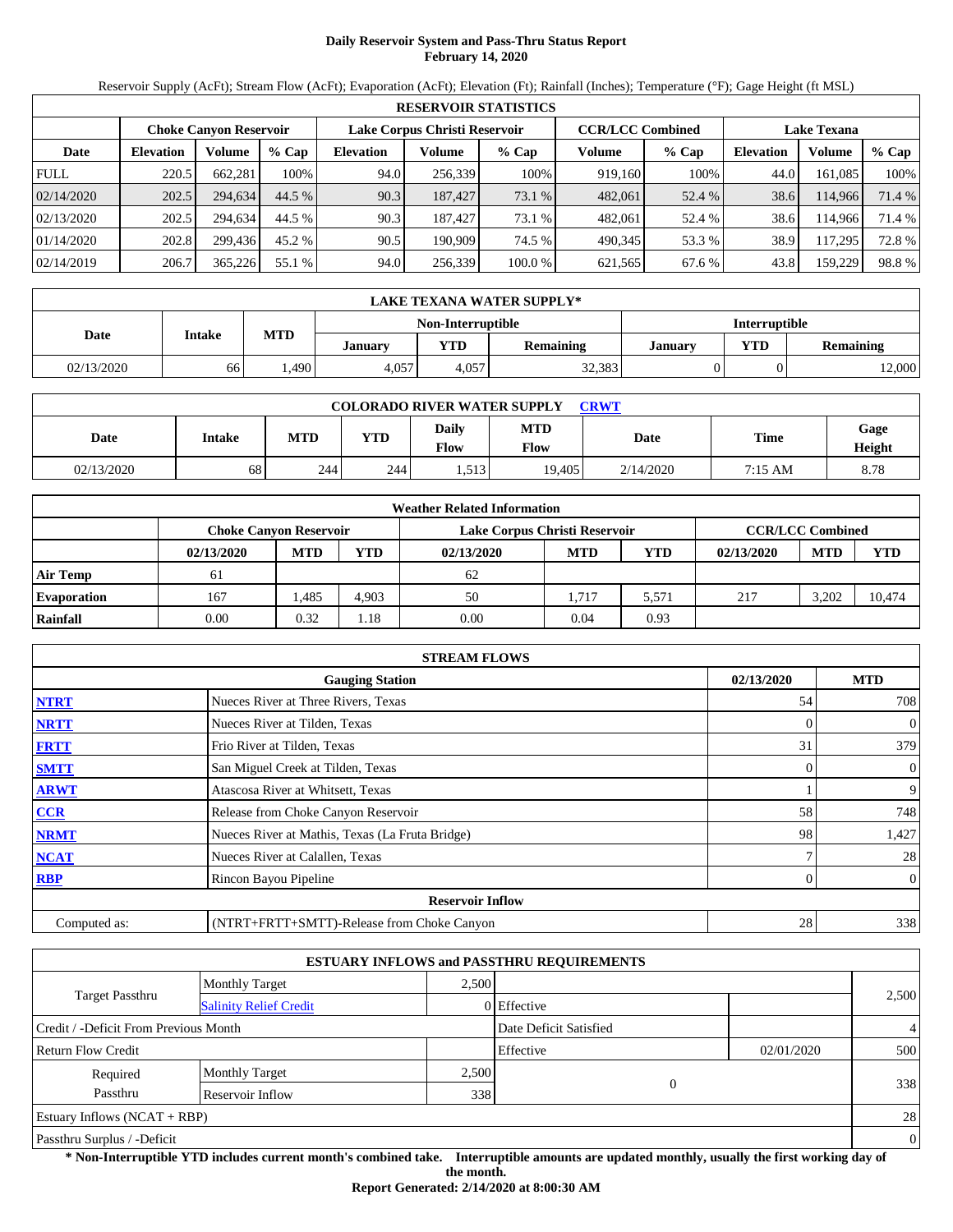# **Daily Reservoir System and Pass-Thru Status Report February 15, 2020**

Reservoir Supply (AcFt); Stream Flow (AcFt); Evaporation (AcFt); Elevation (Ft); Rainfall (Inches); Temperature (°F); Gage Height (ft MSL)

|             | <b>RESERVOIR STATISTICS</b> |                               |         |                               |         |         |                         |         |                    |         |        |  |  |
|-------------|-----------------------------|-------------------------------|---------|-------------------------------|---------|---------|-------------------------|---------|--------------------|---------|--------|--|--|
|             |                             | <b>Choke Canvon Reservoir</b> |         | Lake Corpus Christi Reservoir |         |         | <b>CCR/LCC Combined</b> |         | <b>Lake Texana</b> |         |        |  |  |
| Date        | <b>Elevation</b>            | <b>Volume</b>                 | $%$ Cap | <b>Elevation</b>              | Volume  | $%$ Cap | Volume                  | $%$ Cap | <b>Elevation</b>   | Volume  | % Cap  |  |  |
| <b>FULL</b> | 220.5                       | 662.281                       | 100%    | 94.0                          | 256,339 | 100%    | 919.160                 | 100%    | 44.0               | 161.085 | 100%   |  |  |
| 02/15/2020  | 202.5                       | 294,634                       | 44.5 %  | 90.2                          | 185,698 | 72.4 %  | 480,332                 | 52.3 %  | 38.6               | 114.966 | 71.4 % |  |  |
| 02/14/2020  | 202.5                       | 294.634                       | 44.5 %  | 90.3                          | 187.427 | 73.1 %  | 482.061                 | 52.4 %  | 38.6               | 114.966 | 71.4 % |  |  |
| 01/15/2020  | 202.7                       | 297.831                       | 44.9 %  | 90.5                          | 190.909 | 74.5 %  | 488.740                 | 53.2 %  | 38.9               | 117.295 | 72.8%  |  |  |
| 02/15/2019  | 206.6                       | 363,453                       | 54.8 %  | 94.0                          | 256,339 | 100.0%  | 619,792                 | 67.4 %  | 43.8               | 159,229 | 98.8%  |  |  |

|            | LAKE TEXANA WATER SUPPLY* |                                           |         |       |                  |                |            |                  |  |  |
|------------|---------------------------|-------------------------------------------|---------|-------|------------------|----------------|------------|------------------|--|--|
|            |                           | <b>Interruptible</b><br>Non-Interruptible |         |       |                  |                |            |                  |  |  |
| Date       | <b>Intake</b>             | <b>MTD</b>                                | Januarv | VTD-  | <b>Remaining</b> | <b>January</b> | <b>VTD</b> | <b>Remaining</b> |  |  |
| 02/14/2020 | 66                        | 1.556                                     | 4.057   | 4.057 | 32,383           |                |            | 12,000           |  |  |

| <b>COLORADO RIVER WATER SUPPLY</b><br><b>CRWT</b> |        |     |            |                             |                    |           |         |                |  |  |  |
|---------------------------------------------------|--------|-----|------------|-----------------------------|--------------------|-----------|---------|----------------|--|--|--|
| Date                                              | Intake | MTD | <b>YTD</b> | <b>Daily</b><br><b>Flow</b> | <b>MTD</b><br>Flow | Date      | Time    | Gage<br>Height |  |  |  |
| 02/14/2020                                        | 67     | 312 | 312        | .407                        | 20.813             | 2/15/2020 | 7:15 AM | 8.82           |  |  |  |

|                    | <b>Weather Related Information</b> |                                                                                           |            |            |            |       |            |            |            |  |  |
|--------------------|------------------------------------|-------------------------------------------------------------------------------------------|------------|------------|------------|-------|------------|------------|------------|--|--|
|                    |                                    | <b>CCR/LCC Combined</b><br>Lake Corpus Christi Reservoir<br><b>Choke Canyon Reservoir</b> |            |            |            |       |            |            |            |  |  |
|                    | 02/14/2020                         | <b>MTD</b>                                                                                | <b>YTD</b> | 02/14/2020 | <b>MTD</b> | YTD   | 02/14/2020 | <b>MTD</b> | <b>YTD</b> |  |  |
| <b>Air Temp</b>    | 61                                 |                                                                                           |            | 69         |            |       |            |            |            |  |  |
| <b>Evaporation</b> | 102                                | .587                                                                                      | 5.005      | 131        | .848       | 5.702 | 233        | 3.435      | 10.707     |  |  |
| Rainfall           | 0.00                               | 0.32                                                                                      | 1.18       | 0.00       | 0.04       | 0.93  |            |            |            |  |  |

|              | <b>STREAM FLOWS</b>                             |            |                          |
|--------------|-------------------------------------------------|------------|--------------------------|
|              | <b>Gauging Station</b>                          | 02/14/2020 | <b>MTD</b>               |
| <b>NTRT</b>  | Nueces River at Three Rivers, Texas             | 54         | 762                      |
| <b>NRTT</b>  | Nueces River at Tilden, Texas                   |            | $\mathbf{0}$<br>0        |
| <b>FRTT</b>  | Frio River at Tilden, Texas                     | 31         | 409                      |
| <b>SMTT</b>  | San Miguel Creek at Tilden, Texas               |            | $\mathbf{0}$<br>$\Omega$ |
| <b>ARWT</b>  | Atascosa River at Whitsett, Texas               |            | 10                       |
| <b>CCR</b>   | Release from Choke Canyon Reservoir             | 58         | 806                      |
| <b>NRMT</b>  | Nueces River at Mathis, Texas (La Fruta Bridge) | 89         | 1,517                    |
| <b>NCAT</b>  | Nueces River at Calallen, Texas                 |            | 29                       |
| <b>RBP</b>   | Rincon Bayou Pipeline                           |            | $\overline{0}$<br>0      |
|              | <b>Reservoir Inflow</b>                         |            |                          |
| Computed as: | (NTRT+FRTT+SMTT)-Release from Choke Canyon      | 27         | 366                      |

|                                       |                               |       | <b>ESTUARY INFLOWS and PASSTHRU REQUIREMENTS</b> |            |                |
|---------------------------------------|-------------------------------|-------|--------------------------------------------------|------------|----------------|
|                                       | <b>Monthly Target</b>         | 2.500 |                                                  |            |                |
| <b>Target Passthru</b>                | <b>Salinity Relief Credit</b> |       | 0 Effective                                      |            | 2,500          |
| Credit / -Deficit From Previous Month |                               |       | Date Deficit Satisfied                           |            | $\overline{4}$ |
| <b>Return Flow Credit</b>             |                               |       | Effective                                        | 02/01/2020 | 500            |
| Required                              | <b>Monthly Target</b>         | 2,500 |                                                  |            |                |
| Passthru<br>366<br>Reservoir Inflow   |                               |       | $\overline{0}$                                   |            | 366            |
| Estuary Inflows $(NCAT + RBP)$        |                               |       |                                                  |            | 29             |
| Passthru Surplus / -Deficit           |                               |       |                                                  |            | $\mathbf{0}$   |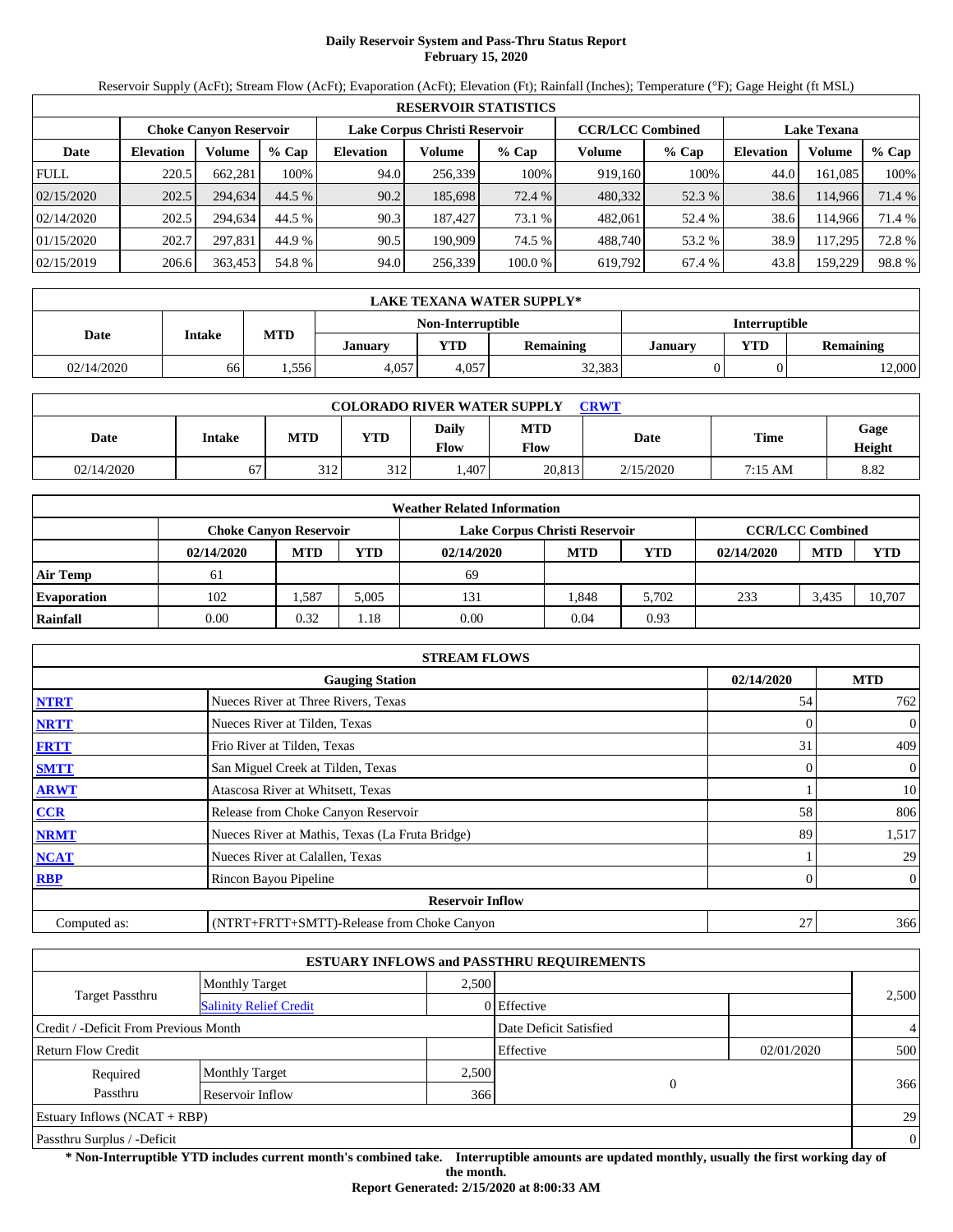# **Daily Reservoir System and Pass-Thru Status Report February 16, 2020**

Reservoir Supply (AcFt); Stream Flow (AcFt); Evaporation (AcFt); Elevation (Ft); Rainfall (Inches); Temperature (°F); Gage Height (ft MSL)

|             | <b>RESERVOIR STATISTICS</b> |                               |         |                  |                               |         |                         |         |                    |         |        |  |
|-------------|-----------------------------|-------------------------------|---------|------------------|-------------------------------|---------|-------------------------|---------|--------------------|---------|--------|--|
|             |                             | <b>Choke Canvon Reservoir</b> |         |                  | Lake Corpus Christi Reservoir |         | <b>CCR/LCC Combined</b> |         | <b>Lake Texana</b> |         |        |  |
| Date        | <b>Elevation</b>            | Volume                        | $%$ Cap | <b>Elevation</b> | Volume                        | % Cap   | Volume                  | $%$ Cap | <b>Elevation</b>   | Volume  | % Cap  |  |
| <b>FULL</b> | 220.5                       | 662,281                       | 100%    | 94.0             | 256,339                       | 100%    | 919.160                 | 100%    | 44.0               | 161.085 | 100%   |  |
| 02/16/2020  | 202.5                       | 294,634                       | 44.5 %  | 90.2             | 185,698                       | 72.4 %  | 480,332                 | 52.3 %  | 38.5               | 114.197 | 70.9 % |  |
| 02/15/2020  | 202.5                       | 294.634                       | 44.5 %  | 90.2             | 185.698                       | 72.4 %  | 480,332                 | 52.3 %  | 38.6               | 114.966 | 71.4 % |  |
| 01/16/2020  | 202.7                       | 297.831                       | 44.9 %  | 90.5             | 190.909                       | 74.5 %  | 488.740                 | 53.2 %  | 38.8               | 116.515 | 72.3 % |  |
| 02/16/2019  | 206.6                       | 363,453                       | 54.8 %  | 94.0             | 256,339                       | 100.0 % | 619,792                 | 67.4 %  | 43.9               | 160,156 | 99.4 % |  |

|            | LAKE TEXANA WATER SUPPLY* |            |         |       |                  |                |            |           |  |  |
|------------|---------------------------|------------|---------|-------|------------------|----------------|------------|-----------|--|--|
|            | <b>Interruptible</b>      |            |         |       |                  |                |            |           |  |  |
| Date       | <b>Intake</b>             | <b>MTD</b> | Januarv | YTD   | <b>Remaining</b> | <b>January</b> | <b>VTD</b> | Remaining |  |  |
| 02/15/2020 | 66                        | .623       | 4.057   | 4.057 | 32,383           |                |            | 12,000    |  |  |

| <b>COLORADO RIVER WATER SUPPLY</b><br><b>CRWT</b> |        |            |            |                      |                    |             |             |                |  |  |  |
|---------------------------------------------------|--------|------------|------------|----------------------|--------------------|-------------|-------------|----------------|--|--|--|
| Date                                              | Intake | <b>MTD</b> | <b>YTD</b> | Daily<br><b>Flow</b> | <b>MTD</b><br>Flow | <b>Date</b> | <b>Time</b> | Gage<br>Height |  |  |  |
| 02/15/2020                                        | 67     | 379        | 379        | .485                 | 22,298             | 2/16/2020   | 7:15 AM     | 9.00           |  |  |  |

|                    | <b>Weather Related Information</b> |                                                                                           |            |            |            |       |            |            |            |  |  |
|--------------------|------------------------------------|-------------------------------------------------------------------------------------------|------------|------------|------------|-------|------------|------------|------------|--|--|
|                    |                                    | <b>CCR/LCC Combined</b><br>Lake Corpus Christi Reservoir<br><b>Choke Canyon Reservoir</b> |            |            |            |       |            |            |            |  |  |
|                    | 02/15/2020                         | <b>MTD</b>                                                                                | <b>YTD</b> | 02/15/2020 | <b>MTD</b> | YTD   | 02/15/2020 | <b>MTD</b> | <b>YTD</b> |  |  |
| <b>Air Temp</b>    | 69                                 |                                                                                           |            | 68         |            |       |            |            |            |  |  |
| <b>Evaporation</b> | 84                                 | .,671                                                                                     | 5.089      | 60         | .908       | 5.762 | 144        | 3,579      | 10.851     |  |  |
| Rainfall           | 0.00                               | 0.32                                                                                      | . 18       | 0.00       | 0.04       | 0.93  |            |            |            |  |  |

|              | <b>STREAM FLOWS</b>                             |          |                |  |  |  |  |  |  |
|--------------|-------------------------------------------------|----------|----------------|--|--|--|--|--|--|
|              | <b>Gauging Station</b>                          |          |                |  |  |  |  |  |  |
| <b>NTRT</b>  | Nueces River at Three Rivers, Texas             | 54       | 817            |  |  |  |  |  |  |
| <b>NRTT</b>  | Nueces River at Tilden, Texas                   | $\Omega$ | $\overline{0}$ |  |  |  |  |  |  |
| <b>FRTT</b>  | Frio River at Tilden, Texas                     | 30       | 439            |  |  |  |  |  |  |
| <b>SMTT</b>  | San Miguel Creek at Tilden, Texas               | $\Omega$ | $\overline{0}$ |  |  |  |  |  |  |
| <b>ARWT</b>  | Atascosa River at Whitsett, Texas               |          | 11             |  |  |  |  |  |  |
| <b>CCR</b>   | Release from Choke Canyon Reservoir             | 58       | 863            |  |  |  |  |  |  |
| <b>NRMT</b>  | Nueces River at Mathis, Texas (La Fruta Bridge) | 82       | 1,599          |  |  |  |  |  |  |
| <b>NCAT</b>  | Nueces River at Calallen, Texas                 |          | 29             |  |  |  |  |  |  |
| <b>RBP</b>   | Rincon Bayou Pipeline                           | $\Omega$ | $\overline{0}$ |  |  |  |  |  |  |
|              | <b>Reservoir Inflow</b>                         |          |                |  |  |  |  |  |  |
| Computed as: | (NTRT+FRTT+SMTT)-Release from Choke Canyon      | 27       | 393            |  |  |  |  |  |  |

|                                       |                               |       | <b>ESTUARY INFLOWS and PASSTHRU REQUIREMENTS</b> |            |                |
|---------------------------------------|-------------------------------|-------|--------------------------------------------------|------------|----------------|
|                                       | <b>Monthly Target</b>         | 2.500 |                                                  |            |                |
| Target Passthru                       | <b>Salinity Relief Credit</b> |       | 0 Effective                                      |            | 2,500          |
| Credit / -Deficit From Previous Month |                               |       | Date Deficit Satisfied                           |            | $\overline{4}$ |
| <b>Return Flow Credit</b>             |                               |       | Effective                                        | 02/01/2020 | 500            |
| Required                              | <b>Monthly Target</b>         | 2,500 |                                                  |            |                |
| Passthru                              | Reservoir Inflow              | 393   | $\Omega$                                         |            | 393            |
| Estuary Inflows $(NCAT + RBP)$        |                               |       |                                                  |            | 29             |
| Passthru Surplus / -Deficit           |                               |       |                                                  |            | $\overline{0}$ |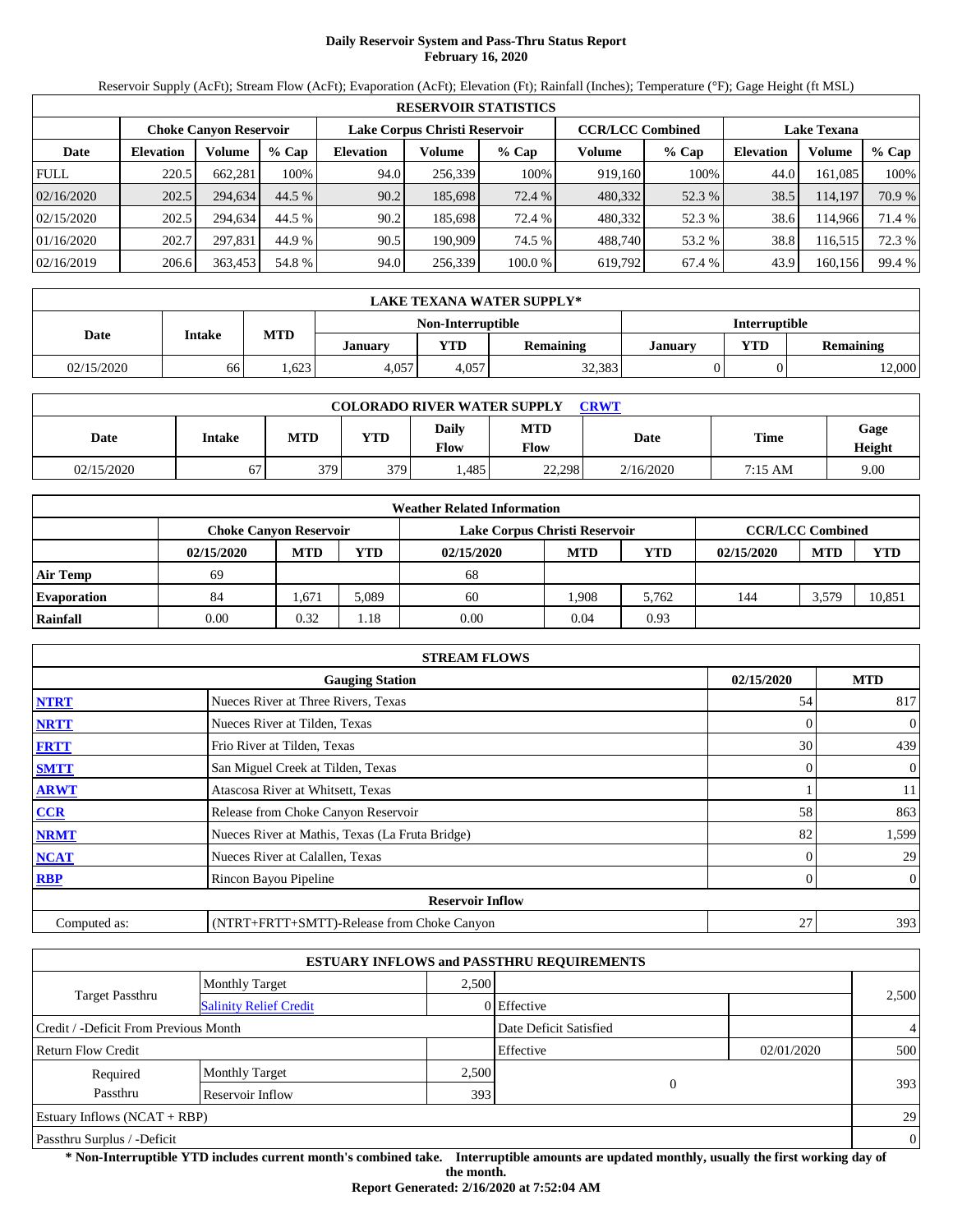# **Daily Reservoir System and Pass-Thru Status Report February 17, 2020**

Reservoir Supply (AcFt); Stream Flow (AcFt); Evaporation (AcFt); Elevation (Ft); Rainfall (Inches); Temperature (°F); Gage Height (ft MSL)

|             | <b>RESERVOIR STATISTICS</b> |                               |         |                  |                               |         |                         |         |                    |         |        |  |  |
|-------------|-----------------------------|-------------------------------|---------|------------------|-------------------------------|---------|-------------------------|---------|--------------------|---------|--------|--|--|
|             |                             | <b>Choke Canyon Reservoir</b> |         |                  | Lake Corpus Christi Reservoir |         | <b>CCR/LCC Combined</b> |         | <b>Lake Texana</b> |         |        |  |  |
| Date        | <b>Elevation</b>            | Volume                        | $%$ Cap | <b>Elevation</b> | Volume                        | $%$ Cap | Volume                  | $%$ Cap | <b>Elevation</b>   | Volume  | % Cap  |  |  |
| <b>FULL</b> | 220.5                       | 662.281                       | 100%    | 94.0             | 256,339                       | 100%    | 919,160                 | 100%    | 44.0               | 161.085 | 100%   |  |  |
| 02/17/2020  | 202.5                       | 294.634                       | 44.5 %  | 90.2             | 185,698                       | 72.4 %  | 480,332                 | 52.3 %  | 38.5               | 114,197 | 70.9 % |  |  |
| 02/16/2020  | 202.5                       | 294.634                       | 44.5 %  | 90.2             | 185.698                       | 72.4 %  | 480,332                 | 52.3 %  | 38.5               | 114.197 | 70.9 % |  |  |
| 01/17/2020  | 202.7                       | 297.831                       | 44.9 %  | 90.5             | 190.909                       | 74.5 %  | 488.740                 | 53.2 %  | 38.8               | 116.515 | 72.3 % |  |  |
| 02/17/2019  | 206.6                       | 363,453                       | 54.8 %  | 94.0             | 256,339                       | 100.0 % | 619,792                 | 67.4 %  | 43.9               | 160,156 | 99.4 % |  |  |

|            | LAKE TEXANA WATER SUPPLY*                 |            |                |       |                  |                |            |                  |  |  |
|------------|-------------------------------------------|------------|----------------|-------|------------------|----------------|------------|------------------|--|--|
|            | <b>Interruptible</b><br>Non-Interruptible |            |                |       |                  |                |            |                  |  |  |
| Date       | <b>Intake</b>                             | <b>MTD</b> | <b>January</b> | YTD   | <b>Remaining</b> | <b>January</b> | <b>VTD</b> | <b>Remaining</b> |  |  |
| 02/16/2020 | 64                                        | .687       | 4.057          | 4.057 | 32,383           |                |            | 12,000           |  |  |

| <b>COLORADO RIVER WATER SUPPLY</b><br><b>CRWT</b> |                 |     |            |                               |                    |           |         |                |  |  |  |
|---------------------------------------------------|-----------------|-----|------------|-------------------------------|--------------------|-----------|---------|----------------|--|--|--|
| Date                                              | Intake          | MTD | <b>YTD</b> | <b>Daily</b><br>$F_{\rm low}$ | <b>MTD</b><br>Flow | Date      | Time    | Gage<br>Height |  |  |  |
| 02/16/2020                                        | 70 <sub>1</sub> | 449 | 449        | 2.303                         | 24,600             | 2/17/2020 | 7:15 AM | 10.28          |  |  |  |

|                    |            |                               |       | <b>Weather Related Information</b> |            |       |            |                         |            |
|--------------------|------------|-------------------------------|-------|------------------------------------|------------|-------|------------|-------------------------|------------|
|                    |            | <b>Choke Canyon Reservoir</b> |       | Lake Corpus Christi Reservoir      |            |       |            | <b>CCR/LCC Combined</b> |            |
|                    | 02/16/2020 | <b>MTD</b>                    | YTD   | 02/16/2020                         | <b>MTD</b> | YTD   | 02/16/2020 | <b>MTD</b>              | <b>YTD</b> |
| <b>Air Temp</b>    | 76         |                               |       | 80                                 |            |       |            |                         |            |
| <b>Evaporation</b> | 102        | 1.773                         | 5.191 | 131                                | 2.039      | 5,893 | 233        | 3.812                   | 11,084     |
| Rainfall           | 0.00       | 0.32                          | l.18  | 0.00                               | 0.04       | 0.93  |            |                         |            |

|              | <b>STREAM FLOWS</b>                             |            |                |
|--------------|-------------------------------------------------|------------|----------------|
|              | <b>Gauging Station</b>                          | 02/16/2020 | <b>MTD</b>     |
| <b>NTRT</b>  | Nueces River at Three Rivers, Texas             | 55         | 871            |
| <b>NRTT</b>  | Nueces River at Tilden, Texas                   |            | $\mathbf{0}$   |
| <b>FRTT</b>  | Frio River at Tilden, Texas                     | 30         | 469            |
| <b>SMTT</b>  | San Miguel Creek at Tilden, Texas               | $\theta$   | $\overline{0}$ |
| <b>ARWT</b>  | Atascosa River at Whitsett, Texas               | 3          | 13             |
| <b>CCR</b>   | Release from Choke Canyon Reservoir             | 58         | 921            |
| <b>NRMT</b>  | Nueces River at Mathis, Texas (La Fruta Bridge) | 91         | 1,690          |
| <b>NCAT</b>  | Nueces River at Calallen, Texas                 |            | 29             |
| <b>RBP</b>   | Rincon Bayou Pipeline                           | $\Omega$   | $\overline{0}$ |
|              | <b>Reservoir Inflow</b>                         |            |                |
| Computed as: | (NTRT+FRTT+SMTT)-Release from Choke Canyon      | 27         | 420            |

|                                       |                               |       | <b>ESTUARY INFLOWS and PASSTHRU REQUIREMENTS</b> |            |                |
|---------------------------------------|-------------------------------|-------|--------------------------------------------------|------------|----------------|
|                                       | <b>Monthly Target</b>         | 2.500 |                                                  |            |                |
| <b>Target Passthru</b>                | <b>Salinity Relief Credit</b> |       | 0 Effective                                      |            | 2,500          |
| Credit / -Deficit From Previous Month |                               |       | Date Deficit Satisfied                           |            | $\overline{4}$ |
| <b>Return Flow Credit</b>             |                               |       | Effective                                        | 02/01/2020 | 500            |
| Required                              | <b>Monthly Target</b>         | 2,500 |                                                  |            |                |
| Passthru                              | Reservoir Inflow              | 420   | 0                                                |            | 420            |
| Estuary Inflows $(NCAT + RBP)$        |                               |       |                                                  |            | 29             |
| Passthru Surplus / -Deficit           |                               |       |                                                  |            | $\mathbf{0}$   |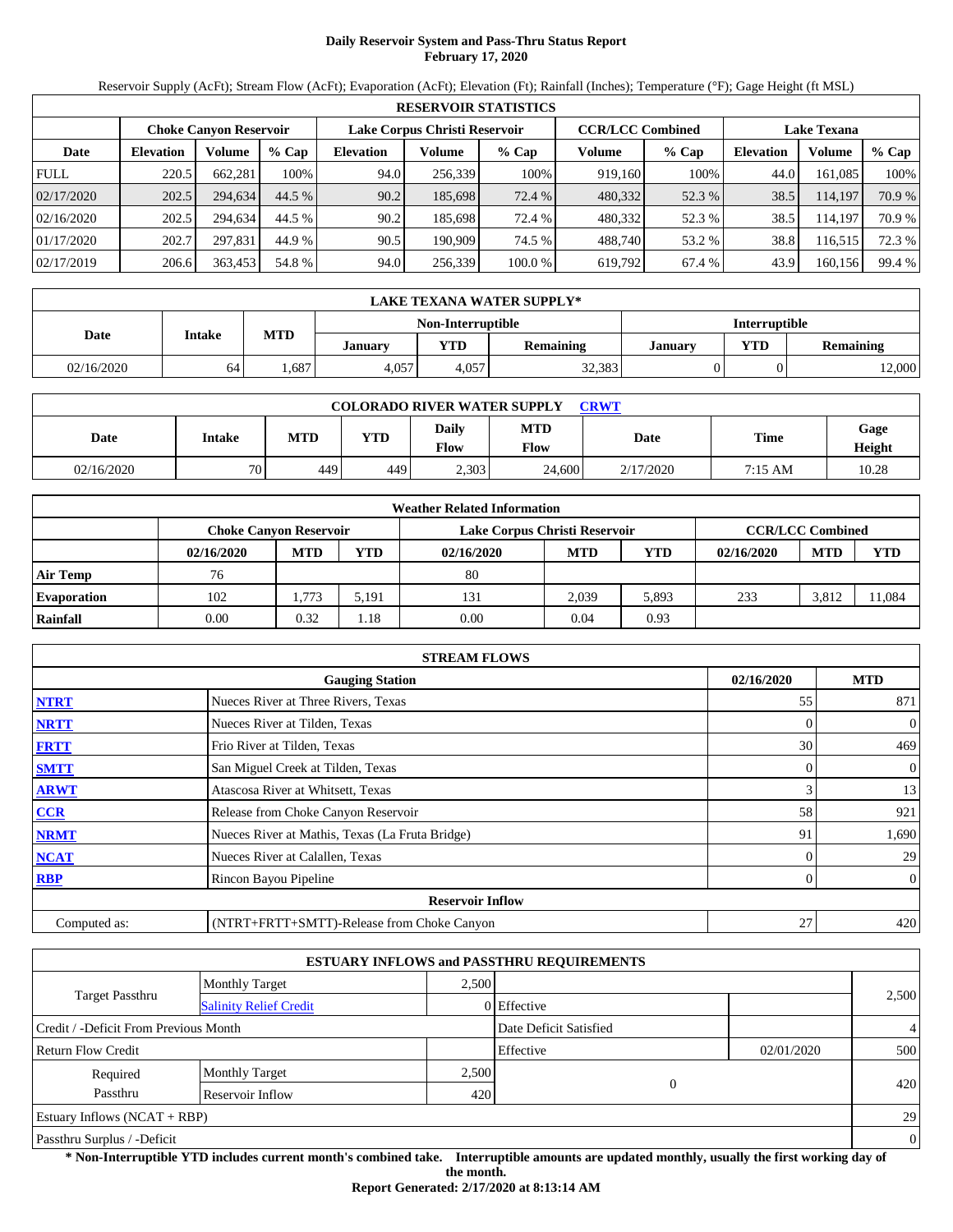# **Daily Reservoir System and Pass-Thru Status Report February 18, 2020**

Reservoir Supply (AcFt); Stream Flow (AcFt); Evaporation (AcFt); Elevation (Ft); Rainfall (Inches); Temperature (°F); Gage Height (ft MSL)

|             | <b>RESERVOIR STATISTICS</b> |                               |         |                  |                               |         |                         |         |                    |         |        |  |  |
|-------------|-----------------------------|-------------------------------|---------|------------------|-------------------------------|---------|-------------------------|---------|--------------------|---------|--------|--|--|
|             |                             | <b>Choke Canyon Reservoir</b> |         |                  | Lake Corpus Christi Reservoir |         | <b>CCR/LCC Combined</b> |         | <b>Lake Texana</b> |         |        |  |  |
| Date        | <b>Elevation</b>            | Volume                        | $%$ Cap | <b>Elevation</b> | Volume                        | $%$ Cap | Volume                  | $%$ Cap | <b>Elevation</b>   | Volume  | % Cap  |  |  |
| <b>FULL</b> | 220.5                       | 662.281                       | 100%    | 94.0             | 256,339                       | 100%    | 919,160                 | 100%    | 44.0               | 161.085 | 100%   |  |  |
| 02/18/2020  | 202.5                       | 294.634                       | 44.5 %  | 90.2             | 185,698                       | 72.4 %  | 480,332                 | 52.3 %  | 38.5               | 114,197 | 70.9 % |  |  |
| 02/17/2020  | 202.5                       | 294.634                       | 44.5 %  | 90.2             | 185.698                       | 72.4 %  | 480,332                 | 52.3 %  | 38.5               | 114.197 | 70.9 % |  |  |
| 01/18/2020  | 202.8                       | 299.436                       | 45.2 %  | 90.5             | 190.909                       | 74.5 %  | 490.345                 | 53.3 %  | 38.8               | 116.515 | 72.3 % |  |  |
| 02/18/2019  | 206.6                       | 363,453                       | 54.8 %  | 94.0             | 256,339                       | 100.0 % | 619,792                 | 67.4 %  | 43.9               | 160,156 | 99.4 % |  |  |

|            | LAKE TEXANA WATER SUPPLY*                 |            |         |       |                  |                |            |                  |  |  |
|------------|-------------------------------------------|------------|---------|-------|------------------|----------------|------------|------------------|--|--|
|            | <b>Interruptible</b><br>Non-Interruptible |            |         |       |                  |                |            |                  |  |  |
| Date       | <b>Intake</b>                             | <b>MTD</b> | Januarv | YTD   | <b>Remaining</b> | <b>January</b> | <b>VTD</b> | <b>Remaining</b> |  |  |
| 02/17/2020 | 59                                        | 1.745      | 4.057   | 4.057 | 32,383           |                |            | 12,000           |  |  |

| <b>COLORADO RIVER WATER SUPPLY</b><br><b>CRWT</b> |        |     |            |                             |                    |           |         |                |  |  |  |
|---------------------------------------------------|--------|-----|------------|-----------------------------|--------------------|-----------|---------|----------------|--|--|--|
| Date                                              | Intake | MTD | <b>YTD</b> | <b>Daily</b><br><b>Flow</b> | <b>MTD</b><br>Flow | Date      | Time    | Gage<br>Height |  |  |  |
| 02/17/2020                                        | 74.    | 523 | 523        | 2,898                       | 27,498             | 2/18/2020 | 7:15 AM | 9.60           |  |  |  |

|                    |            |                               |       | <b>Weather Related Information</b> |            |       |            |                         |            |
|--------------------|------------|-------------------------------|-------|------------------------------------|------------|-------|------------|-------------------------|------------|
|                    |            | <b>Choke Canyon Reservoir</b> |       | Lake Corpus Christi Reservoir      |            |       |            | <b>CCR/LCC Combined</b> |            |
|                    | 02/17/2020 | <b>MTD</b>                    | YTD   | 02/17/2020                         | <b>MTD</b> | YTD   | 02/17/2020 | <b>MTD</b>              | <b>YTD</b> |
| <b>Air Temp</b>    | 85         |                               |       | 86                                 |            |       |            |                         |            |
| <b>Evaporation</b> | 121        | 894. ا                        | 5,312 | 181                                | 2.220      | 6.074 | 302        | 4,114                   | 11,386     |
| Rainfall           | 0.00       | 0.32                          | l.18  | 0.00                               | 0.04       | 0.93  |            |                         |            |

|              | <b>STREAM FLOWS</b>                             |            |                |
|--------------|-------------------------------------------------|------------|----------------|
|              | <b>Gauging Station</b>                          | 02/17/2020 | <b>MTD</b>     |
| <b>NTRT</b>  | Nueces River at Three Rivers, Texas             | 55         | 926            |
| <b>NRTT</b>  | Nueces River at Tilden, Texas                   |            | $\overline{0}$ |
| <b>FRTT</b>  | Frio River at Tilden, Texas                     | 32         | 502            |
| <b>SMTT</b>  | San Miguel Creek at Tilden, Texas               | 0          | $\overline{0}$ |
| <b>ARWT</b>  | Atascosa River at Whitsett, Texas               | 4          | 17             |
| <b>CCR</b>   | Release from Choke Canyon Reservoir             | 58         | 979            |
| <b>NRMT</b>  | Nueces River at Mathis, Texas (La Fruta Bridge) | 120        | 1,810          |
| <b>NCAT</b>  | Nueces River at Calallen, Texas                 |            | 29             |
| <b>RBP</b>   | Rincon Bayou Pipeline                           | 0          | $\overline{0}$ |
|              | <b>Reservoir Inflow</b>                         |            |                |
| Computed as: | (NTRT+FRTT+SMTT)-Release from Choke Canyon      | 29         | 449            |

|                                                         |                       |       | <b>ESTUARY INFLOWS and PASSTHRU REQUIREMENTS</b> |            |                |
|---------------------------------------------------------|-----------------------|-------|--------------------------------------------------|------------|----------------|
|                                                         | <b>Monthly Target</b> | 2.500 |                                                  |            |                |
| <b>Target Passthru</b><br><b>Salinity Relief Credit</b> |                       |       | 0 Effective                                      |            | 2,500          |
| Credit / -Deficit From Previous Month                   |                       |       | Date Deficit Satisfied                           |            | $\overline{4}$ |
| <b>Return Flow Credit</b>                               |                       |       | Effective                                        | 02/01/2020 | 500            |
| Required                                                | <b>Monthly Target</b> | 2,500 |                                                  |            |                |
| Passthru                                                | Reservoir Inflow      | 449   | 0                                                |            | 449            |
| Estuary Inflows $(NCAT + RBP)$                          |                       |       |                                                  |            | 29             |
| Passthru Surplus / -Deficit                             |                       |       |                                                  |            | $\overline{0}$ |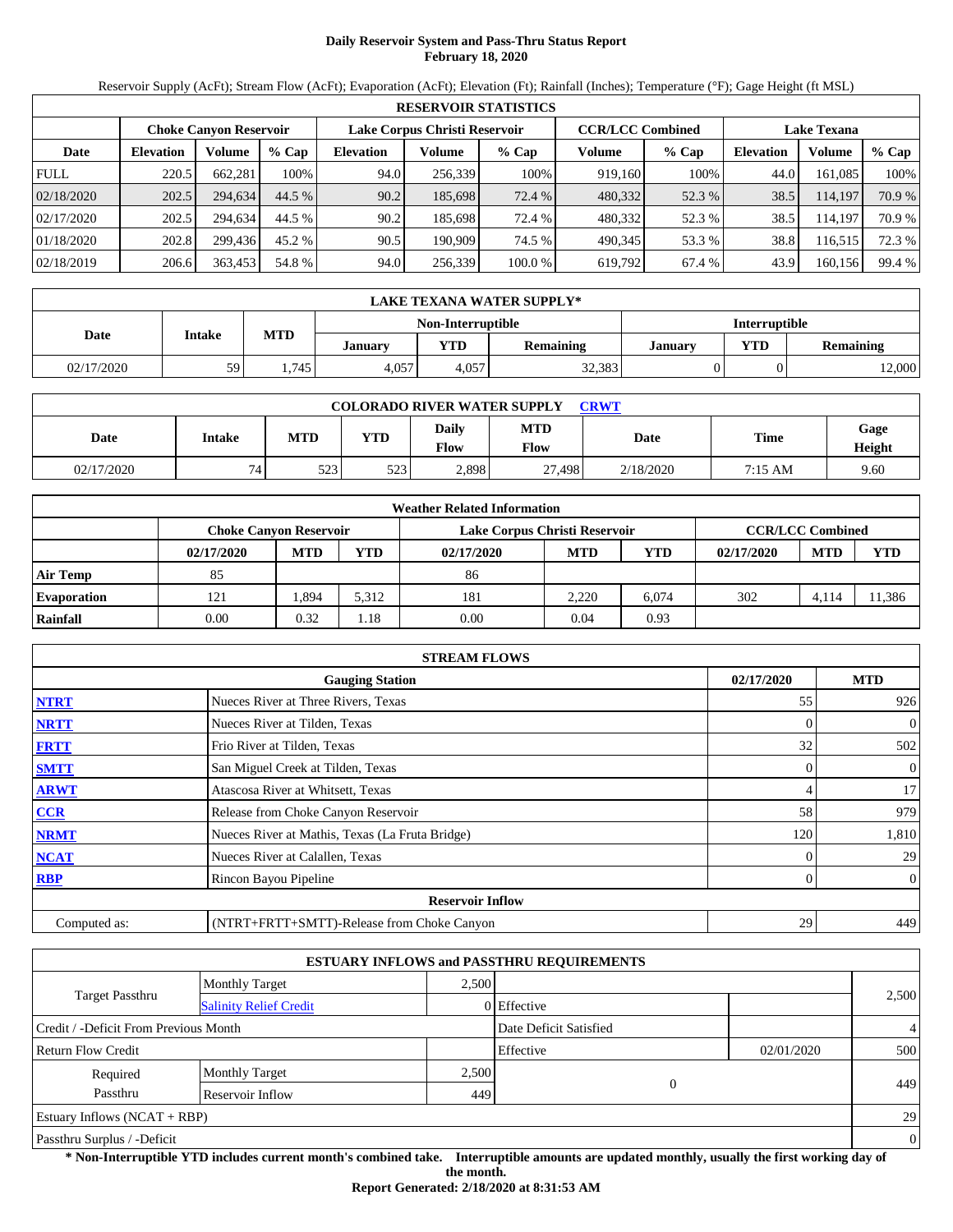# **Daily Reservoir System and Pass-Thru Status Report February 19, 2020**

Reservoir Supply (AcFt); Stream Flow (AcFt); Evaporation (AcFt); Elevation (Ft); Rainfall (Inches); Temperature (°F); Gage Height (ft MSL)

|             | <b>RESERVOIR STATISTICS</b> |                               |         |                               |         |         |                         |         |                    |         |        |  |
|-------------|-----------------------------|-------------------------------|---------|-------------------------------|---------|---------|-------------------------|---------|--------------------|---------|--------|--|
|             |                             | <b>Choke Canyon Reservoir</b> |         | Lake Corpus Christi Reservoir |         |         | <b>CCR/LCC Combined</b> |         | <b>Lake Texana</b> |         |        |  |
| Date        | <b>Elevation</b>            | Volume                        | $%$ Cap | <b>Elevation</b>              | Volume  | $%$ Cap | Volume                  | $%$ Cap | <b>Elevation</b>   | Volume  | % Cap  |  |
| <b>FULL</b> | 220.5                       | 662.281                       | 100%    | 94.0                          | 256,339 | 100%    | 919.160                 | 100%    | 44.0               | 161.085 | 100%   |  |
| 02/19/2020  | 202.4                       | 293,042                       | 44.2 %  | 90.3                          | 187,427 | 73.1 %  | 480,469                 | 52.3 %  | 38.5               | 114,197 | 70.9 % |  |
| 02/18/2020  | 202.5                       | 294.634                       | 44.5 %  | 90.2                          | 185.698 | 72.4 %  | 480,332                 | 52.3 %  | 38.5               | 114.197 | 70.9 % |  |
| 01/19/2020  | 202.7                       | 297.831                       | 44.9 %  | 90.6                          | 192.663 | 75.2 %  | 490.494                 | 53.4 %  | 38.9               | 117.295 | 72.8%  |  |
| 02/19/2019  | 206.6                       | 363,453                       | 54.8 %  | 94.0                          | 256,339 | 100.0 % | 619,792                 | 67.4 %  | 43.9               | 160.156 | 99.4 % |  |

|            | LAKE TEXANA WATER SUPPLY* |            |                |                   |                  |                      |            |                  |  |  |  |
|------------|---------------------------|------------|----------------|-------------------|------------------|----------------------|------------|------------------|--|--|--|
|            |                           |            |                | Non-Interruptible |                  | <b>Interruptible</b> |            |                  |  |  |  |
| Date       | <b>Intake</b>             | <b>MTD</b> | <b>January</b> | YTD               | <b>Remaining</b> | <b>January</b>       | <b>VTD</b> | <b>Remaining</b> |  |  |  |
| 02/18/2020 | 62                        | .808       | 4.057          | 4.057             | 32,383           |                      |            | 12,000           |  |  |  |

|            |        |            |            | <b>COLORADO RIVER WATER SUPPLY</b> |                           | <b>CRWT</b> |             |                         |
|------------|--------|------------|------------|------------------------------------|---------------------------|-------------|-------------|-------------------------|
| Date       | Intake | <b>MTD</b> | <b>YTD</b> | Daily<br><b>Flow</b>               | <b>MTD</b><br><b>Flow</b> | Date        | <b>Time</b> | Gage<br>Height          |
| 02/18/2020 | 70     | 593        | 593        | 2.222<br>ر با با با                | 29.721                    | 2/19/2020   | 7:15 AM     | Q <sub>21</sub><br>7.∠1 |

|                    |                               |            |                       | <b>Weather Related Information</b> |                         |            |            |            |            |
|--------------------|-------------------------------|------------|-----------------------|------------------------------------|-------------------------|------------|------------|------------|------------|
|                    | <b>Choke Canvon Reservoir</b> |            |                       | Lake Corpus Christi Reservoir      | <b>CCR/LCC Combined</b> |            |            |            |            |
|                    | 02/18/2020                    | <b>MTD</b> | YTD                   | 02/18/2020                         | <b>MTD</b>              | <b>YTD</b> | 02/18/2020 | <b>MTD</b> | <b>YTD</b> |
| <b>Air Temp</b>    | 77                            |            |                       | 79                                 |                         |            |            |            |            |
| <b>Evaporation</b> | 139                           | 2.033      | 5.451                 | 172                                | 2.392                   | 6.246      | 311        | 4.425      | 11,697     |
| Rainfall           | 0.03                          | 0.35       | $\lfloor .21 \rfloor$ | 0.02                               | 0.06                    | 0.95       |            |            |            |

|              | <b>STREAM FLOWS</b>                             |            |                |
|--------------|-------------------------------------------------|------------|----------------|
|              | <b>Gauging Station</b>                          | 02/18/2020 | <b>MTD</b>     |
| <b>NTRT</b>  | Nueces River at Three Rivers, Texas             | 54         | 980            |
| <b>NRTT</b>  | Nueces River at Tilden, Texas                   |            | $\overline{0}$ |
| <b>FRTT</b>  | Frio River at Tilden, Texas                     | 34         | 536            |
| <b>SMTT</b>  | San Miguel Creek at Tilden, Texas               | 0          | $\overline{0}$ |
| <b>ARWT</b>  | Atascosa River at Whitsett, Texas               | 4          | 21             |
| <b>CCR</b>   | Release from Choke Canyon Reservoir             | 58         | 1,036          |
| <b>NRMT</b>  | Nueces River at Mathis, Texas (La Fruta Bridge) | 157        | 1,968          |
| <b>NCAT</b>  | Nueces River at Calallen, Texas                 |            | 29             |
| <b>RBP</b>   | Rincon Bayou Pipeline                           | 0          | $\overline{0}$ |
|              | <b>Reservoir Inflow</b>                         |            |                |
| Computed as: | (NTRT+FRTT+SMTT)-Release from Choke Canyon      | 31         | 480            |

|                                       |                               |       | <b>ESTUARY INFLOWS and PASSTHRU REQUIREMENTS</b> |            |                |
|---------------------------------------|-------------------------------|-------|--------------------------------------------------|------------|----------------|
|                                       | <b>Monthly Target</b>         | 2.500 |                                                  |            |                |
| <b>Target Passthru</b>                | <b>Salinity Relief Credit</b> |       | 0 Effective                                      |            | 2,500          |
| Credit / -Deficit From Previous Month |                               |       | Date Deficit Satisfied                           |            | $\overline{4}$ |
| <b>Return Flow Credit</b>             |                               |       | Effective                                        | 02/01/2020 | 500            |
| Required                              | <b>Monthly Target</b>         | 2,500 |                                                  |            |                |
| Passthru                              | Reservoir Inflow              | 480   | 0                                                |            | 480            |
| Estuary Inflows $(NCAT + RBP)$        |                               |       |                                                  |            | 29             |
| Passthru Surplus / -Deficit           |                               |       |                                                  |            | $\mathbf{0}$   |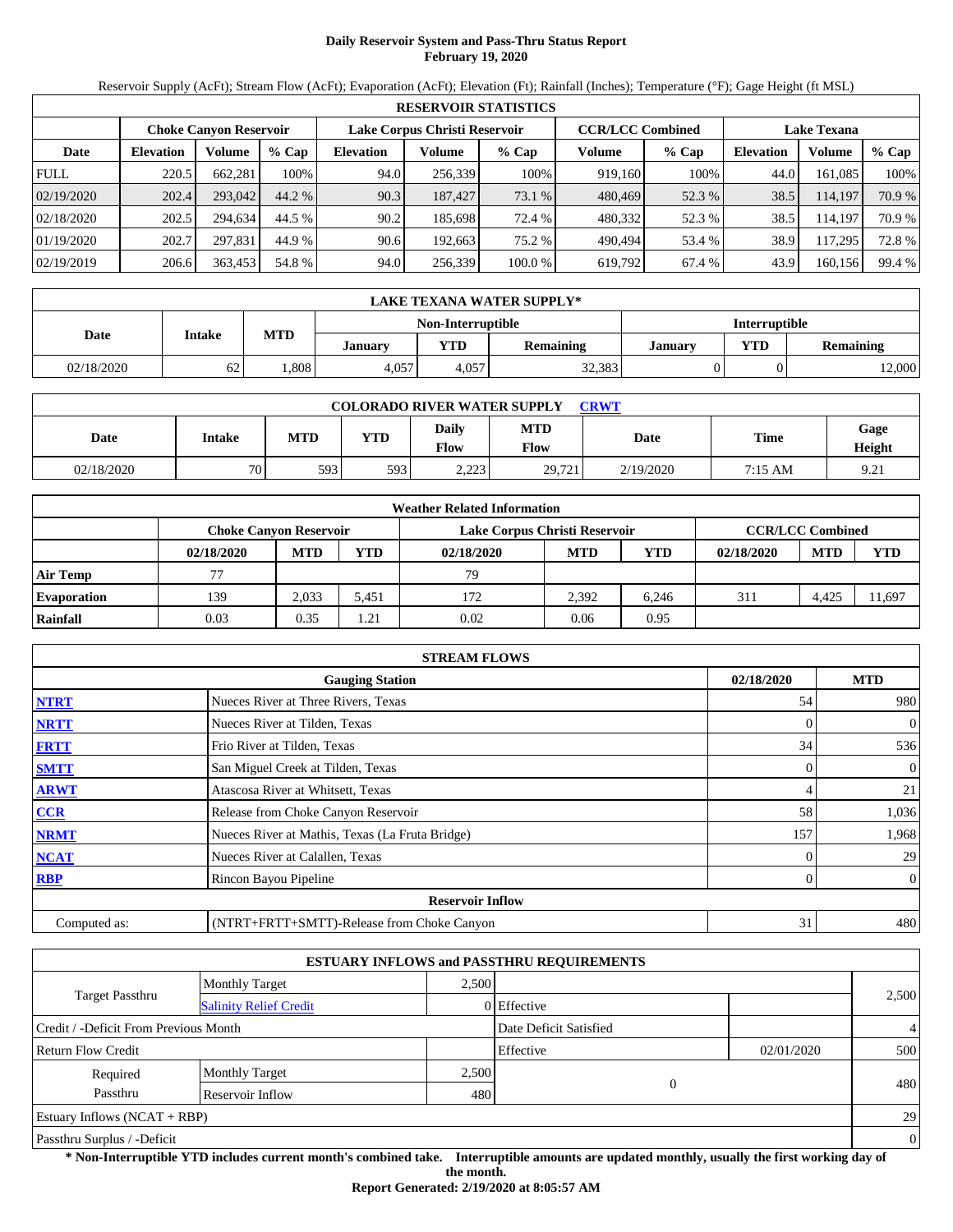# **Daily Reservoir System and Pass-Thru Status Report February 20, 2020**

Reservoir Supply (AcFt); Stream Flow (AcFt); Evaporation (AcFt); Elevation (Ft); Rainfall (Inches); Temperature (°F); Gage Height (ft MSL)

|             | <b>RESERVOIR STATISTICS</b> |                               |         |                  |                               |         |                         |         |                    |         |        |  |
|-------------|-----------------------------|-------------------------------|---------|------------------|-------------------------------|---------|-------------------------|---------|--------------------|---------|--------|--|
|             |                             | <b>Choke Canyon Reservoir</b> |         |                  | Lake Corpus Christi Reservoir |         | <b>CCR/LCC Combined</b> |         | <b>Lake Texana</b> |         |        |  |
| Date        | <b>Elevation</b>            | Volume                        | $%$ Cap | <b>Elevation</b> | Volume                        | $%$ Cap | Volume                  | $%$ Cap | <b>Elevation</b>   | Volume  | % Cap  |  |
| <b>FULL</b> | 220.5                       | 662.281                       | 100%    | 94.0             | 256.339                       | 100%    | 919.160                 | 100%    | 44.0               | 161.085 | 100%   |  |
| 02/20/2020  | 202.4                       | 293,042                       | 44.2 %  | 90.2             | 185,698                       | 72.4 %  | 478,740                 | 52.1 %  | 38.5               | 114.197 | 70.9 % |  |
| 02/19/2020  | 202.4                       | 293,042                       | 44.2 %  | 90.3             | 187.427                       | 73.1 %  | 480.469                 | 52.3 %  | 38.5               | 114.197 | 70.9 % |  |
| 01/20/2020  | 202.7                       | 297.831                       | 44.9 %  | 90.5             | 190.909                       | 74.5 %  | 488.740                 | 53.2 %  | 38.9               | 117.295 | 72.8%  |  |
| 02/20/2019  | 206.5                       | 361,685                       | 54.6 %  | 94.0             | 256,339                       | 100.0 % | 618.024                 | 67.2 %  | 43.8               | 159,229 | 98.8%  |  |

|            | LAKE TEXANA WATER SUPPLY* |            |                |                   |                  |                      |            |                  |  |  |  |
|------------|---------------------------|------------|----------------|-------------------|------------------|----------------------|------------|------------------|--|--|--|
|            |                           |            |                | Non-Interruptible |                  | <b>Interruptible</b> |            |                  |  |  |  |
| Date       | <b>Intake</b>             | <b>MTD</b> | <b>January</b> | YTD               | <b>Remaining</b> | <b>January</b>       | <b>VTD</b> | <b>Remaining</b> |  |  |  |
| 02/19/2020 | ნა                        | .873       | 4.057          | 4.057             | 32,383           |                      |            | 12,000           |  |  |  |

| <b>COLORADO RIVER WATER SUPPLY</b><br>CRWT |        |     |            |               |                    |             |             |                |  |  |
|--------------------------------------------|--------|-----|------------|---------------|--------------------|-------------|-------------|----------------|--|--|
| Date                                       | Intake | MTD | <b>YTD</b> | Daily<br>Flow | <b>MTD</b><br>Flow | <b>Date</b> | <b>Time</b> | Gage<br>Height |  |  |
| 02/19/2020                                 | 68     | 661 | 661        | .862          | 31.583             | 2/20/2020   | 7:15 AM     | 9.11           |  |  |

|                    |                               |            |       | <b>Weather Related Information</b> |                         |       |            |            |            |
|--------------------|-------------------------------|------------|-------|------------------------------------|-------------------------|-------|------------|------------|------------|
|                    | <b>Choke Canvon Reservoir</b> |            |       | Lake Corpus Christi Reservoir      | <b>CCR/LCC Combined</b> |       |            |            |            |
|                    | 02/19/2020                    | <b>MTD</b> | YTD   | 02/19/2020                         | <b>MTD</b>              | YTD   | 02/19/2020 | <b>MTD</b> | <b>YTD</b> |
| <b>Air Temp</b>    | 53                            |            |       | 56                                 |                         |       |            |            |            |
| <b>Evaporation</b> | 37                            | 2.070      | 5.488 | 60                                 | 2.452                   | 6.306 | 97         | 4,522      | 11.794     |
| Rainfall           | 0.24                          | 0.59       | l.45  | 0.06                               | 0.12                    | 1.01  |            |            |            |

|              | <b>STREAM FLOWS</b>                             |            |                |
|--------------|-------------------------------------------------|------------|----------------|
|              | <b>Gauging Station</b>                          | 02/19/2020 | <b>MTD</b>     |
| <b>NTRT</b>  | Nueces River at Three Rivers, Texas             | 55         | 1,036          |
| <b>NRTT</b>  | Nueces River at Tilden, Texas                   | 0          | $\overline{0}$ |
| <b>FRTT</b>  | Frio River at Tilden, Texas                     | 35         | 571            |
| <b>SMTT</b>  | San Miguel Creek at Tilden, Texas               | 0          | $\overline{0}$ |
| <b>ARWT</b>  | Atascosa River at Whitsett, Texas               | 4          | 26             |
| CCR          | Release from Choke Canyon Reservoir             | 58         | 1,094          |
| <b>NRMT</b>  | Nueces River at Mathis, Texas (La Fruta Bridge) | 161        | 2,128          |
| <b>NCAT</b>  | Nueces River at Calallen, Texas                 |            | 29             |
| <b>RBP</b>   | Rincon Bayou Pipeline                           | 0          | $\overline{0}$ |
|              | <b>Reservoir Inflow</b>                         |            |                |
| Computed as: | (NTRT+FRTT+SMTT)-Release from Choke Canyon      | 33         | 513            |

|                                       |                               |       | <b>ESTUARY INFLOWS and PASSTHRU REQUIREMENTS</b> |            |                |
|---------------------------------------|-------------------------------|-------|--------------------------------------------------|------------|----------------|
|                                       | <b>Monthly Target</b>         | 2.500 |                                                  |            |                |
| <b>Target Passthru</b>                | <b>Salinity Relief Credit</b> |       | 0 Effective                                      |            | 2,500          |
| Credit / -Deficit From Previous Month |                               |       | Date Deficit Satisfied                           |            | $\overline{4}$ |
| <b>Return Flow Credit</b>             |                               |       | Effective                                        | 02/01/2020 | 500            |
| Required                              | <b>Monthly Target</b>         | 2,500 |                                                  |            |                |
| Passthru                              | Reservoir Inflow              | 513   | $\theta$                                         |            | 513            |
| Estuary Inflows $(NCAT + RBP)$        |                               |       |                                                  |            | 29             |
| Passthru Surplus / -Deficit           |                               |       |                                                  |            | 20             |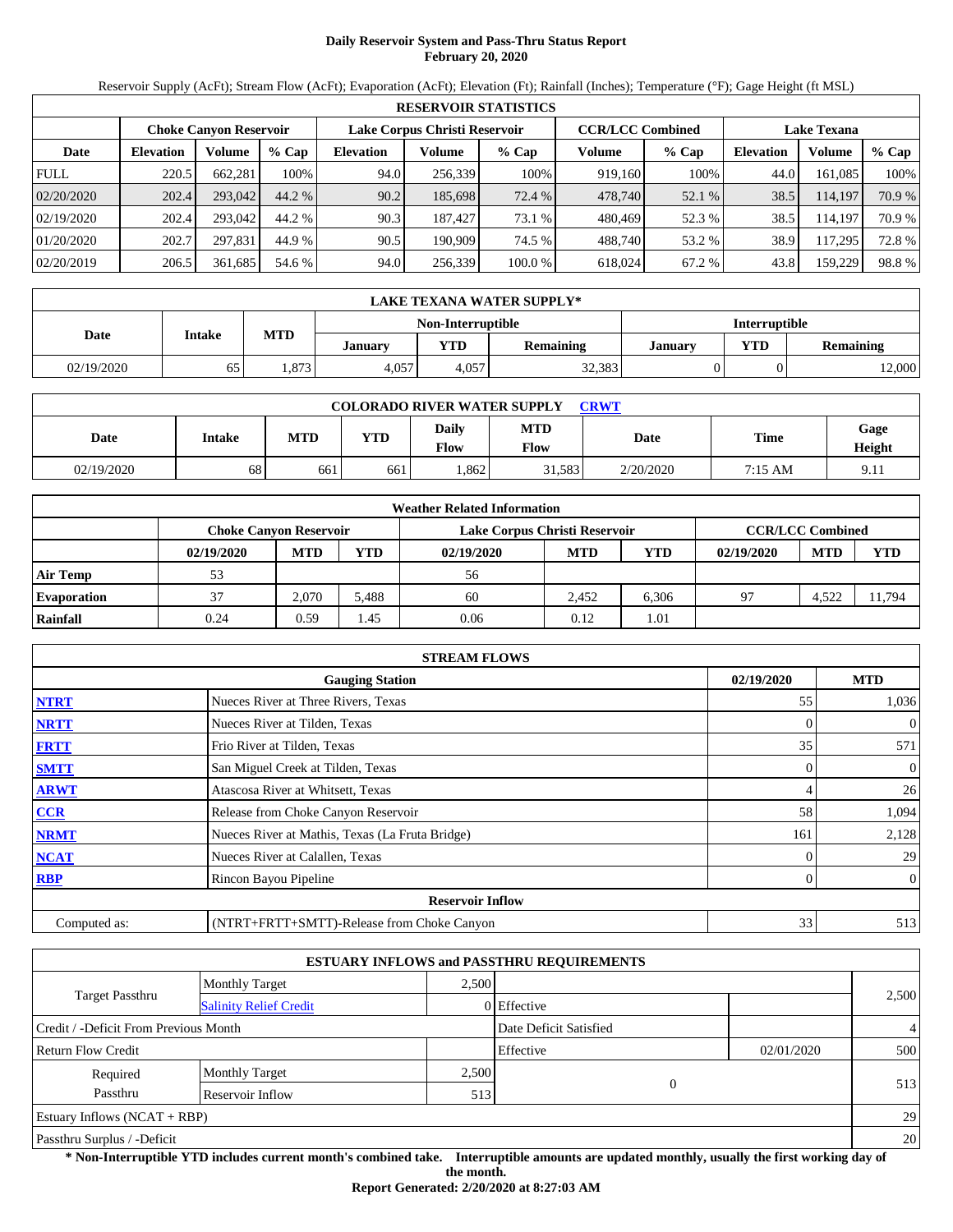# **Daily Reservoir System and Pass-Thru Status Report February 21, 2020**

Reservoir Supply (AcFt); Stream Flow (AcFt); Evaporation (AcFt); Elevation (Ft); Rainfall (Inches); Temperature (°F); Gage Height (ft MSL)

|             | <b>RESERVOIR STATISTICS</b> |                        |         |                               |         |         |                         |         |                    |         |        |  |
|-------------|-----------------------------|------------------------|---------|-------------------------------|---------|---------|-------------------------|---------|--------------------|---------|--------|--|
|             |                             | Choke Canvon Reservoir |         | Lake Corpus Christi Reservoir |         |         | <b>CCR/LCC Combined</b> |         | <b>Lake Texana</b> |         |        |  |
| Date        | <b>Elevation</b>            | <b>Volume</b>          | $%$ Cap | <b>Elevation</b>              | Volume  | $%$ Cap | Volume                  | $%$ Cap | Elevation          | Volume  | % Cap  |  |
| <b>FULL</b> | 220.5                       | 662.281                | 100%    | 94.0                          | 256,339 | 100%    | 919,160                 | 100%    | 44.0               | 161.085 | 100%   |  |
| 02/21/2020  | 202.4                       | 293,042                | 44.2 %  | 90.3                          | 187,427 | 73.1 %  | 480,469                 | 52.3 %  | 38.5               | 114,197 | 70.9 % |  |
| 02/20/2020  | 202.4                       | 293,042                | 44.2 %  | 90.2                          | 185,698 | 72.4 %  | 478.740                 | 52.1 %  | 38.5               | 114.197 | 70.9 % |  |
| 01/21/2020  | 202.7                       | 297.831                | 44.9 %  | 90.5                          | 190.909 | 74.5 %  | 488.740                 | 53.2 %  | 38.8               | 116.515 | 72.3 % |  |
| 02/21/2019  | 206.6                       | 363,453                | 54.8 %  | 94.0                          | 256,339 | 100.0%  | 619,792                 | 67.4 %  | 43.7               | 158,306 | 98.3%  |  |

|            | LAKE TEXANA WATER SUPPLY* |            |                |                   |                  |                      |            |                  |  |  |  |
|------------|---------------------------|------------|----------------|-------------------|------------------|----------------------|------------|------------------|--|--|--|
|            | <b>Intake</b>             |            |                | Non-Interruptible |                  | <b>Interruptible</b> |            |                  |  |  |  |
| Date       |                           | <b>MTD</b> | <b>January</b> | YTD               | <b>Remaining</b> | <b>January</b>       | <b>VTD</b> | <b>Remaining</b> |  |  |  |
| 02/20/2020 | 66                        | .938       | 4.057          | 4.057             | 32,383           |                      |            | 12,000           |  |  |  |

|            | <b>COLORADO RIVER WATER SUPPLY</b><br><b>CRWT</b> |            |            |                      |                           |           |             |                |  |  |  |
|------------|---------------------------------------------------|------------|------------|----------------------|---------------------------|-----------|-------------|----------------|--|--|--|
| Date       | Intake                                            | <b>MTD</b> | <b>YTD</b> | Daily<br><b>Flow</b> | <b>MTD</b><br><b>Flow</b> | Date      | <b>Time</b> | Gage<br>Height |  |  |  |
| 02/20/2020 | 67                                                | 728        | 728        | .753                 | 33,336                    | 2/21/2020 | 7:15 AM     | 9.09           |  |  |  |

|                    |                               |            |            | <b>Weather Related Information</b> |                         |            |            |            |            |
|--------------------|-------------------------------|------------|------------|------------------------------------|-------------------------|------------|------------|------------|------------|
|                    | <b>Choke Canvon Reservoir</b> |            |            | Lake Corpus Christi Reservoir      | <b>CCR/LCC Combined</b> |            |            |            |            |
|                    | 02/20/2020                    | <b>MTD</b> | <b>YTD</b> | 02/20/2020                         | <b>MTD</b>              | <b>YTD</b> | 02/20/2020 | <b>MTD</b> | <b>YTD</b> |
| <b>Air Temp</b>    | 49                            |            |            | 50                                 |                         |            |            |            |            |
| <b>Evaporation</b> | 46                            | 2.116      | 5.534      | 20                                 | 2.472                   | 6.326      | 66         | 4.588      | 11,860     |
| Rainfall           | 0.17                          | 0.76       | .62        | 0.01                               | 0.13                    | l.02       |            |            |            |

|              | <b>STREAM FLOWS</b>                             |                |                |
|--------------|-------------------------------------------------|----------------|----------------|
|              | <b>Gauging Station</b>                          | 02/20/2020     | <b>MTD</b>     |
| <b>NTRT</b>  | Nueces River at Three Rivers, Texas             | 58             | 1,094          |
| <b>NRTT</b>  | Nueces River at Tilden, Texas                   |                | $\mathbf{0}$   |
| <b>FRTT</b>  | Frio River at Tilden, Texas                     | 34             | 605            |
| <b>SMTT</b>  | San Miguel Creek at Tilden, Texas               | $\overline{0}$ | $\overline{0}$ |
| <b>ARWT</b>  | Atascosa River at Whitsett, Texas               | 4              | 29             |
| <b>CCR</b>   | Release from Choke Canyon Reservoir             | 58             | 1,151          |
| <b>NRMT</b>  | Nueces River at Mathis, Texas (La Fruta Bridge) | 146            | 2,274          |
| <b>NCAT</b>  | Nueces River at Calallen, Texas                 |                | 33             |
| <b>RBP</b>   | Rincon Bayou Pipeline                           | $\mathbf{0}$   | $\overline{0}$ |
|              | <b>Reservoir Inflow</b>                         |                |                |
| Computed as: | (NTRT+FRTT+SMTT)-Release from Choke Canyon      | 35             | 548            |

|                                                         |                       |       | <b>ESTUARY INFLOWS and PASSTHRU REQUIREMENTS</b> |            |                |  |
|---------------------------------------------------------|-----------------------|-------|--------------------------------------------------|------------|----------------|--|
|                                                         | <b>Monthly Target</b> | 2,500 |                                                  |            |                |  |
| <b>Target Passthru</b><br><b>Salinity Relief Credit</b> |                       |       | $0$ Effective                                    |            | 2,500          |  |
| Credit / -Deficit From Previous Month                   |                       |       | Date Deficit Satisfied                           |            | $\overline{4}$ |  |
| Return Flow Credit                                      |                       |       | Effective                                        | 02/01/2020 | 500            |  |
| Required                                                | <b>Monthly Target</b> | 2,500 |                                                  |            |                |  |
| Passthru                                                | Reservoir Inflow      | 548   | $\overline{0}$                                   |            | 548            |  |
| Estuary Inflows $(NCAT + RBP)$                          |                       |       |                                                  |            | 33             |  |
| Passthru Surplus / -Deficit                             |                       |       |                                                  |            | $-11$          |  |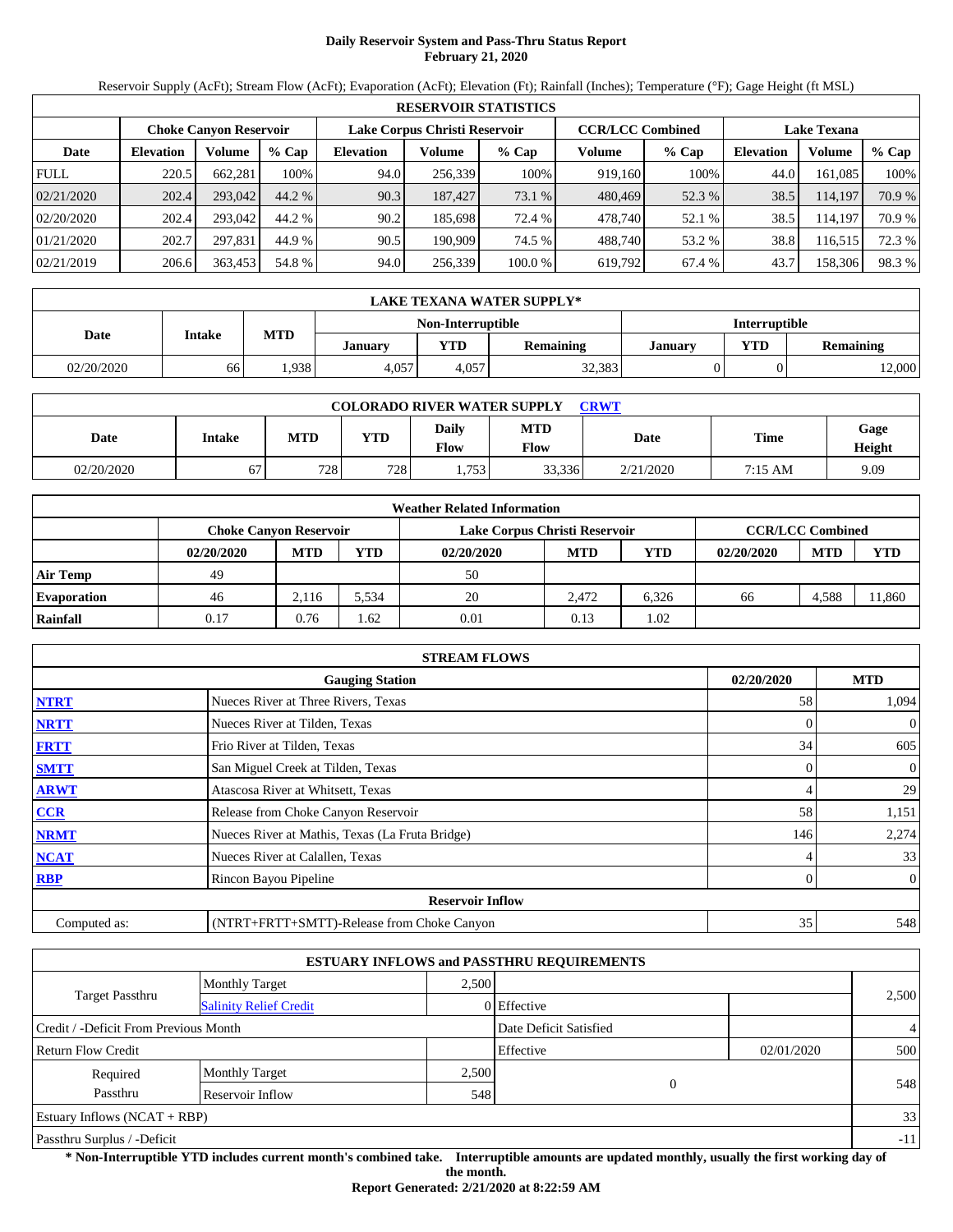# **Daily Reservoir System and Pass-Thru Status Report February 22, 2020**

Reservoir Supply (AcFt); Stream Flow (AcFt); Evaporation (AcFt); Elevation (Ft); Rainfall (Inches); Temperature (°F); Gage Height (ft MSL)

|             | <b>RESERVOIR STATISTICS</b> |                               |         |                  |                               |         |                         |         |                    |         |        |  |
|-------------|-----------------------------|-------------------------------|---------|------------------|-------------------------------|---------|-------------------------|---------|--------------------|---------|--------|--|
|             |                             | <b>Choke Canvon Reservoir</b> |         |                  | Lake Corpus Christi Reservoir |         | <b>CCR/LCC Combined</b> |         | <b>Lake Texana</b> |         |        |  |
| Date        | <b>Elevation</b>            | <b>Volume</b>                 | $%$ Cap | <b>Elevation</b> | Volume                        | $%$ Cap | Volume                  | $%$ Cap | <b>Elevation</b>   | Volume  | % Cap  |  |
| <b>FULL</b> | 220.5                       | 662.281                       | 100%    | 94.0             | 256,339                       | 100%    | 919.160                 | 100%    | 44.0               | 161.085 | 100%   |  |
| 02/22/2020  | 202.5                       | 294,634                       | 44.5 %  | 90.2             | 185,698                       | 72.4 %  | 480,332                 | 52.3 %  | 38.5               | 114,197 | 70.9 % |  |
| 02/21/2020  | 202.4                       | 293,042                       | 44.2 %  | 90.3             | 187.427                       | 73.1 %  | 480.469                 | 52.3 %  | 38.5               | 114.197 | 70.9 % |  |
| 01/22/2020  | 202.7                       | 297.831                       | 44.9 %  | 90.5             | 190.909                       | 74.5 %  | 488.740                 | 53.2 %  | 38.8               | 116.515 | 72.3 % |  |
| 02/22/2019  | 206.6                       | 363,453                       | 54.8 %  | 94.0             | 256,339                       | 100.0%  | 619,792                 | 67.4 %  | 43.7               | 158,306 | 98.3%  |  |

|            | LAKE TEXANA WATER SUPPLY* |            |         |                   |                  |                      |            |                  |  |  |  |
|------------|---------------------------|------------|---------|-------------------|------------------|----------------------|------------|------------------|--|--|--|
|            |                           |            |         | Non-Interruptible |                  | <b>Interruptible</b> |            |                  |  |  |  |
| Date       | <b>Intake</b>             | <b>MTD</b> | Januarv | VTD               | <b>Remaining</b> | <b>January</b>       | <b>VTD</b> | <b>Remaining</b> |  |  |  |
| 02/21/2020 | 66                        | 2.004      | 4.057   | 4.057             | 32,383           |                      |            | 2,000            |  |  |  |

| <b>COLORADO RIVER WATER SUPPLY</b><br><b>CRWT</b> |        |     |            |                        |                           |             |         |                |  |  |
|---------------------------------------------------|--------|-----|------------|------------------------|---------------------------|-------------|---------|----------------|--|--|
| Date                                              | Intake | MTD | <b>YTD</b> | Daily<br>$F_{\rm low}$ | <b>MTD</b><br><b>Flow</b> | <b>Date</b> | Time    | Gage<br>Height |  |  |
| 02/21/2020                                        | 67     | 796 | 7961       | .783                   | 35,119                    | 2/22/2020   | 7:15 AM | 9.19           |  |  |

|                    |            |                               |       | <b>Weather Related Information</b> |                         |       |            |            |            |
|--------------------|------------|-------------------------------|-------|------------------------------------|-------------------------|-------|------------|------------|------------|
|                    |            | <b>Choke Canvon Reservoir</b> |       | Lake Corpus Christi Reservoir      | <b>CCR/LCC Combined</b> |       |            |            |            |
|                    | 02/21/2020 | <b>MTD</b>                    | YTD   | 02/21/2020                         | <b>MTD</b>              | YTD   | 02/21/2020 | <b>MTD</b> | <b>YTD</b> |
| <b>Air Temp</b>    | 55         |                               |       | 57                                 |                         |       |            |            |            |
| <b>Evaporation</b> | 111        | 2,227                         | 5.645 | 121                                | 2.593                   | 6.447 | 232        | 4.820      | 12.092     |
| Rainfall           | 0.00       | 0.76                          | .62   | 0.02                               | 0.15                    | 1.04  |            |            |            |

|              | <b>STREAM FLOWS</b>                             |            |                |
|--------------|-------------------------------------------------|------------|----------------|
|              | <b>Gauging Station</b>                          | 02/21/2020 | <b>MTD</b>     |
| <b>NTRT</b>  | Nueces River at Three Rivers, Texas             | 60         | 1,153          |
| <b>NRTT</b>  | Nueces River at Tilden, Texas                   |            | $\overline{0}$ |
| <b>FRTT</b>  | Frio River at Tilden, Texas                     | 33         | 638            |
| <b>SMTT</b>  | San Miguel Creek at Tilden, Texas               | 0          | $\overline{0}$ |
| <b>ARWT</b>  | Atascosa River at Whitsett, Texas               | 5          | 34             |
| <b>CCR</b>   | Release from Choke Canyon Reservoir             | 58         | 1,209          |
| <b>NRMT</b>  | Nueces River at Mathis, Texas (La Fruta Bridge) | 117        | 2,391          |
| <b>NCAT</b>  | Nueces River at Calallen, Texas                 | 19         | 52             |
| <b>RBP</b>   | Rincon Bayou Pipeline                           | 0          | $\overline{0}$ |
|              | <b>Reservoir Inflow</b>                         |            |                |
| Computed as: | (NTRT+FRTT+SMTT)-Release from Choke Canyon      | 35         | 582            |

|                                                         |                       |       | <b>ESTUARY INFLOWS and PASSTHRU REQUIREMENTS</b> |            |       |
|---------------------------------------------------------|-----------------------|-------|--------------------------------------------------|------------|-------|
|                                                         | <b>Monthly Target</b> | 2.500 |                                                  |            |       |
| <b>Target Passthru</b><br><b>Salinity Relief Credit</b> |                       |       | $0$ Effective                                    |            | 2,500 |
| Credit / -Deficit From Previous Month                   |                       |       | Date Deficit Satisfied                           |            | 4     |
| <b>Return Flow Credit</b>                               |                       |       | Effective                                        | 02/01/2020 | 500   |
| Required                                                | <b>Monthly Target</b> | 2,500 |                                                  |            |       |
| Passthru                                                | Reservoir Inflow      | 582   | $\mathbf{0}$                                     |            | 582   |
| Estuary Inflows $(NCAT + RBP)$                          |                       |       |                                                  |            | 52    |
| Passthru Surplus / -Deficit                             |                       |       |                                                  |            | $-27$ |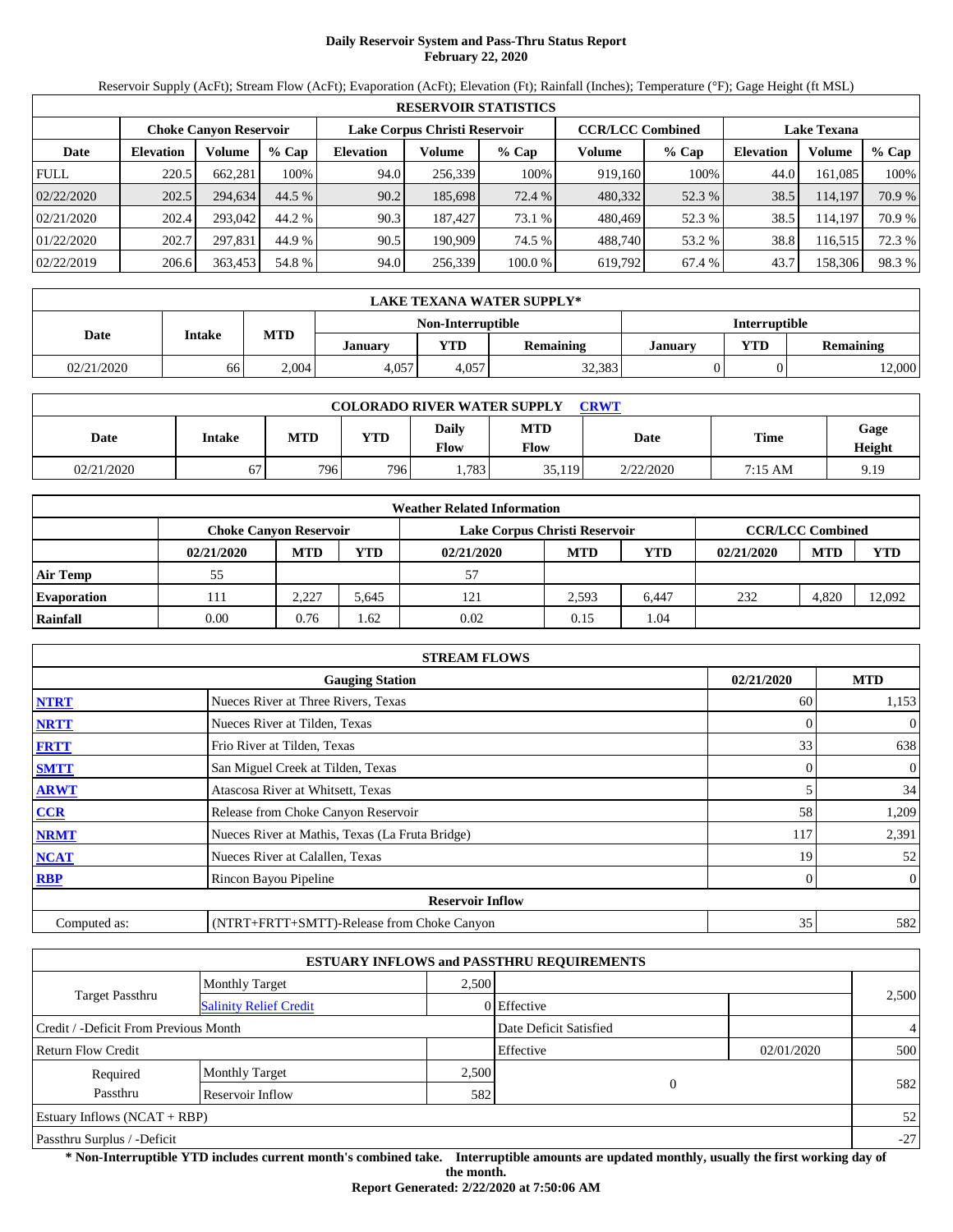# **Daily Reservoir System and Pass-Thru Status Report February 23, 2020**

Reservoir Supply (AcFt); Stream Flow (AcFt); Evaporation (AcFt); Elevation (Ft); Rainfall (Inches); Temperature (°F); Gage Height (ft MSL)

|             | <b>RESERVOIR STATISTICS</b> |                        |         |                  |         |                                                          |         |         |           |                    |        |  |
|-------------|-----------------------------|------------------------|---------|------------------|---------|----------------------------------------------------------|---------|---------|-----------|--------------------|--------|--|
|             |                             | Choke Canvon Reservoir |         |                  |         | Lake Corpus Christi Reservoir<br><b>CCR/LCC Combined</b> |         |         |           | <b>Lake Texana</b> |        |  |
| Date        | <b>Elevation</b>            | <b>Volume</b>          | $%$ Cap | <b>Elevation</b> | Volume  | $%$ Cap                                                  | Volume  | $%$ Cap | Elevation | Volume             | % Cap  |  |
| <b>FULL</b> | 220.5                       | 662.281                | 100%    | 94.0             | 256.339 | 100%                                                     | 919,160 | 100%    | 44.0      | 161.085            | 100%   |  |
| 02/23/2020  | 202.5                       | 294.634                | 44.5 %  | 90.1             | 183,978 | 71.8 %                                                   | 478,612 | 52.1 %  | 38.4      | 113,432            | 70.4 % |  |
| 02/22/2020  | 202.5                       | 294.634                | 44.5 %  | 90.2             | 185,698 | 72.4 %                                                   | 480,332 | 52.3 %  | 38.5      | 114.197            | 70.9 % |  |
| 01/23/2020  | 202.7                       | 297.831                | 44.9 %  | 90.5             | 190.909 | 74.5 %                                                   | 488.740 | 53.2 %  | 38.8      | 116.515            | 72.3 % |  |
| 02/23/2019  | 206.6                       | 363,453                | 54.8 %  | 94.0             | 256,339 | 100.0%                                                   | 619,792 | 67.4 %  | 43.7      | 158,306            | 98.3%  |  |

|            | LAKE TEXANA WATER SUPPLY* |            |         |                   |                  |                                           |                      |        |  |  |  |
|------------|---------------------------|------------|---------|-------------------|------------------|-------------------------------------------|----------------------|--------|--|--|--|
|            |                           |            |         | Non-Interruptible |                  |                                           | <b>Interruptible</b> |        |  |  |  |
| Date       | <b>Intake</b>             | <b>MTD</b> | Januarv | VTD               | <b>Remaining</b> | <b>VTD</b><br><b>Remaining</b><br>Januarv |                      |        |  |  |  |
| 02/22/2020 | 65                        | 2.069      | 4,057   | 4.057             | 32,383           |                                           |                      | 12,000 |  |  |  |

| <b>COLORADO RIVER WATER SUPPLY</b><br>CRWT |        |     |            |               |                    |             |             |                |  |  |
|--------------------------------------------|--------|-----|------------|---------------|--------------------|-------------|-------------|----------------|--|--|
| Date                                       | Intake | MTD | <b>YTD</b> | Daily<br>Flow | <b>MTD</b><br>Flow | <b>Date</b> | <b>Time</b> | Gage<br>Height |  |  |
| 02/22/2020                                 | 68     | 864 | 864        | .864          | 36,983             | 2/23/2020   | 7:15 AM     | 9.27           |  |  |

|                    |                               |            |       | <b>Weather Related Information</b> |            |            |            |                         |            |
|--------------------|-------------------------------|------------|-------|------------------------------------|------------|------------|------------|-------------------------|------------|
|                    | <b>Choke Canvon Reservoir</b> |            |       | Lake Corpus Christi Reservoir      |            |            |            | <b>CCR/LCC Combined</b> |            |
|                    | 02/22/2020                    | <b>MTD</b> | YTD   | 02/22/2020                         | <b>MTD</b> | <b>YTD</b> | 02/22/2020 | <b>MTD</b>              | <b>YTD</b> |
| <b>Air Temp</b>    | 65                            |            |       | 65                                 |            |            |            |                         |            |
| <b>Evaporation</b> | 130                           | 2.357      | 5.775 | 120                                | 2.713      | 6.567      | 250        | 5.070                   | 12.342     |
| Rainfall           | 0.00                          | 0.76       | .62   | 0.00                               | 0.15       | 1.04       |            |                         |            |

|              | <b>STREAM FLOWS</b>                             |            |                |
|--------------|-------------------------------------------------|------------|----------------|
|              | <b>Gauging Station</b>                          | 02/22/2020 | <b>MTD</b>     |
| <b>NTRT</b>  | Nueces River at Three Rivers, Texas             | 60         | 1,213          |
| <b>NRTT</b>  | Nueces River at Tilden, Texas                   |            | $\overline{0}$ |
| <b>FRTT</b>  | Frio River at Tilden, Texas                     | 32         | 670            |
| <b>SMTT</b>  | San Miguel Creek at Tilden, Texas               | 0          | $\overline{0}$ |
| <b>ARWT</b>  | Atascosa River at Whitsett, Texas               | 4          | 38             |
| <b>CCR</b>   | Release from Choke Canyon Reservoir             | 58         | 1,266          |
| <b>NRMT</b>  | Nueces River at Mathis, Texas (La Fruta Bridge) | 96         | 2,487          |
| <b>NCAT</b>  | Nueces River at Calallen, Texas                 | 37         | 89             |
| <b>RBP</b>   | Rincon Bayou Pipeline                           | 0          | $\overline{0}$ |
|              | <b>Reservoir Inflow</b>                         |            |                |
| Computed as: | (NTRT+FRTT+SMTT)-Release from Choke Canyon      | 35         | 617            |

|                                       |                               |       | <b>ESTUARY INFLOWS and PASSTHRU REQUIREMENTS</b> |            |       |
|---------------------------------------|-------------------------------|-------|--------------------------------------------------|------------|-------|
|                                       | <b>Monthly Target</b>         | 2.500 |                                                  |            |       |
| <b>Target Passthru</b>                | <b>Salinity Relief Credit</b> |       | 0 Effective                                      |            | 2,500 |
| Credit / -Deficit From Previous Month |                               |       | Date Deficit Satisfied                           |            | 4     |
| <b>Return Flow Credit</b>             |                               |       | Effective                                        | 02/01/2020 | 500   |
| Required                              | <b>Monthly Target</b>         | 2,500 |                                                  |            |       |
| Passthru                              | Reservoir Inflow              | 617   | 0                                                |            | 617   |
| Estuary Inflows $(NCAT + RBP)$        |                               |       |                                                  |            | 89    |
| Passthru Surplus / -Deficit           |                               |       |                                                  |            | $-24$ |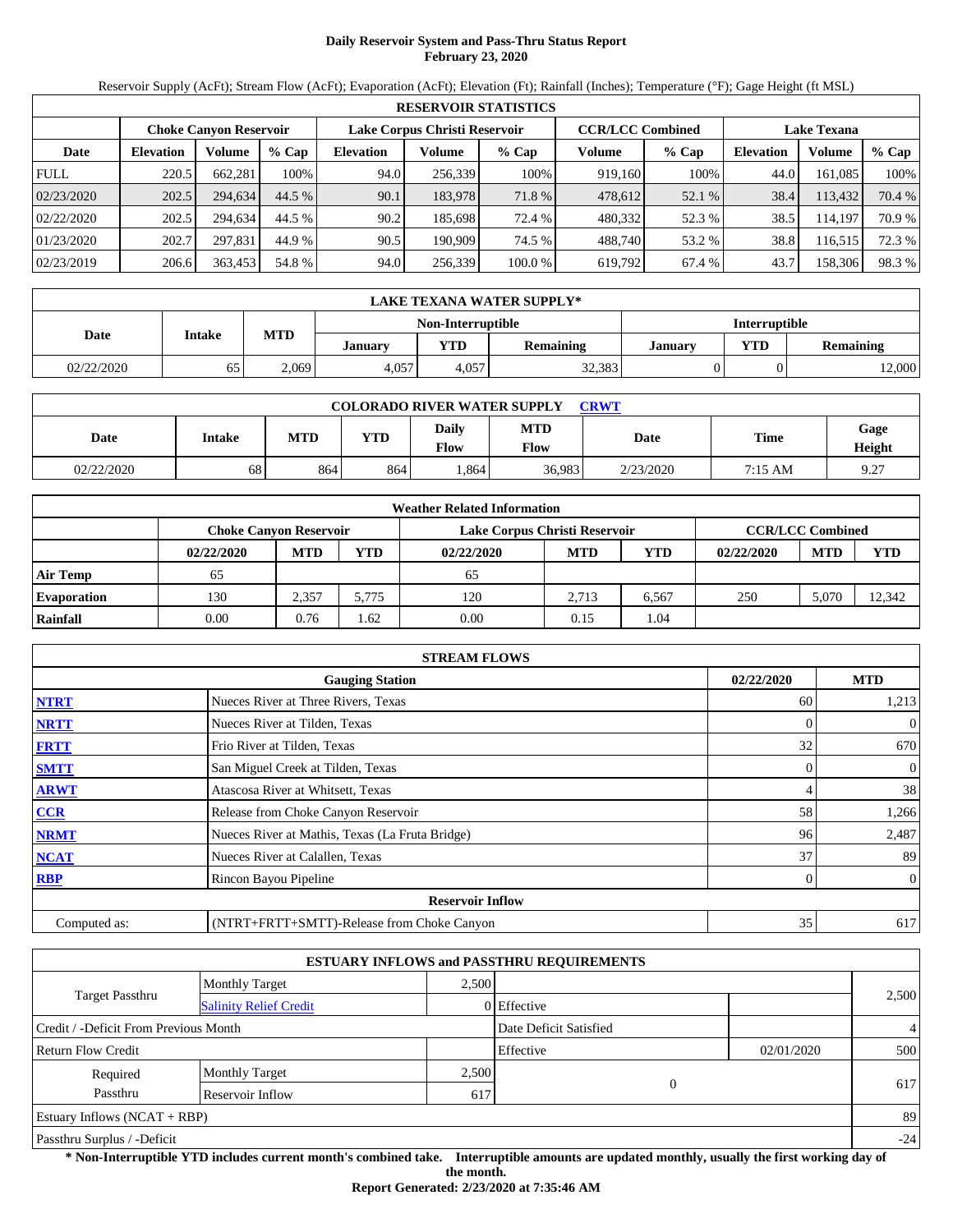# **Daily Reservoir System and Pass-Thru Status Report February 24, 2020**

Reservoir Supply (AcFt); Stream Flow (AcFt); Evaporation (AcFt); Elevation (Ft); Rainfall (Inches); Temperature (°F); Gage Height (ft MSL)

|             | <b>RESERVOIR STATISTICS</b> |                        |         |                               |         |         |                         |         |                    |         |        |  |
|-------------|-----------------------------|------------------------|---------|-------------------------------|---------|---------|-------------------------|---------|--------------------|---------|--------|--|
|             |                             | Choke Canvon Reservoir |         | Lake Corpus Christi Reservoir |         |         | <b>CCR/LCC Combined</b> |         | <b>Lake Texana</b> |         |        |  |
| Date        | <b>Elevation</b>            | Volume                 | $%$ Cap | <b>Elevation</b>              | Volume  | $%$ Cap | Volume                  | $%$ Cap | <b>Elevation</b>   | Volume  | % Cap  |  |
| <b>FULL</b> | 220.5                       | 662,281                | 100%    | 94.0                          | 256,339 | 100%    | 919,160                 | 100%    | 44.0               | 161.085 | 100%   |  |
| 02/24/2020  | 202.5                       | 294.634                | 44.5 %  | 90.2                          | 185,698 | 72.4 %  | 480,332                 | 52.3 %  | 38.4               | 113,432 | 70.4 % |  |
| 02/23/2020  | 202.5                       | 294.634                | 44.5 %  | 90.1                          | 183.978 | 71.8 %  | 478,612                 | 52.1 %  | 38.4               | 13.432  | 70.4 % |  |
| 01/24/2020  | 202.7                       | 297.831                | 44.9 %  | 90.5                          | 190.909 | 74.5 %  | 488,740                 | 53.2 %  | 39.0               | 118.078 | 73.3 % |  |
| 02/24/2019  | 206.6                       | 363,453                | 54.8 %  | 94.0                          | 256,339 | 100.0 % | 619,792                 | 67.4 %  | 43.7               | 158,306 | 98.3%  |  |

|            | LAKE TEXANA WATER SUPPLY* |            |         |                   |                  |                      |            |                  |  |  |  |
|------------|---------------------------|------------|---------|-------------------|------------------|----------------------|------------|------------------|--|--|--|
|            |                           |            |         | Non-Interruptible |                  | <b>Interruptible</b> |            |                  |  |  |  |
| Date       | <b>Intake</b>             | <b>MTD</b> | Januarv | <b>YTD</b>        | <b>Remaining</b> | Januarv              | <b>VTD</b> | <b>Remaining</b> |  |  |  |
| 02/23/2020 | 66                        | 2,135      | 4,057   | 4.057             | 32,383           |                      |            | 12,000           |  |  |  |

| <b>COLORADO RIVER WATER SUPPLY</b><br>CRWT |        |     |            |               |                    |             |             |                |  |  |
|--------------------------------------------|--------|-----|------------|---------------|--------------------|-------------|-------------|----------------|--|--|
| Date                                       | Intake | MTD | <b>YTD</b> | Daily<br>Flow | <b>MTD</b><br>Flow | <b>Date</b> | <b>Time</b> | Gage<br>Height |  |  |
| 02/23/2020                                 | 68     | 932 | 932        | .937          | 38,920             | 2/24/2020   | 7:15 AM     | 9.31           |  |  |

|                    |                               |            |            | <b>Weather Related Information</b> |            |       |            |                         |            |
|--------------------|-------------------------------|------------|------------|------------------------------------|------------|-------|------------|-------------------------|------------|
|                    | <b>Choke Canyon Reservoir</b> |            |            | Lake Corpus Christi Reservoir      |            |       |            | <b>CCR/LCC Combined</b> |            |
|                    | 02/23/2020                    | <b>MTD</b> | <b>YTD</b> | 02/23/2020                         | <b>MTD</b> | YTD   | 02/23/2020 | <b>MTD</b>              | <b>YTD</b> |
| <b>Air Temp</b>    | 75                            |            |            | 74                                 |            |       |            |                         |            |
| <b>Evaporation</b> | 84                            | 2.441      | 5.859      | 60                                 | 2.773      | 6.627 | 144        | 5.214                   | 12.486     |
| Rainfall           | 0.00                          | 0.76       | .62        | 0.01                               | 0.16       | 1.05  |            |                         |            |

|              | <b>STREAM FLOWS</b>                             |                |              |
|--------------|-------------------------------------------------|----------------|--------------|
|              | <b>Gauging Station</b>                          | 02/23/2020     | <b>MTD</b>   |
| <b>NTRT</b>  | Nueces River at Three Rivers, Texas             | 60             | 1,273        |
| <b>NRTT</b>  | Nueces River at Tilden, Texas                   | $\Omega$       | $\mathbf{0}$ |
| <b>FRTT</b>  | Frio River at Tilden, Texas                     | 33             | 703          |
| <b>SMTT</b>  | San Miguel Creek at Tilden, Texas               | $\overline{0}$ | $\mathbf{0}$ |
| <b>ARWT</b>  | Atascosa River at Whitsett, Texas               | 4              | 42           |
| <b>CCR</b>   | Release from Choke Canyon Reservoir             | 58             | 1,324        |
| <b>NRMT</b>  | Nueces River at Mathis, Texas (La Fruta Bridge) | 101            | 2,589        |
| <b>NCAT</b>  | Nueces River at Calallen, Texas                 | 17             | 106          |
| <b>RBP</b>   | Rincon Bayou Pipeline                           | $\mathbf{0}$   | $\mathbf{0}$ |
|              | <b>Reservoir Inflow</b>                         |                |              |
| Computed as: | (NTRT+FRTT+SMTT)-Release from Choke Canyon      | 36             | 652          |

|                                                         |                       |       | <b>ESTUARY INFLOWS and PASSTHRU REQUIREMENTS</b> |            |                |
|---------------------------------------------------------|-----------------------|-------|--------------------------------------------------|------------|----------------|
|                                                         | <b>Monthly Target</b> | 2.500 |                                                  |            |                |
| <b>Target Passthru</b><br><b>Salinity Relief Credit</b> |                       |       | 0 Effective                                      |            | 2,500          |
| Credit / -Deficit From Previous Month                   |                       |       | Date Deficit Satisfied                           |            | $\overline{4}$ |
| <b>Return Flow Credit</b>                               |                       |       | Effective                                        | 02/01/2020 | 500            |
| Required                                                | <b>Monthly Target</b> | 2,500 |                                                  |            |                |
| Passthru                                                | Reservoir Inflow      | 652   | $\mathbf{0}$                                     |            | 652            |
| Estuary Inflows $(NCAT + RBP)$                          |                       |       |                                                  |            | 106            |
| Passthru Surplus / -Deficit                             |                       |       |                                                  |            | $-42$          |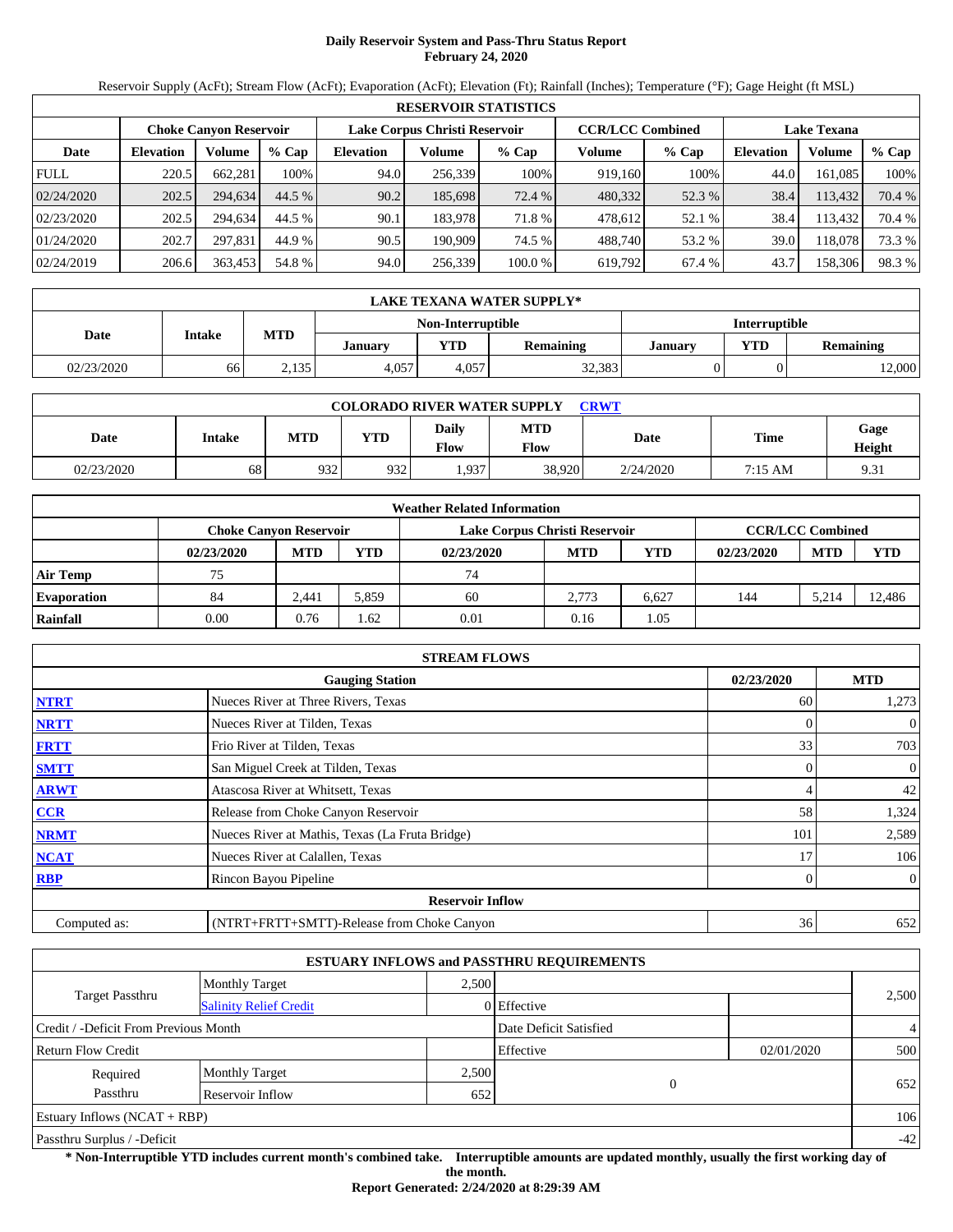### **Daily Reservoir System and Pass-Thru Status Report February 25, 2020**

Reservoir Supply (AcFt); Stream Flow (AcFt); Evaporation (AcFt); Elevation (Ft); Rainfall (Inches); Temperature (°F); Gage Height (ft MSL)

|             | <b>RESERVOIR STATISTICS</b> |                               |         |                               |         |         |                         |         |                    |         |        |
|-------------|-----------------------------|-------------------------------|---------|-------------------------------|---------|---------|-------------------------|---------|--------------------|---------|--------|
|             |                             | <b>Choke Canyon Reservoir</b> |         | Lake Corpus Christi Reservoir |         |         | <b>CCR/LCC Combined</b> |         | <b>Lake Texana</b> |         |        |
| Date        | <b>Elevation</b>            | Volume                        | $%$ Cap | <b>Elevation</b>              | Volume  | $%$ Cap | Volume                  | $%$ Cap | <b>Elevation</b>   | Volume  | % Cap  |
| <b>FULL</b> | 220.5                       | 662.281                       | 100%    | 94.0                          | 256,339 | 100%    | 919,160                 | 100%    | 44.0               | 161.085 | 100%   |
| 02/25/2020  | 202.5                       | 294.634                       | 44.5 %  | 90.1                          | 183,978 | 71.8 %  | 478,612                 | 52.1 %  | 38.4               | 113,432 | 70.4 % |
| 02/24/2020  | 202.5                       | 294.634                       | 44.5 %  | 90.2                          | 185,698 | 72.4 %  | 480,332                 | 52.3 %  | 38.4               | 113.432 | 70.4 % |
| 01/25/2020  | 202.7                       | 297.831                       | 44.9 %  | 90.4                          | 189.164 | 73.8 %  | 486.995                 | 53.0 %  | 39.0               | 118.078 | 73.3 % |
| 02/25/2019  | 206.6                       | 363,453                       | 54.8 %  | 94.0                          | 256,339 | 100.0 % | 619,792                 | 67.4 %  | 43.7               | 158,306 | 98.3%  |

|            | LAKE TEXANA WATER SUPPLY* |            |         |                   |                  |                      |            |                  |  |  |  |
|------------|---------------------------|------------|---------|-------------------|------------------|----------------------|------------|------------------|--|--|--|
|            |                           |            |         | Non-Interruptible |                  | <b>Interruptible</b> |            |                  |  |  |  |
| Date       | <b>Intake</b>             | <b>MTD</b> | Januarv | VTD               | <b>Remaining</b> | <b>January</b>       | <b>VTD</b> | <b>Remaining</b> |  |  |  |
| 02/24/2020 | 66                        | 2.201      | 4.057   | 4.057             | 32,383           |                      |            | 12,000           |  |  |  |

| <b>COLORADO RIVER WATER SUPPLY</b><br><b>CRWT</b> |        |     |            |                        |                           |             |         |                |  |  |
|---------------------------------------------------|--------|-----|------------|------------------------|---------------------------|-------------|---------|----------------|--|--|
| Date                                              | Intake | MTD | <b>YTD</b> | Daily<br>$F_{\rm low}$ | <b>MTD</b><br><b>Flow</b> | <b>Date</b> | Time    | Gage<br>Height |  |  |
| 02/24/2020                                        | 68     | 999 | 999        | 2.045                  | 40.964                    | 2/25/2020   | 7:15 AM | 9.48           |  |  |

|                    |            |                               |       | <b>Weather Related Information</b> |            |       |            |                         |            |
|--------------------|------------|-------------------------------|-------|------------------------------------|------------|-------|------------|-------------------------|------------|
|                    |            | <b>Choke Canvon Reservoir</b> |       | Lake Corpus Christi Reservoir      |            |       |            | <b>CCR/LCC Combined</b> |            |
|                    | 02/24/2020 | <b>MTD</b>                    | YTD   | 02/24/2020                         | <b>MTD</b> | YTD   | 02/24/2020 | <b>MTD</b>              | <b>YTD</b> |
| <b>Air Temp</b>    | 70         |                               |       | 73                                 |            |       |            |                         |            |
| <b>Evaporation</b> | 111        | 2.552                         | 5.970 | 150                                | 2.923      | 6.777 | 261        | 5.475                   | 12,747     |
| Rainfall           | 0.00       | 0.76                          | l.62  | 0.00                               | 0.16       | 1.05  |            |                         |            |

|              | <b>STREAM FLOWS</b>                             |            |                |
|--------------|-------------------------------------------------|------------|----------------|
|              | <b>Gauging Station</b>                          | 02/24/2020 | <b>MTD</b>     |
| <b>NTRT</b>  | Nueces River at Three Rivers, Texas             | 60         | 1,333          |
| <b>NRTT</b>  | Nueces River at Tilden, Texas                   |            | $\overline{0}$ |
| <b>FRTT</b>  | Frio River at Tilden, Texas                     | 34         | 737            |
| <b>SMTT</b>  | San Miguel Creek at Tilden, Texas               | 0          | $\overline{0}$ |
| <b>ARWT</b>  | Atascosa River at Whitsett, Texas               | 4          | 47             |
| CCR          | Release from Choke Canyon Reservoir             | 58         | 1,382          |
| <b>NRMT</b>  | Nueces River at Mathis, Texas (La Fruta Bridge) | 141        | 2,730          |
| <b>NCAT</b>  | Nueces River at Calallen, Texas                 |            | 106            |
| <b>RBP</b>   | Rincon Bayou Pipeline                           | 0          | $\overline{0}$ |
|              | <b>Reservoir Inflow</b>                         |            |                |
| Computed as: | (NTRT+FRTT+SMTT)-Release from Choke Canyon      | 36         | 689            |

|                                       |                               |       | <b>ESTUARY INFLOWS and PASSTHRU REQUIREMENTS</b> |            |                |
|---------------------------------------|-------------------------------|-------|--------------------------------------------------|------------|----------------|
|                                       | <b>Monthly Target</b>         | 2.500 |                                                  |            |                |
| <b>Target Passthru</b>                | <b>Salinity Relief Credit</b> |       | 0 Effective                                      |            | 2,500          |
| Credit / -Deficit From Previous Month |                               |       | Date Deficit Satisfied                           |            | $\overline{4}$ |
| <b>Return Flow Credit</b>             |                               |       | Effective                                        | 02/01/2020 | 500            |
| Required                              | <b>Monthly Target</b>         | 2,500 |                                                  |            |                |
| Passthru                              | Reservoir Inflow              | 689   | $\Omega$                                         |            | 689            |
| Estuary Inflows $(NCAT + RBP)$        |                               |       |                                                  |            | 106            |
| Passthru Surplus / -Deficit           |                               |       |                                                  |            | $-78$          |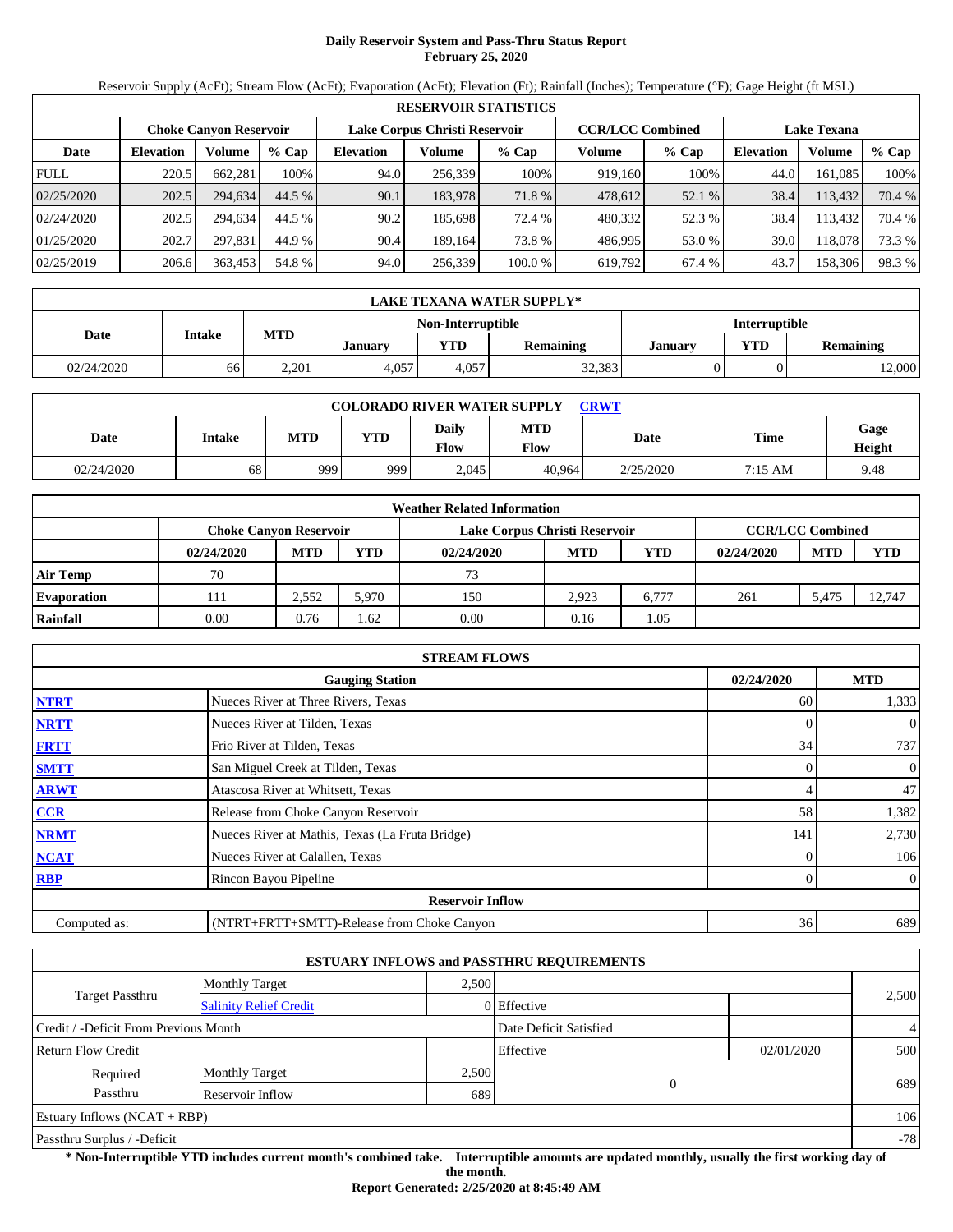# **Daily Reservoir System and Pass-Thru Status Report February 26, 2020**

Reservoir Supply (AcFt); Stream Flow (AcFt); Evaporation (AcFt); Elevation (Ft); Rainfall (Inches); Temperature (°F); Gage Height (ft MSL)

|             |                  |                               |         |                               |         | <b>RESERVOIR STATISTICS</b> |                         |         |                    |         |        |
|-------------|------------------|-------------------------------|---------|-------------------------------|---------|-----------------------------|-------------------------|---------|--------------------|---------|--------|
|             |                  | <b>Choke Canyon Reservoir</b> |         | Lake Corpus Christi Reservoir |         |                             | <b>CCR/LCC Combined</b> |         | <b>Lake Texana</b> |         |        |
| Date        | <b>Elevation</b> | Volume                        | $%$ Cap | <b>Elevation</b>              | Volume  | $%$ Cap                     | Volume                  | $%$ Cap | <b>Elevation</b>   | Volume  | % Cap  |
| <b>FULL</b> | 220.5            | 662.281                       | 100%    | 94.0                          | 256.339 | 100%                        | 919.160                 | 100%    | 44.0               | 161.085 | 100%   |
| 02/26/2020  | 202.4            | 293,042                       | 44.2 %  | 90.3                          | 187,427 | 73.1 %                      | 480,469                 | 52.3 %  | 38.4               | 113,432 | 70.4 % |
| 02/25/2020  | 202.5            | 294.634                       | 44.5 %  | 90.1                          | 183.978 | 71.8 %                      | 478.612                 | 52.1 %  | 38.4               | 113.432 | 70.4 % |
| 01/26/2020  | 202.6            | 296.231                       | 44.7 %  | 90.5                          | 190.909 | 74.5 %                      | 487.140                 | 53.0 %  | 39.0               | 118.078 | 73.3 % |
| 02/26/2019  | 206.5            | 361,685                       | 54.6 %  | 94.0                          | 256,339 | 100.0 %                     | 618.024                 | 67.2 %  | 43.6               | 157,385 | 97.7 % |

|            | LAKE TEXANA WATER SUPPLY* |                      |                |       |                  |                |            |                  |  |  |
|------------|---------------------------|----------------------|----------------|-------|------------------|----------------|------------|------------------|--|--|
|            |                           | <b>Interruptible</b> |                |       |                  |                |            |                  |  |  |
| Date       | <b>Intake</b>             | <b>MTD</b>           | <b>January</b> | YTD   | <b>Remaining</b> | <b>January</b> | <b>VTD</b> | <b>Remaining</b> |  |  |
| 02/25/2020 | 66                        | 2.267                | 4.057          | 4.057 | 32,383           |                |            | 12,000           |  |  |

| <b>COLORADO RIVER WATER SUPPLY</b><br>CRWT |        |            |            |               |                    |           |         |                |  |  |
|--------------------------------------------|--------|------------|------------|---------------|--------------------|-----------|---------|----------------|--|--|
| Date                                       | Intake | <b>MTD</b> | <b>YTD</b> | Daily<br>Flow | <b>MTD</b><br>Flow | Date      | Time    | Gage<br>Height |  |  |
| 02/25/2020                                 | 68     | .067       | .067       | 2.124         | 43.088             | 2/26/2020 | 7:15 AM | 9.23           |  |  |

|                    |                               |            |       | <b>Weather Related Information</b> |            |            |            |                         |            |
|--------------------|-------------------------------|------------|-------|------------------------------------|------------|------------|------------|-------------------------|------------|
|                    | <b>Choke Canvon Reservoir</b> |            |       | Lake Corpus Christi Reservoir      |            |            |            | <b>CCR/LCC Combined</b> |            |
|                    | 02/25/2020                    | <b>MTD</b> | YTD   | 02/25/2020                         | <b>MTD</b> | <b>YTD</b> | 02/25/2020 | <b>MTD</b>              | <b>YTD</b> |
| <b>Air Temp</b>    | 73                            |            |       | 77                                 |            |            |            |                         |            |
| <b>Evaporation</b> | 315                           | 2.867      | 6.285 | 252                                | 3.175      | 7.029      | 567        | 6.042                   | 13,314     |
| Rainfall           | 0.00                          | 0.76       | .62   | 0.00                               | 0.16       | 1.05       |            |                         |            |

|              | <b>STREAM FLOWS</b>                             |            |                |
|--------------|-------------------------------------------------|------------|----------------|
|              | <b>Gauging Station</b>                          | 02/25/2020 | <b>MTD</b>     |
| <b>NTRT</b>  | Nueces River at Three Rivers, Texas             | 59         | 1,392          |
| <b>NRTT</b>  | Nueces River at Tilden, Texas                   | 0          | $\overline{0}$ |
| <b>FRTT</b>  | Frio River at Tilden, Texas                     | 36         | 773            |
| <b>SMTT</b>  | San Miguel Creek at Tilden, Texas               | 0          | $\overline{0}$ |
| <b>ARWT</b>  | Atascosa River at Whitsett, Texas               | 4          | 51             |
| CCR          | Release from Choke Canyon Reservoir             | 58         | 1,439          |
| <b>NRMT</b>  | Nueces River at Mathis, Texas (La Fruta Bridge) | 168        | 2,898          |
| <b>NCAT</b>  | Nueces River at Calallen, Texas                 |            | 106            |
| <b>RBP</b>   | Rincon Bayou Pipeline                           | 0          | $\overline{0}$ |
|              | <b>Reservoir Inflow</b>                         |            |                |
| Computed as: | (NTRT+FRTT+SMTT)-Release from Choke Canyon      | 37         | 726            |

|                                       |                               |       | <b>ESTUARY INFLOWS and PASSTHRU REQUIREMENTS</b> |            |        |
|---------------------------------------|-------------------------------|-------|--------------------------------------------------|------------|--------|
|                                       | <b>Monthly Target</b>         | 2.500 |                                                  |            |        |
| <b>Target Passthru</b>                | <b>Salinity Relief Credit</b> |       | 0 Effective                                      |            | 2,500  |
| Credit / -Deficit From Previous Month |                               |       | Date Deficit Satisfied                           |            | 4      |
| <b>Return Flow Credit</b>             |                               |       | Effective                                        | 02/01/2020 | 500    |
| Required                              | <b>Monthly Target</b>         | 2,500 |                                                  |            |        |
| Passthru                              | Reservoir Inflow              | 726   | 0                                                |            | 726    |
| Estuary Inflows $(NCAT + RBP)$        |                               |       |                                                  |            | 106    |
| Passthru Surplus / -Deficit           |                               |       |                                                  |            | $-115$ |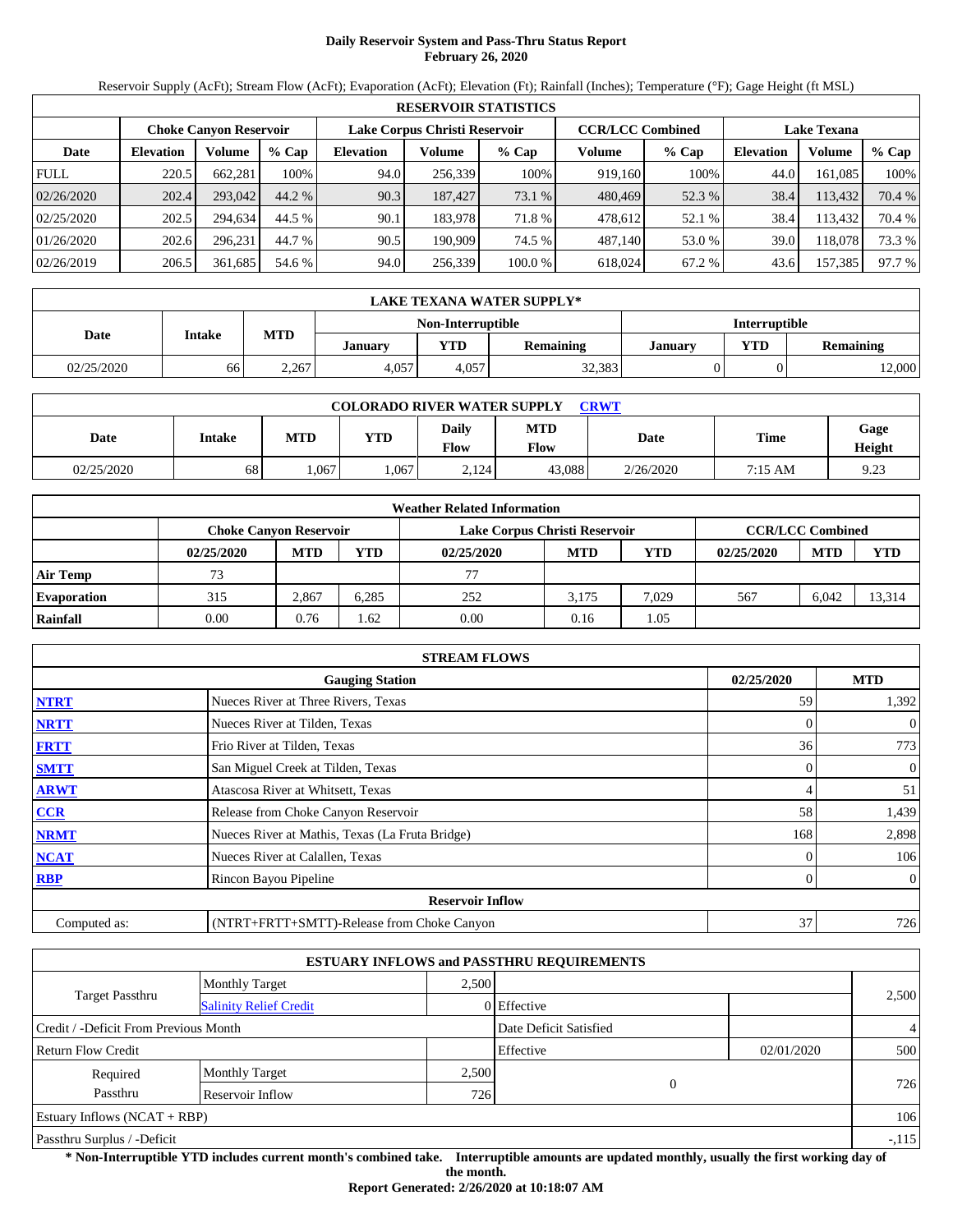# **Daily Reservoir System and Pass-Thru Status Report February 27, 2020**

Reservoir Supply (AcFt); Stream Flow (AcFt); Evaporation (AcFt); Elevation (Ft); Rainfall (Inches); Temperature (°F); Gage Height (ft MSL)

|             | <b>RESERVOIR STATISTICS</b> |                        |         |                               |         |         |                         |         |                    |         |        |  |
|-------------|-----------------------------|------------------------|---------|-------------------------------|---------|---------|-------------------------|---------|--------------------|---------|--------|--|
|             |                             | Choke Canvon Reservoir |         | Lake Corpus Christi Reservoir |         |         | <b>CCR/LCC Combined</b> |         | <b>Lake Texana</b> |         |        |  |
| Date        | <b>Elevation</b>            | Volume                 | $%$ Cap | <b>Elevation</b>              | Volume  | $%$ Cap | Volume                  | $%$ Cap | <b>Elevation</b>   | Volume  | % Cap  |  |
| <b>FULL</b> | 220.5                       | 662,281                | 100%    | 94.0                          | 256,339 | 100%    | 919,160                 | 100%    | 44.0               | 161.085 | 100%   |  |
| 02/27/2020  | 202.5                       | 294.634                | 44.5 %  | 90.1                          | 183,978 | 71.8 %  | 478,612                 | 52.1 %  | 38.4               | 113,432 | 70.4 % |  |
| 02/26/2020  | 202.4                       | 293,042                | 44.2 %  | 90.3                          | 187.427 | 73.1 %  | 480.469                 | 52.3 %  | 38.4               | 13.432  | 70.4 % |  |
| 01/27/2020  | 202.7                       | 297.831                | 44.9 %  | 90.4                          | 189.164 | 73.8 %  | 486.995                 | 53.0 %  | 39.0               | 118.078 | 73.3 % |  |
| 02/27/2019  | 206.6                       | 363,453                | 54.8 %  | 94.0                          | 256,339 | 100.0 % | 619,792                 | 67.4 %  | 43.8               | 159,229 | 98.8%  |  |

|            | LAKE TEXANA WATER SUPPLY*                      |       |       |                   |                  |                      |            |                  |  |  |  |
|------------|------------------------------------------------|-------|-------|-------------------|------------------|----------------------|------------|------------------|--|--|--|
|            |                                                |       |       | Non-Interruptible |                  | <b>Interruptible</b> |            |                  |  |  |  |
|            | <b>MTD</b><br><b>Intake</b><br>Date<br>Januarv |       |       |                   | <b>Remaining</b> | <b>January</b>       | <b>VTD</b> | <b>Remaining</b> |  |  |  |
| 02/26/2020 | 66                                             | 2.333 | 4.057 | 4.057             | 32,383           |                      |            | 12,000           |  |  |  |

| <b>COLORADO RIVER WATER SUPPLY</b><br><b>CRWT</b> |        |       |            |                      |             |             |             |                |  |  |  |
|---------------------------------------------------|--------|-------|------------|----------------------|-------------|-------------|-------------|----------------|--|--|--|
| Date                                              | Intake | MTD   | <b>YTD</b> | <b>Daily</b><br>Flow | MTD<br>Flow | <b>Date</b> | <b>Time</b> | Gage<br>Height |  |  |  |
| 02/26/2020                                        | 67     | 1,134 | .134       | .882                 | 44.970      | 2/27/2020   | 7:15 AM     | 9.10           |  |  |  |

|                    |            |                                                                                           |       | <b>Weather Related Information</b> |            |       |            |            |            |  |
|--------------------|------------|-------------------------------------------------------------------------------------------|-------|------------------------------------|------------|-------|------------|------------|------------|--|
|                    |            | <b>CCR/LCC Combined</b><br>Lake Corpus Christi Reservoir<br><b>Choke Canvon Reservoir</b> |       |                                    |            |       |            |            |            |  |
|                    | 02/26/2020 | <b>MTD</b>                                                                                | YTD   | 02/26/2020                         | <b>MTD</b> | YTD   | 02/26/2020 | <b>MTD</b> | <b>YTD</b> |  |
| <b>Air Temp</b>    | 56         |                                                                                           |       | 56                                 |            |       |            |            |            |  |
| <b>Evaporation</b> | 214        | 3.081                                                                                     | 6.499 | 300                                | 3.475      | 7.329 | 514        | 6.556      | 13,828     |  |
| Rainfall           | 0.00       | 0.76                                                                                      | .62   | 0.00                               | 0.16       | 1.05  |            |            |            |  |

|              | <b>STREAM FLOWS</b>                             |            |                |
|--------------|-------------------------------------------------|------------|----------------|
|              | <b>Gauging Station</b>                          | 02/26/2020 | <b>MTD</b>     |
| <b>NTRT</b>  | Nueces River at Three Rivers, Texas             | 58         | 1,450          |
| <b>NRTT</b>  | Nueces River at Tilden, Texas                   |            | $\overline{0}$ |
| <b>FRTT</b>  | Frio River at Tilden, Texas                     | 36         | 809            |
| <b>SMTT</b>  | San Miguel Creek at Tilden, Texas               | 0          | $\overline{0}$ |
| <b>ARWT</b>  | Atascosa River at Whitsett, Texas               | 4          | 55             |
| <b>CCR</b>   | Release from Choke Canyon Reservoir             | 58         | 1,497          |
| <b>NRMT</b>  | Nueces River at Mathis, Texas (La Fruta Bridge) | 206        | 3,104          |
| <b>NCAT</b>  | Nueces River at Calallen, Texas                 |            | 115            |
| <b>RBP</b>   | Rincon Bayou Pipeline                           | 0          | $\overline{0}$ |
|              | <b>Reservoir Inflow</b>                         |            |                |
| Computed as: | (NTRT+FRTT+SMTT)-Release from Choke Canyon      | 36         | 762            |

|                                                         |                       |       | <b>ESTUARY INFLOWS and PASSTHRU REQUIREMENTS</b> |            |        |
|---------------------------------------------------------|-----------------------|-------|--------------------------------------------------|------------|--------|
|                                                         | <b>Monthly Target</b> | 2.500 |                                                  |            |        |
| <b>Target Passthru</b><br><b>Salinity Relief Credit</b> |                       |       | 0 Effective                                      |            | 2,500  |
| Credit / -Deficit From Previous Month                   |                       |       | Date Deficit Satisfied                           |            | 4      |
| <b>Return Flow Credit</b>                               |                       |       | Effective                                        | 02/01/2020 | 500    |
| Required                                                | <b>Monthly Target</b> | 2,500 |                                                  |            |        |
| Passthru                                                | Reservoir Inflow      | 762   | 0                                                |            | 762    |
| Estuary Inflows $(NCAT + RBP)$                          |                       |       |                                                  |            | 115    |
| Passthru Surplus / -Deficit                             |                       |       |                                                  |            | $-142$ |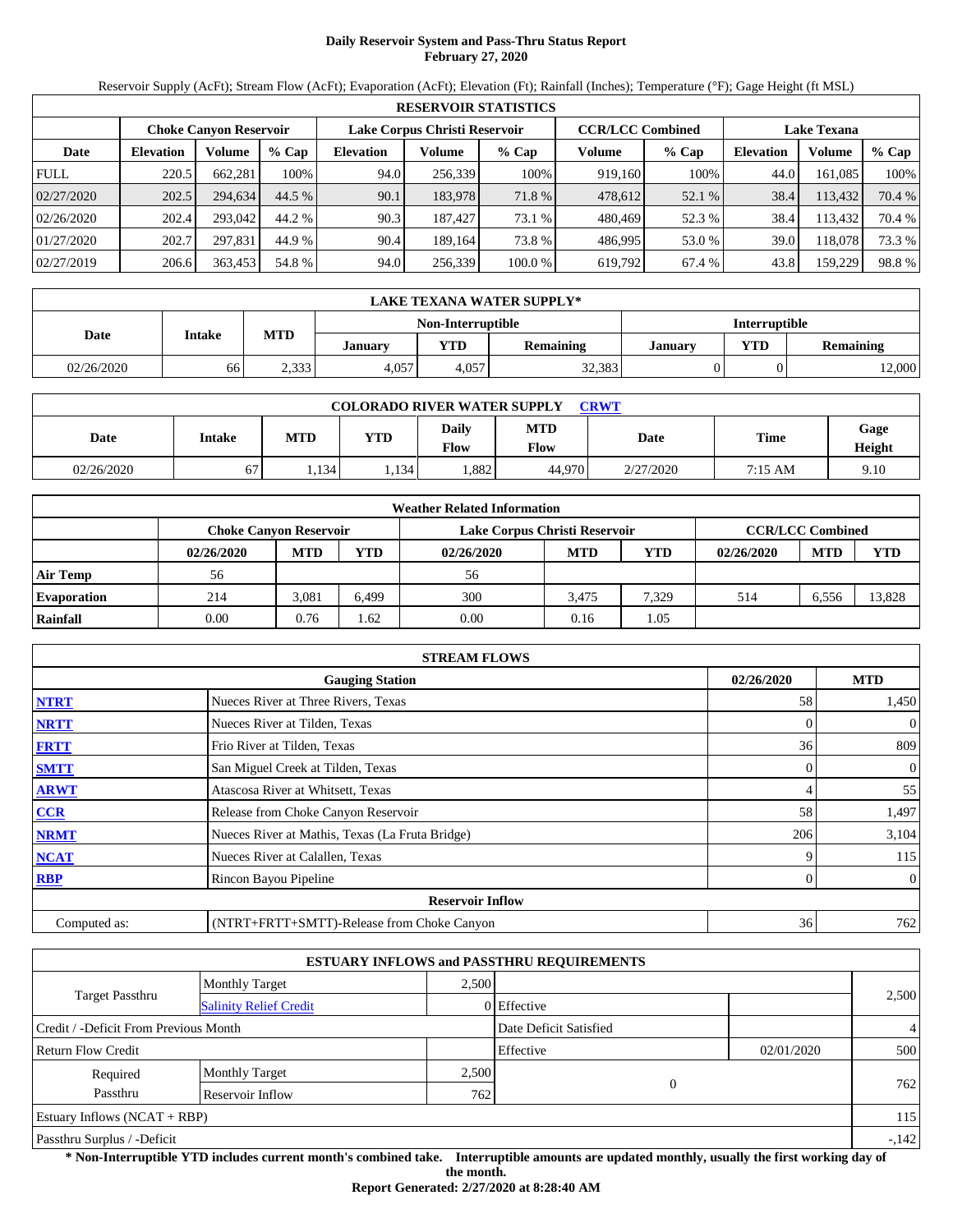# **Daily Reservoir System and Pass-Thru Status Report February 28, 2020**

Reservoir Supply (AcFt); Stream Flow (AcFt); Evaporation (AcFt); Elevation (Ft); Rainfall (Inches); Temperature (°F); Gage Height (ft MSL)

|             | <b>RESERVOIR STATISTICS</b> |                        |         |                  |                               |         |                         |         |                    |         |        |  |
|-------------|-----------------------------|------------------------|---------|------------------|-------------------------------|---------|-------------------------|---------|--------------------|---------|--------|--|
|             |                             | Choke Canvon Reservoir |         |                  | Lake Corpus Christi Reservoir |         | <b>CCR/LCC Combined</b> |         | <b>Lake Texana</b> |         |        |  |
| Date        | <b>Elevation</b>            | Volume                 | $%$ Cap | <b>Elevation</b> | Volume                        | $%$ Cap | Volume                  | $%$ Cap | <b>Elevation</b>   | Volume  | % Cap  |  |
| <b>FULL</b> | 220.5                       | 662,281                | 100%    | 94.0             | 256,339                       | 100%    | 919,160                 | 100%    | 44.0               | 161.085 | 100%   |  |
| 02/28/2020  | 202.3                       | 291.453                | 44.0 %  | 90.0             | 183,978                       | 71.8 %  | 475,431                 | 51.7 %  | 38.3               | 112,670 | 69.9 % |  |
| 02/27/2020  | 202.5                       | 294.634                | 44.5 %  | 90.1             | 183.978                       | 71.8 %  | 478,612                 | 52.1 %  | 38.4               | 13.432  | 70.4 % |  |
| 01/28/2020  | 202.7                       | 297.831                | 44.9 %  | 90.4             | 189.164                       | 73.8 %  | 486.995                 | 53.0 %  | 39.0               | 118.078 | 73.3 % |  |
| 02/28/2019  | 206.5                       | 361,685                | 54.6 %  | 94.0             | 256,339                       | 100.0 % | 618,024                 | 67.2 %  | 43.8               | 159,229 | 98.8%  |  |

|            | LAKE TEXANA WATER SUPPLY* |            |         |                   |                  |                      |            |                  |  |  |  |
|------------|---------------------------|------------|---------|-------------------|------------------|----------------------|------------|------------------|--|--|--|
|            |                           |            |         | Non-Interruptible |                  | <b>Interruptible</b> |            |                  |  |  |  |
| Date       | <b>Intake</b>             | <b>MTD</b> | Januarv | <b>YTD</b>        | <b>Remaining</b> | January              | <b>VTD</b> | <b>Remaining</b> |  |  |  |
| 02/27/2020 | 66                        | 2,400      | 4,057   | 4.057             | 32,383           |                      |            | 12,000           |  |  |  |

| <b>COLORADO RIVER WATER SUPPLY</b><br><b>CRWT</b> |        |      |            |                      |             |             |             |                |  |  |  |
|---------------------------------------------------|--------|------|------------|----------------------|-------------|-------------|-------------|----------------|--|--|--|
| Date                                              | Intake | MTD  | <b>YTD</b> | <b>Daily</b><br>Flow | MTD<br>Flow | <b>Date</b> | <b>Time</b> | Gage<br>Height |  |  |  |
| 02/27/2020                                        | 67     | .202 | .202       | .761                 | 46.731      | 2/28/2020   | 7:15 AM     | 9.09           |  |  |  |

|                    |            |                                                                                           |       | <b>Weather Related Information</b> |            |            |            |            |            |  |  |
|--------------------|------------|-------------------------------------------------------------------------------------------|-------|------------------------------------|------------|------------|------------|------------|------------|--|--|
|                    |            | <b>CCR/LCC Combined</b><br>Lake Corpus Christi Reservoir<br><b>Choke Canvon Reservoir</b> |       |                                    |            |            |            |            |            |  |  |
|                    | 02/27/2020 | <b>MTD</b>                                                                                | YTD   | 02/27/2020                         | <b>MTD</b> | <b>YTD</b> | 02/27/2020 | <b>MTD</b> | <b>YTD</b> |  |  |
| <b>Air Temp</b>    | 61         |                                                                                           |       | 62                                 |            |            |            |            |            |  |  |
| <b>Evaporation</b> | 148        | 3.229                                                                                     | 6.647 | 170                                | 3.645      | 7.499      | 318        | 6.874      | 14.146     |  |  |
| Rainfall           | 0.00       | 0.76                                                                                      | .62   | 0.00                               | 0.16       | 1.05       |            |            |            |  |  |

|              | <b>STREAM FLOWS</b>                             |            |                |
|--------------|-------------------------------------------------|------------|----------------|
|              | <b>Gauging Station</b>                          | 02/27/2020 | <b>MTD</b>     |
| <b>NTRT</b>  | Nueces River at Three Rivers, Texas             | 58         | 1,508          |
| <b>NRTT</b>  | Nueces River at Tilden, Texas                   | 0          | $\overline{0}$ |
| <b>FRTT</b>  | Frio River at Tilden, Texas                     | 36         | 845            |
| <b>SMTT</b>  | San Miguel Creek at Tilden, Texas               | 0          | $\overline{0}$ |
| <b>ARWT</b>  | Atascosa River at Whitsett, Texas               |            | 59             |
| <b>CCR</b>   | Release from Choke Canyon Reservoir             | 58         | 1,554          |
| <b>NRMT</b>  | Nueces River at Mathis, Texas (La Fruta Bridge) | 141        | 3,245          |
| <b>NCAT</b>  | Nueces River at Calallen, Texas                 | 66         | 182            |
| <b>RBP</b>   | Rincon Bayou Pipeline                           | 0          | $\overline{0}$ |
|              | <b>Reservoir Inflow</b>                         |            |                |
| Computed as: | (NTRT+FRTT+SMTT)-Release from Choke Canyon      | 36         | 798            |

|                                                         |                       |       | <b>ESTUARY INFLOWS and PASSTHRU REQUIREMENTS</b> |            |                |
|---------------------------------------------------------|-----------------------|-------|--------------------------------------------------|------------|----------------|
|                                                         | <b>Monthly Target</b> | 2.500 |                                                  |            |                |
| <b>Target Passthru</b><br><b>Salinity Relief Credit</b> |                       |       | 0 Effective                                      |            | 2,500          |
| Credit / -Deficit From Previous Month                   |                       |       | Date Deficit Satisfied                           |            | $\overline{4}$ |
| <b>Return Flow Credit</b>                               |                       |       | Effective                                        | 02/01/2020 | 500            |
| Required                                                | <b>Monthly Target</b> | 2,500 |                                                  |            |                |
| Passthru                                                | Reservoir Inflow      | 798   | $\Omega$                                         |            | 798            |
| Estuary Inflows $(NCAT + RBP)$                          |                       |       |                                                  |            | 182            |
| Passthru Surplus / -Deficit                             |                       |       |                                                  |            | $-112$         |